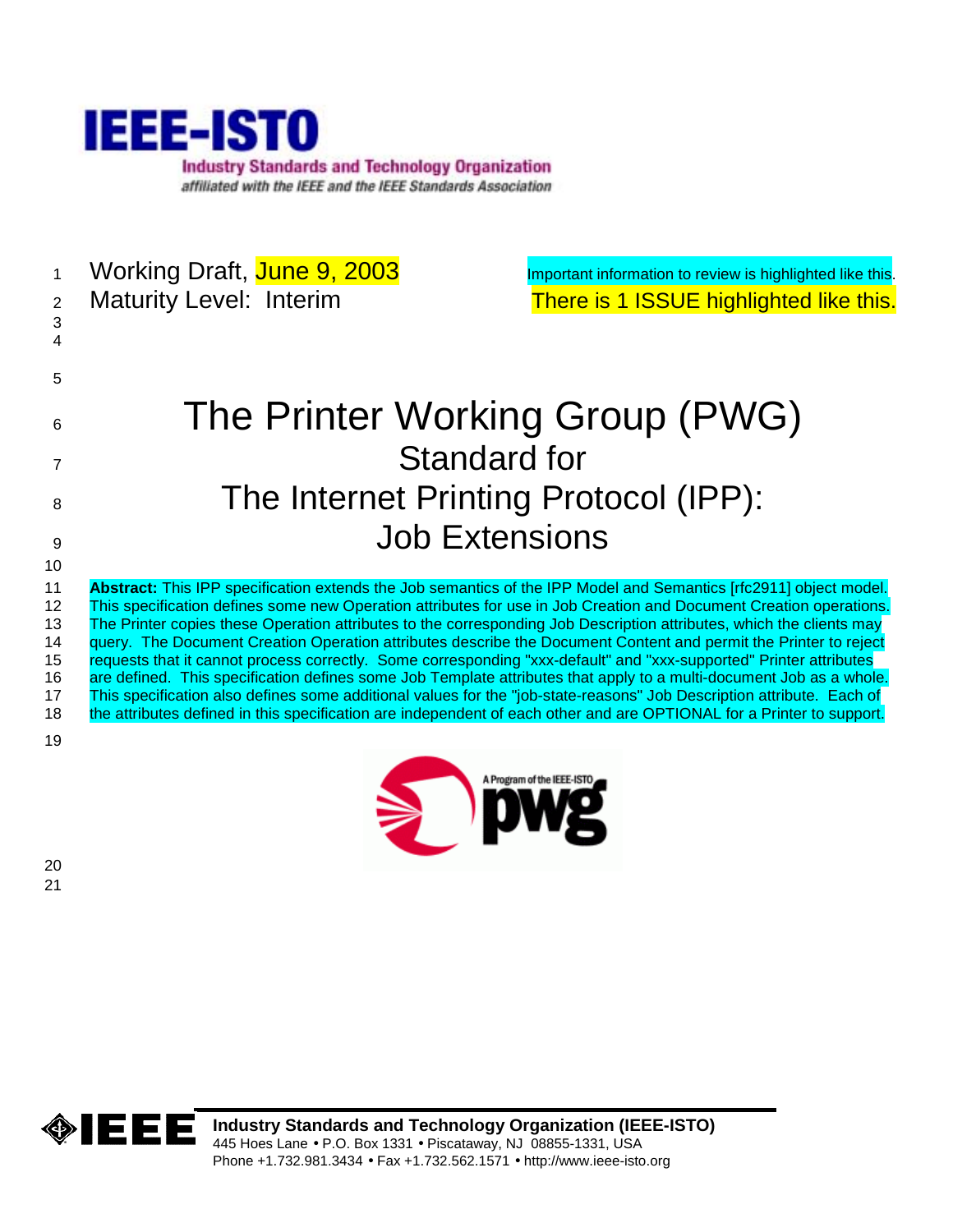| 21                               |                                                                                                                                                                                                                                                                                                                                                                                                                                                                                                                                                                                                                                                                        |
|----------------------------------|------------------------------------------------------------------------------------------------------------------------------------------------------------------------------------------------------------------------------------------------------------------------------------------------------------------------------------------------------------------------------------------------------------------------------------------------------------------------------------------------------------------------------------------------------------------------------------------------------------------------------------------------------------------------|
| 22                               | Working Draft, June 4, 2003                                                                                                                                                                                                                                                                                                                                                                                                                                                                                                                                                                                                                                            |
| 23                               | The Printer Working Group (PWG)                                                                                                                                                                                                                                                                                                                                                                                                                                                                                                                                                                                                                                        |
| 24                               | <b>Standard for</b>                                                                                                                                                                                                                                                                                                                                                                                                                                                                                                                                                                                                                                                    |
| 25                               | The Internet Printing Protocol (IPP):                                                                                                                                                                                                                                                                                                                                                                                                                                                                                                                                                                                                                                  |
| 26                               | <b>Job Extensions</b>                                                                                                                                                                                                                                                                                                                                                                                                                                                                                                                                                                                                                                                  |
| 27                               |                                                                                                                                                                                                                                                                                                                                                                                                                                                                                                                                                                                                                                                                        |
| 28                               |                                                                                                                                                                                                                                                                                                                                                                                                                                                                                                                                                                                                                                                                        |
| 29<br>30                         | This version of the PWG Proposed Standard is available electronically at:                                                                                                                                                                                                                                                                                                                                                                                                                                                                                                                                                                                              |
| 31                               | ftp://ftp.pwg.org/pub/pwg/ipp/new_JOBX/wd-ippjobx10-20030604.pdf, .doc, .rtf                                                                                                                                                                                                                                                                                                                                                                                                                                                                                                                                                                                           |
| 32<br>33<br>34<br>35<br>36<br>37 | This document is a Working Draft for an IEEE-ISTO PWG Candidate Standard. For a definition of a "PWG<br>Candidate Standard" and its transition to a "PWG Standard", see: ftp://ftp.pwg.org/pub/pwg/general/pwg-<br>process.pdf. After approval by the PWG (by a Last Call) to transition a PWG Working Draft to a PWG Candidate<br>Standard, the resulting PWG Candidate Standard will be available electronically at: ftp://ftp.pwg.org/pub/pwg/cs/.<br>After approval by the PWG (by a Last Call) to transition a PWG Candidate Standard to a PWG Standard, the<br>resulting PWG Standard will be available electronically at: ftp://ftp.pwg.org/pub/pwg/standards/. |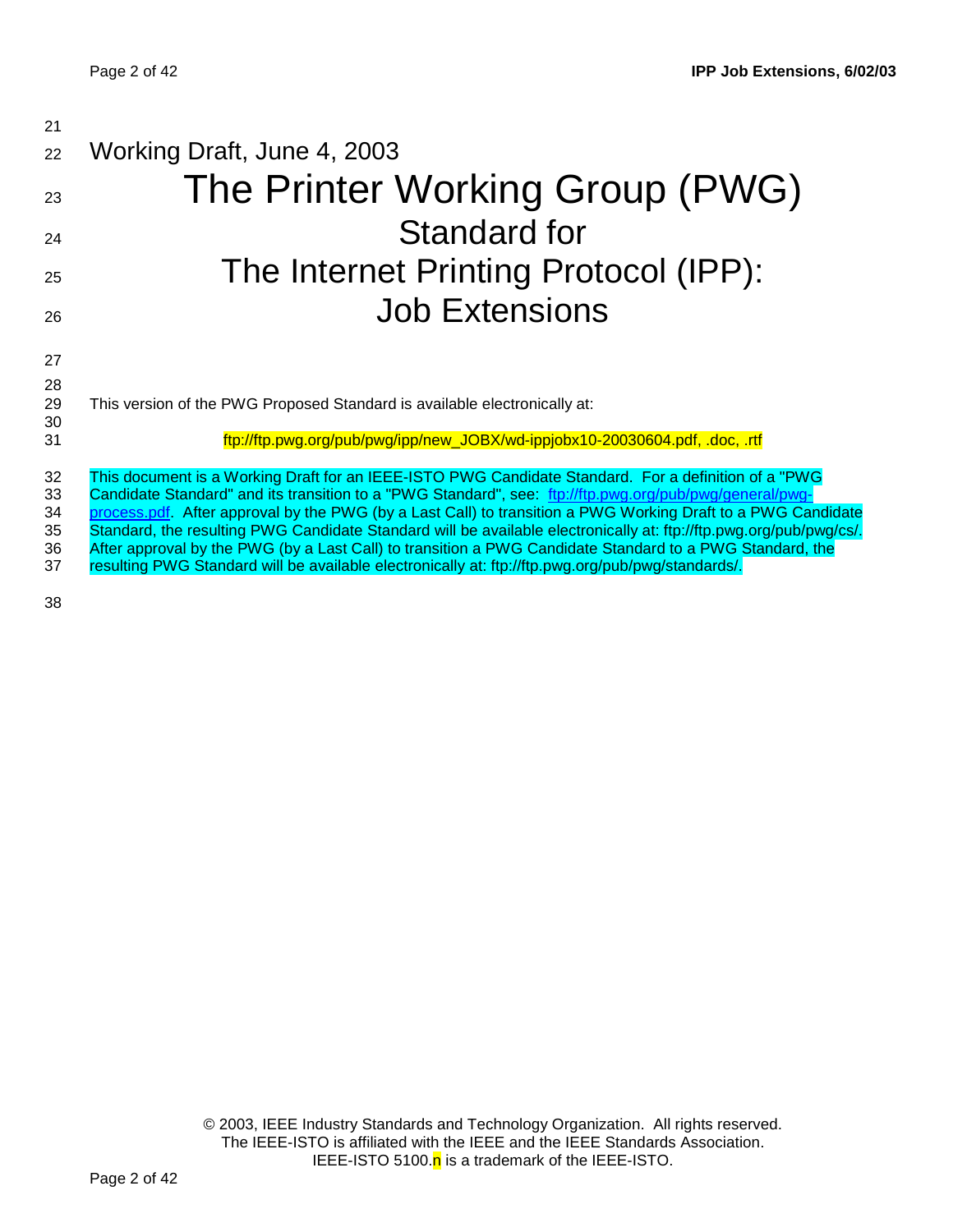### 38 **Copyright (C) 2003, IEEE ISTO. All rights reserved.**

39 This document may be copied and furnished to others, and derivative works that comment on, or otherwise explain it

40 or assist in its implementation may be prepared, copied, published and distributed, in whole or in part, without

41 restriction of any kind, provided that the above copyright notice, this paragraph and the title of the Document as

42 referenced below are included on all such copies and derivative works. However, this document itself may not be

43 modified in any way, such as by removing the copyright notice or references to the IEEE-ISTO and the Printer

44 Working Group, a program of the IEEE-ISTO.

45 Title: The Printer Working Group Standard for the Internet Printing Protocol (IPP): Job and Document 46 Operation extensions

47 The IEEE-ISTO and the Printer Working Group DISCLAIM ANY AND ALL WARRANTIES, WHETHER EXPRESS 48 OR IMPLIED INCLUDING (WITHOUT LIMITATION) ANY IMPLIED WARRANTIES OF MERCHANTABILITY OR 49 FITNESS FOR A PARTICULAR PURPOSE.

50 The Printer Working Group, a program of the IEEE-ISTO, reserves the right to make changes to the document 51 without further notice. The document may be updated, replaced or made obsolete by other documents at any time.

52 The IEEE-ISTO takes no position regarding the validity or scope of any intellectual property or other rights that might 53 be claimed to pertain to the implementation or use of the technology described in this document or the extent to 54 which any license under such rights might or might not be available; neither does it represent that it has made any 55 effort to identify any such rights.

56 The IEEE-ISTO invites any interested party to bring to its attention any copyrights, patents, or patent applications, or 57 other proprietary rights which may cover technology that may be required to implement the contents of this 58 document. The IEEE-ISTO and its programs shall not be responsible for identifying patents for which a license may 59 be required by a document and/or IEEE-ISTO Industry Group Standard or for conducting inquiries into the legal 60 validity or scope of those patents that are brought to its attention. Inquiries may be submitted to the IEEE-ISTO by e-61 mail at:

62 ieee-isto@ieee.org.

63 The Printer Working Group acknowledges that the IEEE-ISTO (acting itself or through its designees) is, and shall at 64 all times, be the sole entity that may authorize the use of certification marks, trademarks, or other special 65 designations to indicate compliance with these materials.

66 Use of this document is wholly voluntary. The existence of this document does not imply that there are no other 67 ways to produce, test, measure, purchase, market, or provide other goods and services related to its scope.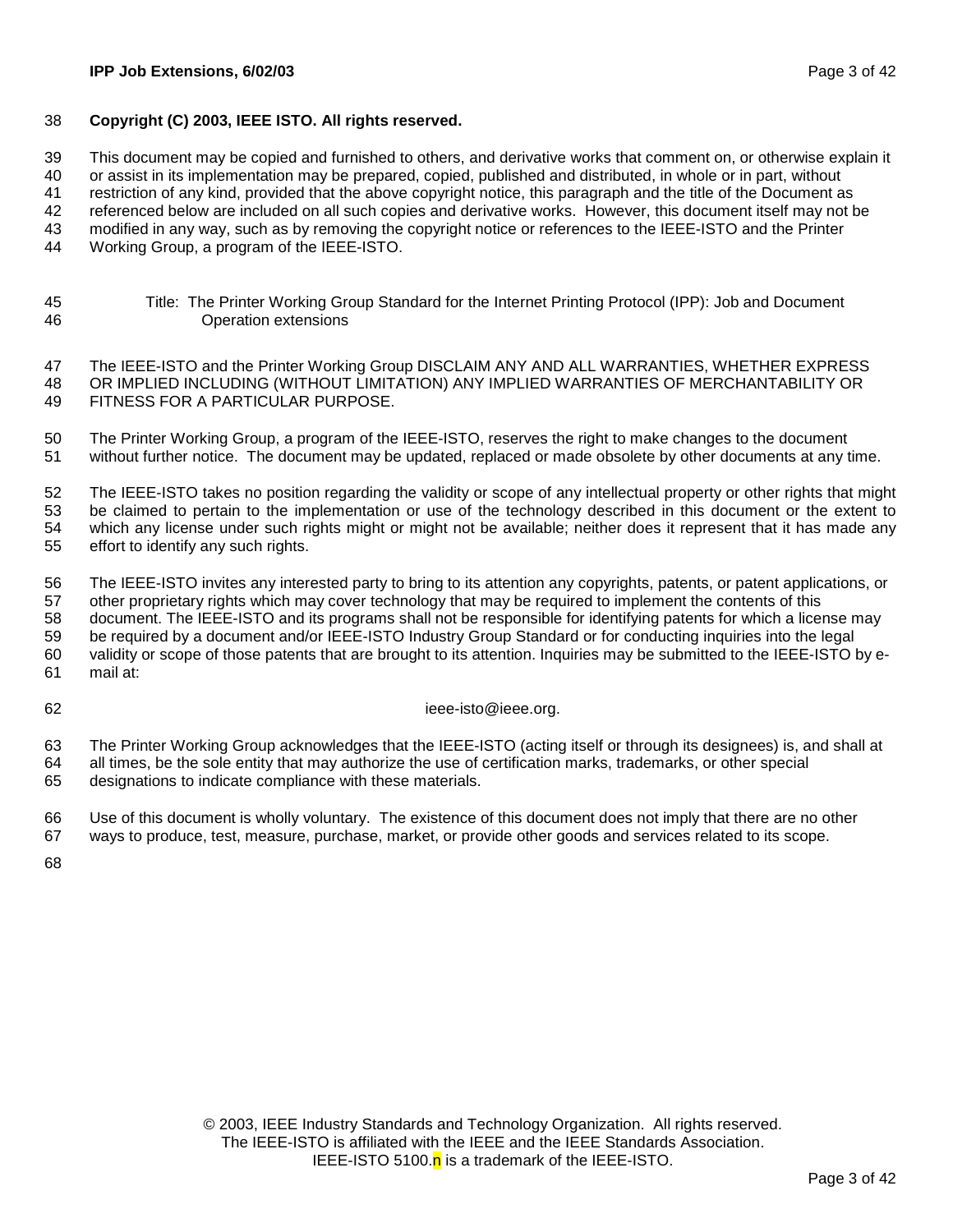## 68 **About the IEEE-ISTO**

69

70 The IEEE-ISTO is a not-for-profit corporation offering industry groups an innovative and flexible operational forum 71 and support services. The IEEE-ISTO provides a forum not only to develop standards, but also to facilitate activities 72 that support the implementation and acceptance of standards in the marketplace. The organization is affiliated with 73 the IEEE (http://www.ieee.org/) and the IEEE Standards Association (http://standards.ieee.org/). 74

75 For additional information regarding the IEEE-ISTO and its industry programs visit http://www.ieee-isto.org.

76 77

## 78 **About the IEEE-ISTO PWG**

79 The Printer Working Group (or PWG) is a Program of the IEEE Industry Standards and Technology Organization 80 (ISTO) with member organizations including printer manufacturers, print server developers, operating system 81 providers, network operating systems providers, network connectivity vendors, and print management application 82 developers. The group is chartered to make printers and the applications and operating systems supporting them 83 work together better. All references to the PWG in this document implicitly mean "The Printer Working Group, a 84 Program of the IEEE ISTO." In order to meet this objective, the PWG will document the results of their work as open 85 standards that define print related protocols, interfaces, procedures and conventions. Printer manufacturers and 86 vendors of printer related software will benefit from the interoperability provided by voluntary conformance to these 87 standards.

88 In general, a PWG standard is a specification that is stable, well understood, and is technically competent, has

- 89 multiple, independent and interoperable implementations with substantial operational experience, and enjoys 90 significant public support.
- 91 For additional information regarding the Printer Working Group visit: http://www.pwg.org
- 92 93

### 94 **Contact information:**

- 95 IPP Web Page: http://www.pwg.org/ipp/
- 96 IPP Mailing List: ipp@pwg.org
- 97 To subscribe to the ipp mailing list, send the following email:
- 98 1) send it to majordomo@pwg.org
- 99 2) leave the subject line blank
- 100 3) put the following two lines in the message body:
- 101 subscribe ipp
- 102 end

103 Implementers of this specification are encouraged to join the IPP Mailing List in order to participate in any 104 discussions of clarifications or review of registration proposals for additional names. Requests for additional 105 extensions, for inclusion in this specification, should be sent to the IPP Mailing list for consideration. In order to 106 reduce spam the mailing list rejects mail from non-subscribers, so you must subscribe to the mailing list in order to 107 send a question or comment to the mailing list.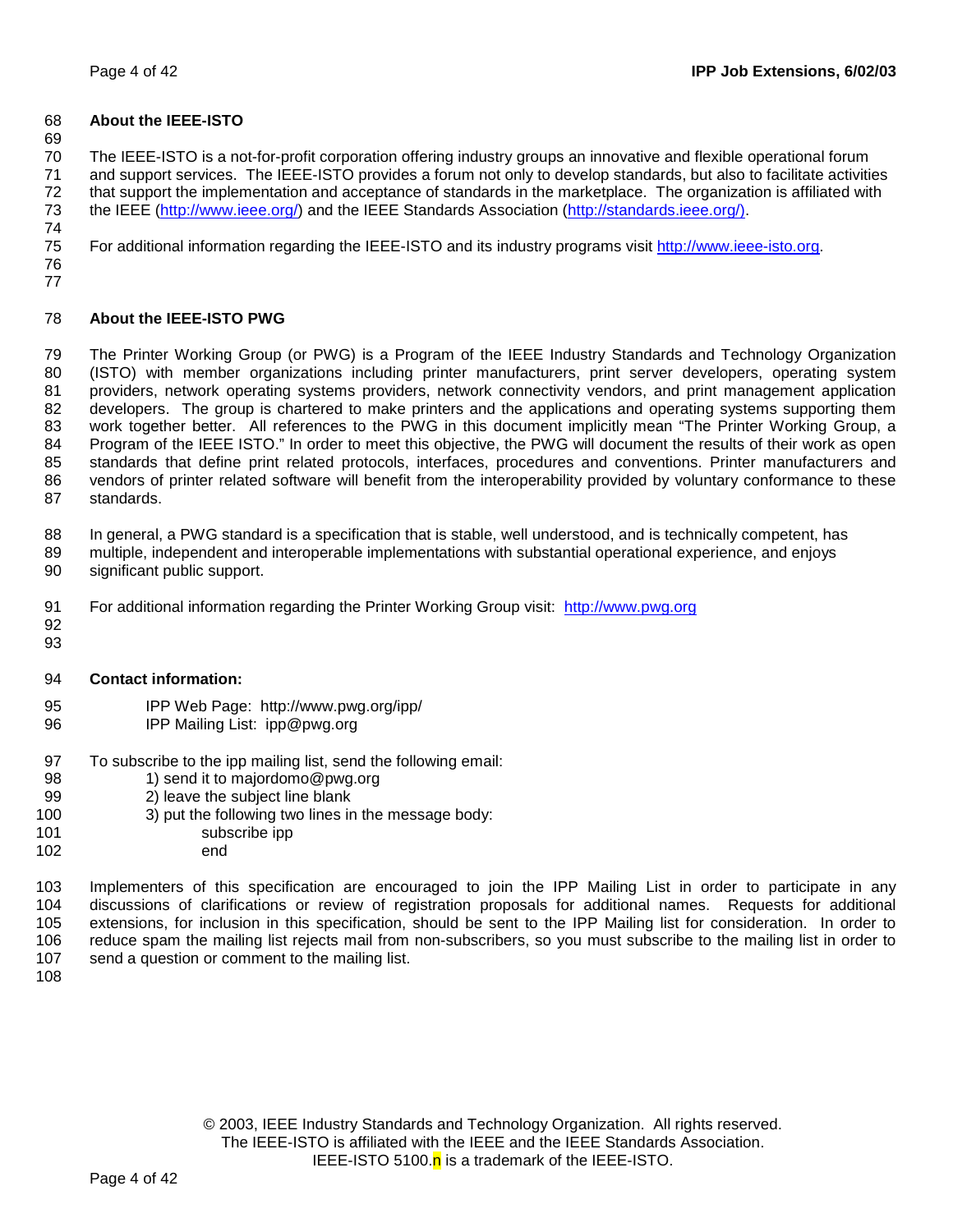| 108                                                                                                                        |   | <b>Contents</b>                                                                                                                                                                                                                                                                                                                                                                                                                                                             |                                                    |
|----------------------------------------------------------------------------------------------------------------------------|---|-----------------------------------------------------------------------------------------------------------------------------------------------------------------------------------------------------------------------------------------------------------------------------------------------------------------------------------------------------------------------------------------------------------------------------------------------------------------------------|----------------------------------------------------|
| 109                                                                                                                        | 1 | <b>Introduction and Summary</b>                                                                                                                                                                                                                                                                                                                                                                                                                                             | 8                                                  |
| 110                                                                                                                        |   |                                                                                                                                                                                                                                                                                                                                                                                                                                                                             |                                                    |
| 111                                                                                                                        | 2 | Terminology                                                                                                                                                                                                                                                                                                                                                                                                                                                                 | 9                                                  |
| 112                                                                                                                        |   |                                                                                                                                                                                                                                                                                                                                                                                                                                                                             |                                                    |
| 113                                                                                                                        |   |                                                                                                                                                                                                                                                                                                                                                                                                                                                                             |                                                    |
| 114                                                                                                                        | 3 | Operation Attributes for Job Creation and Document Creation operations                                                                                                                                                                                                                                                                                                                                                                                                      | 10                                                 |
| 115<br>116<br>117<br>118<br>119<br>120<br>121<br>122                                                                       |   | 3.1.1.1 Why there are no "ipp-attribute-fidelity-default" and "ipp-attribute-fidelity-supported" attributes<br>3.1.2.1 Why there are no "job-mandatory-attributes-default" and "job-mandatory-attributes-supported" Printer<br><b>Description attributes</b><br>3.1.3.1 output-device-default (name(MAX))                                                                                                                                                                   | - 13<br>14<br>15                                   |
| 123<br>124<br>125<br>126<br>127<br>128<br>129<br>130<br>131<br>132<br>133<br>134<br>135<br>136<br>137<br>138<br>139<br>140 |   | 3.2.4.1 document-source-application-name (name(MAX))<br>3.2.4.2 document-source-application-version (text(127))<br>3.2.4.3 document-source-os-name (name(40))<br>3.2.4.4 document-source-os-version (text(40))<br>3.2.4.5 document-format (mimeMediaType)<br>3.2.4.6 document-format-device-id (text(127))<br>3.2.4.7 document-format-version (text(127))<br>3.2.4.8 document-natural-language (1setOf naturalLanguage)<br>3.2.5.1 Why no "document-format-version-default" | 19<br>19<br>19<br>19<br>20<br>20<br>20<br>20<br>21 |
| 141                                                                                                                        | 4 | Job Template attributes<br>$\sim$ 22                                                                                                                                                                                                                                                                                                                                                                                                                                        |                                                    |
| 142<br>143<br>144<br>145<br>146<br>147<br>148<br>149<br>150<br>151                                                         |   | 4.1.1.1 job-copies-default (integer(1:MAX))<br>4.1.1.2 job-copies-supported (rangeOfInteger(1:MAX))<br>4.1.2.1 job-cover-back-default (collection)<br>4.1.2.2 job-cover-back-supported (1setOf type2 keyword)<br>4.1.3.1 job-cover-front-default (collection)<br>4.1.3.2 job-cover-front-supported (1setOf type2 keyword)                                                                                                                                                   | 23<br>23<br>23<br>23<br>24<br>24                   |
| 152<br>153<br>154<br>155                                                                                                   |   | 4.1.4.1 job-finishings-default (1setOf type2 enum)<br>4.1.4.2 job-finishings-ready (1setOf type2 enum)<br>4.1.4.3 job-finishings-supported (1setOf type2 keyword)                                                                                                                                                                                                                                                                                                           | 24<br>24<br>24<br>24                               |

### © 2003, IEEE Industry Standards and Technology Organization. All rights reserved. The IEEE-ISTO is affiliated with the IEEE and the IEEE Standards Association. IEEE-ISTO 5100. $n$  is a trademark of the IEEE-ISTO.

156 4.1.5 job-finishings-col (1setOf collection)............................................................................................................ 24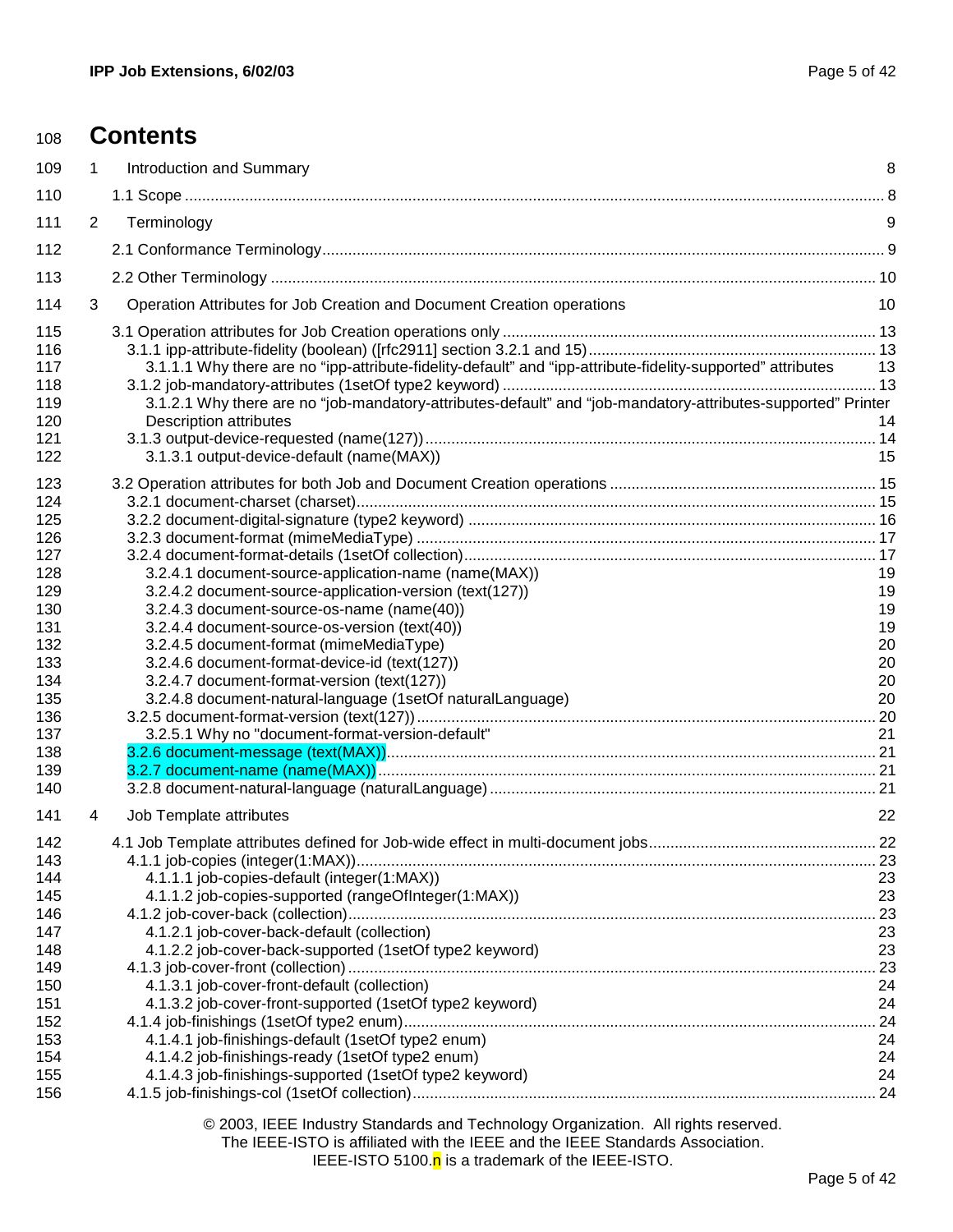| 157<br>158<br>159                                                  |    | 4.1.5.1 job-finishings-col-default (collection)<br>4.1.5.2 job-finishings-col-ready (collection)<br>4.1.5.3 job-finishings-col-supported (1setOf type2 keyword) | 24<br>25<br>25 |
|--------------------------------------------------------------------|----|-----------------------------------------------------------------------------------------------------------------------------------------------------------------|----------------|
| 160                                                                | 5  | Job Description attributes                                                                                                                                      | 25             |
| 161<br>162<br>163<br>164<br>165<br>166                             |    |                                                                                                                                                                 |                |
| 167<br>168<br>169<br>170<br>171<br>172<br>173<br>174<br>175<br>176 |    |                                                                                                                                                                 |                |
| 177                                                                | 6  | New values to existing attributes                                                                                                                               | 28             |
| 178                                                                |    |                                                                                                                                                                 |                |
| 179                                                                |    |                                                                                                                                                                 |                |
| 180                                                                | 7  | New Printer Description attributes                                                                                                                              | 30             |
| 181                                                                |    |                                                                                                                                                                 |                |
| 182                                                                |    |                                                                                                                                                                 |                |
| 183                                                                |    |                                                                                                                                                                 |                |
| 184                                                                |    |                                                                                                                                                                 |                |
| 185                                                                |    |                                                                                                                                                                 |                |
| 186                                                                |    |                                                                                                                                                                 |                |
| 187                                                                |    |                                                                                                                                                                 |                |
| 188                                                                |    |                                                                                                                                                                 |                |
| 189                                                                |    |                                                                                                                                                                 |                |
| 190                                                                |    |                                                                                                                                                                 |                |
| 191                                                                |    |                                                                                                                                                                 |                |
| 192                                                                |    |                                                                                                                                                                 |                |
| 193                                                                | 8  | <b>Conformance Requirements</b>                                                                                                                                 | 32             |
| 194                                                                |    |                                                                                                                                                                 |                |
| 195                                                                |    |                                                                                                                                                                 |                |
| 196                                                                | 9  | <b>Normative References</b>                                                                                                                                     | 33             |
| 197                                                                | 10 | <b>Informative References</b>                                                                                                                                   | 34             |
| 198                                                                | 11 | <b>IANA Considerations</b>                                                                                                                                      | 36             |

© 2003, IEEE Industry Standards and Technology Organization. All rights reserved. The IEEE-ISTO is affiliated with the IEEE and the IEEE Standards Association. IEEE-ISTO 5100.<sup>n</sup> is a trademark of the IEEE-ISTO.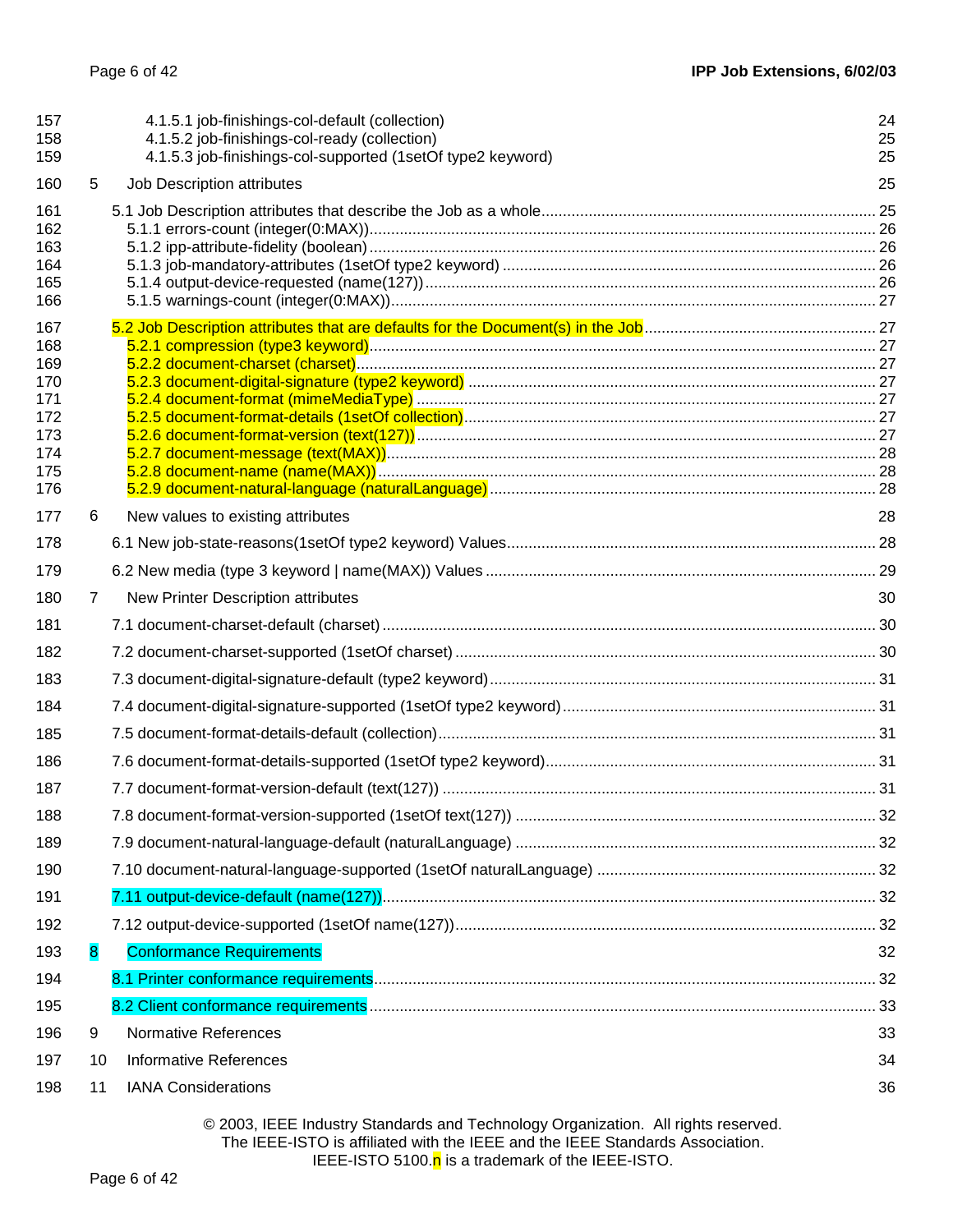| 199        |    |                                                                                                                                           | . 36 |
|------------|----|-------------------------------------------------------------------------------------------------------------------------------------------|------|
| 200        |    |                                                                                                                                           | . 38 |
| 201        |    |                                                                                                                                           | . 39 |
| 202        | 12 | Internationalization Considerations                                                                                                       | 39   |
| 203        | 13 | <b>Security Considerations</b>                                                                                                            | 39   |
| 204        | 14 | Contributors                                                                                                                              | 39   |
| 205        | 15 | Acknowledgments                                                                                                                           | 39   |
| 206        | 16 | Author's Address                                                                                                                          | 39   |
| 207<br>208 |    | Annex A: Additional requirements for a revision of the PWG IEEE/ISTO 5101.1 Candidate Standard<br>[pwg5101.1] to add the new 'choice xxx' | 40   |
| 209        | 18 | Annex B: Change Log (informative - to be removed before publication)                                                                      | 40   |
| 210        |    |                                                                                                                                           |      |

# <sup>211</sup>**Table of Tables**

| 212 |  |
|-----|--|
| 213 |  |
| 214 |  |
| 215 |  |
| 216 |  |
| 217 |  |
| 218 |  |
| 219 |  |
| 220 |  |
| 221 |  |
| 222 |  |
| 223 |  |
| 224 |  |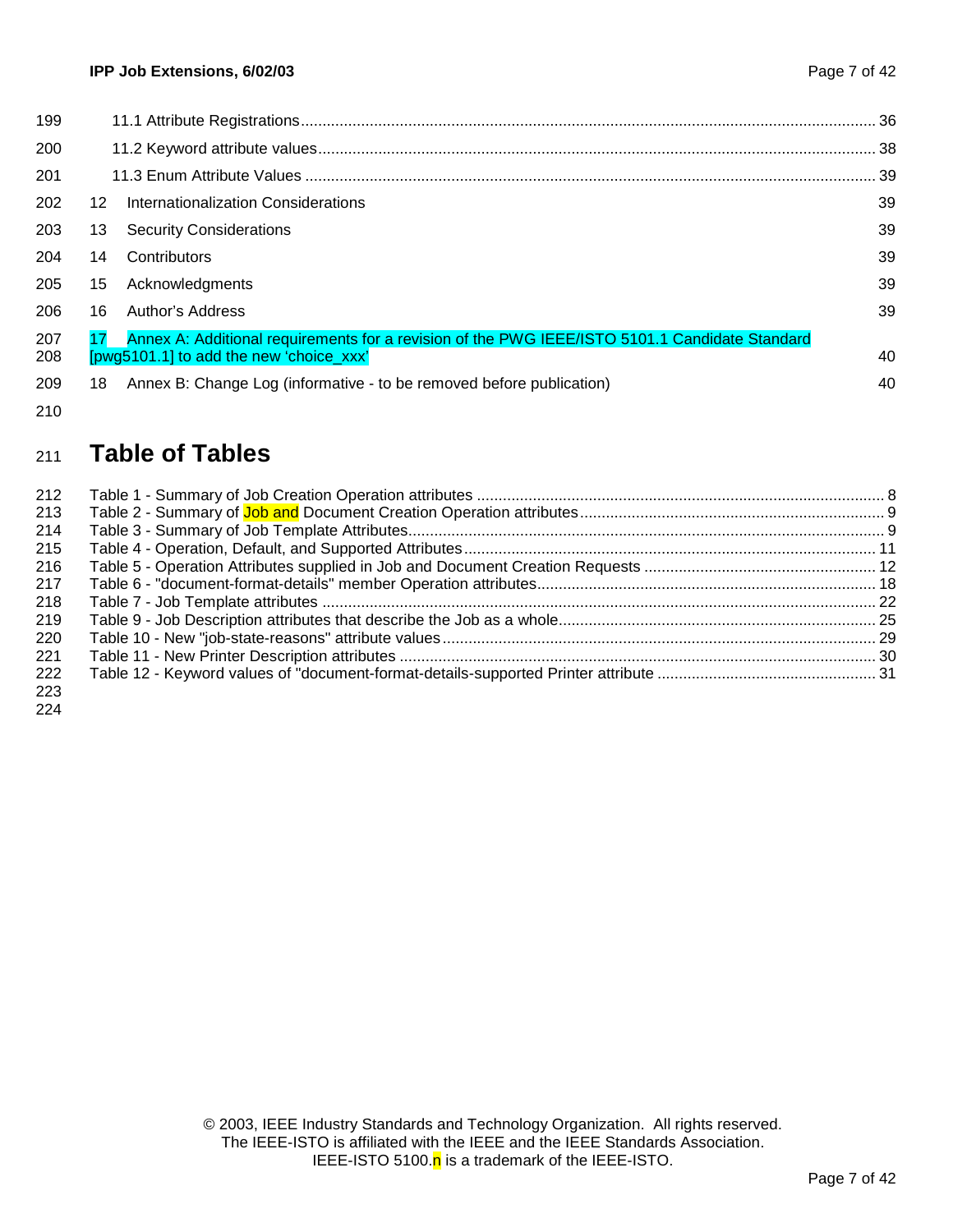# 225 **1 Introduction and Summary**

226 This IPP specification extends the Job semantics of the IPP Model and Semantics [rfc2911] object model. This 227 specification defines some new Operation attributes for use in Job Creation and Document Creation operations. The 228 Printer copies these Operation attributes to the corresponding Job Description attributes, which the clients may 229 query. The Document Creation Operation attributes describe the Document Content and permit the Printer to reject 230 requests that it cannot process correctly. Some corresponding "xxx-default" and "xxx-supported" Printer attributes 231 are defined. This specification defines some Job Template attributes that apply to a multi-document Job as a whole. 232 This specification also defines some additional values for the "job-state-reasons" Job Description attribute. Each of 233 the attributes defined in this specification are independent of each other and are OPTIONAL for a Printer to support.

234 The intent is to propose this specification as an IPP extension and which will be referenced as part of the PWG 235 Semantic Model. The purpose for these extensions is so that the print industry can have a common semantic<br>236 specification for use in IPP, the PWG Semantic Model [pwg-sm], the PWG Print Service Interface (PSI) project specification for use in IPP, the PWG Semantic Model [pwg-sm], the PWG Print Service Interface (PSI) project [pwg-237 psi], the PWG IPP Fax (IPPFAX) project [ippfax], and the Free Standards Group Job Ticket API [fsg-jt]. Note: There 238 are a number of footnotes that relate this IPP specification to the PWG Semantic model and other PWG projects, 239 such as the Print Service Interface (PSI) [pwg-psi].

# 240 **1.1 Scope**

241 Table 1 summarizes the Operation attributes defined in this specification for use with Job Creation operations. The 242 Printer copies these Operation attributes to corresponding Job Description attributes defined in this specification.

### 243 **Table 1 - Summary of Job Creation Operation attributes**

| Operation attribute                                | Printer<br>support | Description                                                                                                                                                                                                         |
|----------------------------------------------------|--------------------|---------------------------------------------------------------------------------------------------------------------------------------------------------------------------------------------------------------------|
| ipp-attribute-fidelity (boolean)                   | <b>MUST</b>        | Allows the client to indicate whether or not the Printer MUST<br>support all Job Template attributes supplied in Job Creation<br>operations or MUST reject the job. Defined in [rfc2911]<br>section 3.2.1.2 and 15. |
| job-mandatory-attributes (1setOf<br>type2 keyword) | <b>MAY</b>         | Allows the client to list the Job Template attributes that the<br>Printer MUST support when supplied in Job Creation<br>operations or MUST reject the job.                                                          |
| output-device-requested<br>(name(127))             | <b>MAY</b>         | Allows the client to indicate a preference for output devices,<br>for a Printer that supports more than one output device (see<br>fanout in [rfc2911] section 2.1).                                                 |

244

245 Table 2 summarizes the Operation attributes defined in this specification for use with Job Creation operations and 246 Send-Document and Send-URI operations. These Operation attributes allow the client to supply descriptions of the 247 Document Content to the Printer about individual Document Contents at request time. When supplied in a Job 248 Creation request, these Operation attributes provide defaults for the Document or Documents of the Job that the 249 Documents inherit. When supplied in a Document Creation operation, they describe the Document explicitly. This 250 specification does *not* define corresponding Document Description attributes, since this specification does not include 251 **or depend on a Document object<sup>1</sup>**.

l 1 For Document Description attributes that correspond to the Operation attributes defined for Document Creation operations, see the Document object defined in [ippdoc].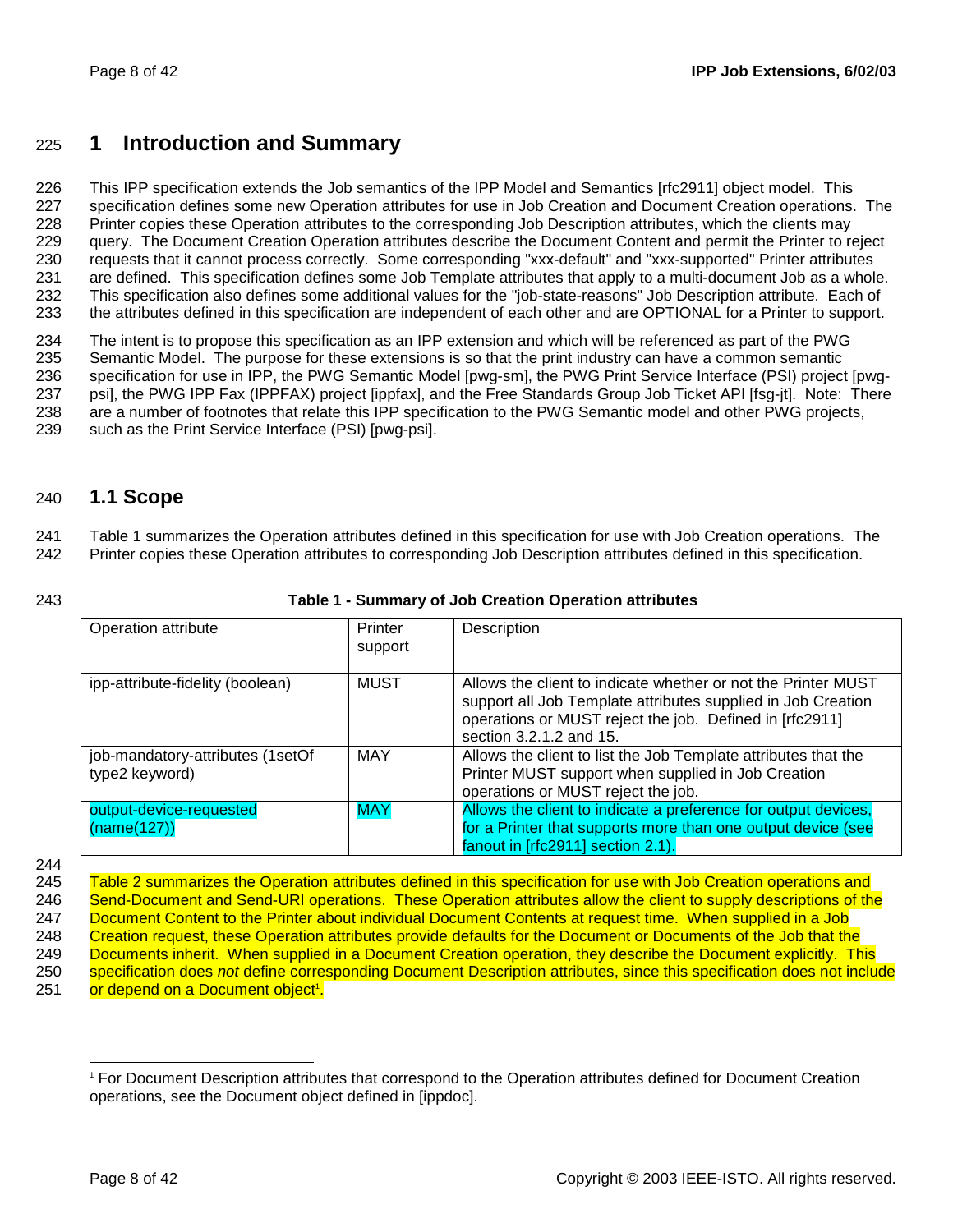### 252 **Table 2 - Summary of Job and Document Creation Operation attributes**

| Operation attribute                                   | Printer<br>support | Description                                                                                                                                                                                                                                                                                                                                       |
|-------------------------------------------------------|--------------------|---------------------------------------------------------------------------------------------------------------------------------------------------------------------------------------------------------------------------------------------------------------------------------------------------------------------------------------------------|
| document-charset (charset)                            | <b>MAY</b>         | The charset of the Document content                                                                                                                                                                                                                                                                                                               |
| document-digital-signature (type2<br>keyword)         | <b>MAY</b>         | The type of digital signature, if any used in the Document<br>Content.                                                                                                                                                                                                                                                                            |
| document-format-details (1setOf<br>collection)        | <b>MAY</b>         | The details of the Document Content, including when its a<br>package of files (e.g., zip, multipart/related). The details<br>include information, such as the application and the operating<br>system that created the document, the intended device type<br>(when the format is device-dependent), and the natural<br>languages of the document. |
| document-format-version (text(127))                   | <b>MAY</b>         | The version of the document format.                                                                                                                                                                                                                                                                                                               |
| document-format-natural-language<br>(naturalLanguage) | <b>MAY</b>         | The primary natural language of the Document Content.                                                                                                                                                                                                                                                                                             |
| job-mandatory-attributes (1setOf<br>type2 keywords)   | <b>MAY</b>         | The Job Template attributes that the client is requesting that<br>the Printer MUST support or reject the Job.                                                                                                                                                                                                                                     |
| output-device-requested<br>(name(127)                 | <b>MAY</b>         | The output device that the client is requesting for a Printer that<br>represents multiple output devices.                                                                                                                                                                                                                                         |

253 Table 3 summarizes the Job Template attributes defined in this specification for use with Job Creation operations.

254 These Job Template attributes are defined to apply to the Job as a whole, independent of the value of the "multiple-255 document-handling" Job Template attribute ([rfc2911] section 4.2.4) whose 'separate-documents-collated-copies' and 256 'separate-documents-uncollated-copies' which cause the Printer to produce separate Output Documents.

257

### 258 **Table 3 - Summary of Job Template Attributes**

| Job Template attribute<br>Printer      |            | Description                                       |
|----------------------------------------|------------|---------------------------------------------------|
|                                        | support    |                                                   |
| job-copies (integer(1:MAX))            | <b>MAY</b> | The number of copies of the entire Job.           |
| job-cover-back (collection)            | MAY        | The cover for the back of the entire Job.         |
| job-cover-front (collection)           | <b>MAY</b> | The cover for the front of the entire Job.        |
| job-finishings (1setOf type2 enum)     | MAY        | The finishing for the entire Job.                 |
| job-finishings-col (1setOf collection) | MAY        | The finishing characteristics for the entire Job. |
|                                        |            |                                                   |

259

# 260 **2 Terminology**

261 This section defines terminology used throughout this document.

# 262 **2.1 Conformance Terminology**

263 Capitalized terms, such as **MUST, MUST NOT, REQUIRED, SHOULD, SHOULD NOT, MAY,** and **OPTIONAL**, have

264 special meaning relating to conformance as defined in RFC 2119 [rfc2119].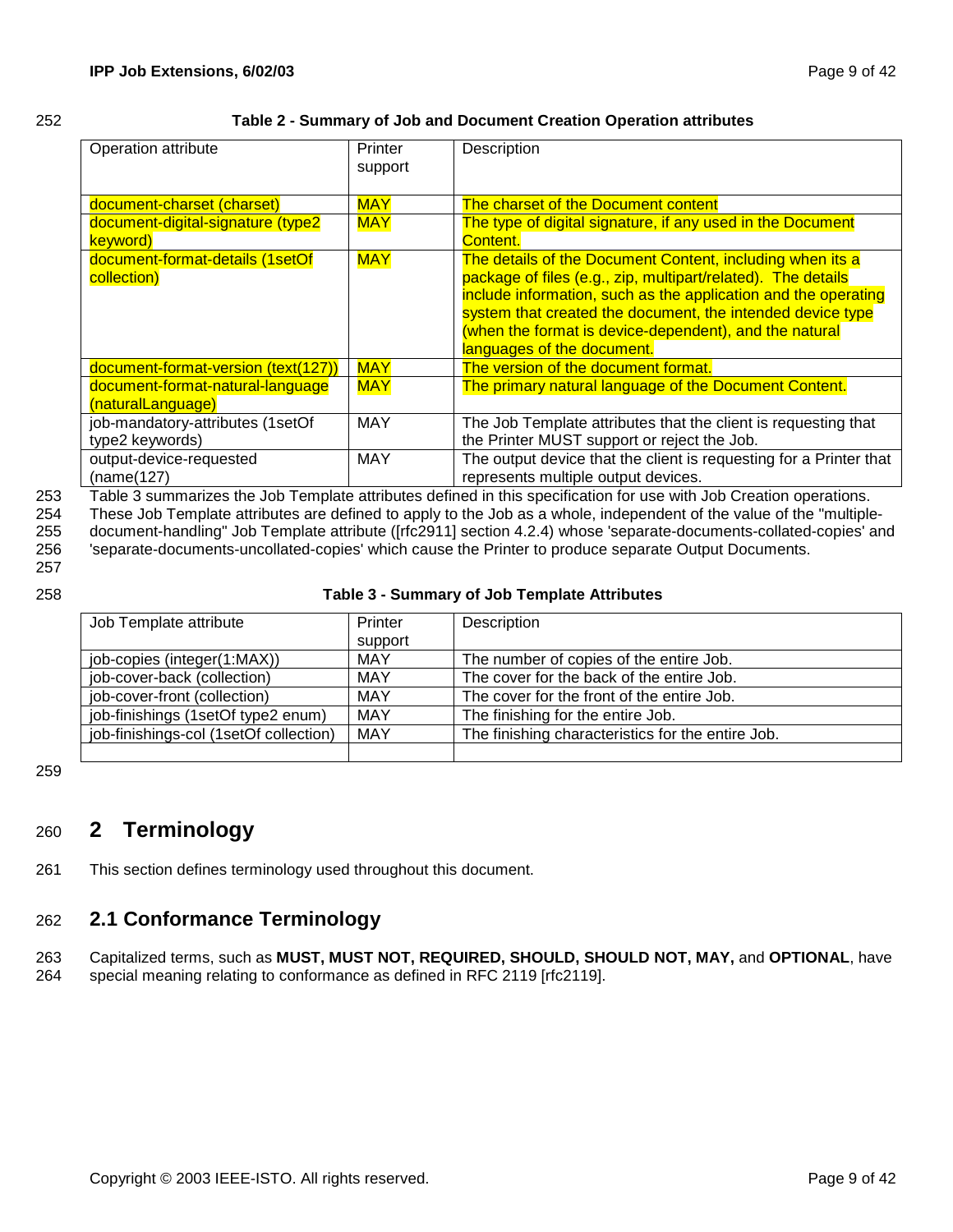# 265 **2.2 Other Terminology**

This document uses the same terminology as [rfc2911], such as "**client**", "**Printer**" <sup>2</sup> 266 , "**attribute**", "**attribute value**", 267 "**keyword**", "**Job Template attribute**", "**Operation attribute**", "**operation**", "**request**", "**response**", and "**support**" 268 (see [rfc2911] section 12.2.3) with the same meaning. In addition, the following terms are defined for use in this 269 document:

270 **Document Creation operation** - operations that accept Document Content. Specifically: Print-Job, Print-URI, Send-271 Document and Send-URI. Note: Print-Job and Print-URI are both **Job Creation** and **Document Creation** 272 operations.

273 **Finished Document -** The result that the Printer produces on **Sheets** after the operations of printing, folding, cutting, 274 finishing, etc. are completed.

275 **Job Attribute** - an **Operation attribute** or a **Job Templat**e attribute that applies to the Job (object) as a whole. For 276 example, "job-name" is an **Operation attribute** and "job-priority" is a **Job Template attribute**.

277 **Job Creation operation** - operations that create Job objects, specifically: Print-Job, Print-URI, and Create-Job as 278 defined in [rfc2911].

279 **Operation attribute** - an attribute supplied by a client in the Operation Attribute group of a request in order to affect 280 the behavior of the operation or an attribute returned by the Printer in the Operation Attributes group in an operation 281 response in order to report the results of the operation. For some Operation attributes, the Printer copies the values 282 supplied by the client to corresponding Job Description attributes.

283 **Page -** a synonym for the term "print-stream page" as defined in [rfc2911] section 12.2.4. A **Page** is a page 284 according to the definition of a page in the language used to express the document data (PDL). Usually a **Page** 285 contains a single page as intended by the author of the source document. However, if the application that generates 286 the PDL places multiple author pages on a single **Page**, they are still considered a single **Page** as far as the Printer 287 and this specification is concerned.

288 **Sheet** - the unit of media that a printer puts marks on. A **Sheet** is the most basic unit of output from a Printer. A 289 printer may mark on one side or on both sides of a **Sheet**.

# 290 **3 Operation Attributes for Job Creation and Document Creation operations**

291 This section defines Operation attributes for use in Job Creation operations and/or Document Creation operations 292 and as such describe characteristics of the Job and Document, rather than instructions to the Printer. For some of 293 these Operation attributes there are corresponding "xxx-default" and "xxx-supported" Printer Description attributes 294 (see section 7).

295 Table 4 lists the Operation attributes and their attribute syntaxes supplied in Job Creation and Document Creation 296 operations and the attribute syntaxes of their corresponding "xxx-default" and "xxx-supported" Printer Description 297 attributes, if any. A "-" indicates that there isn't an "xxx-default" or "xxx-supported" Printer Description attribute.

l

<sup>2</sup> [rfc2911] uses the terms "Printer object" and "Printer" interchangeably to mean the same thing. For simplicity, this document uses the term "Printer" exclusively, except for definitions copied directly from [rfc2911]. Nonetheless, the intent is as in [rfc2911]: a Printer is an object that MAY be hosted in the device or in a server.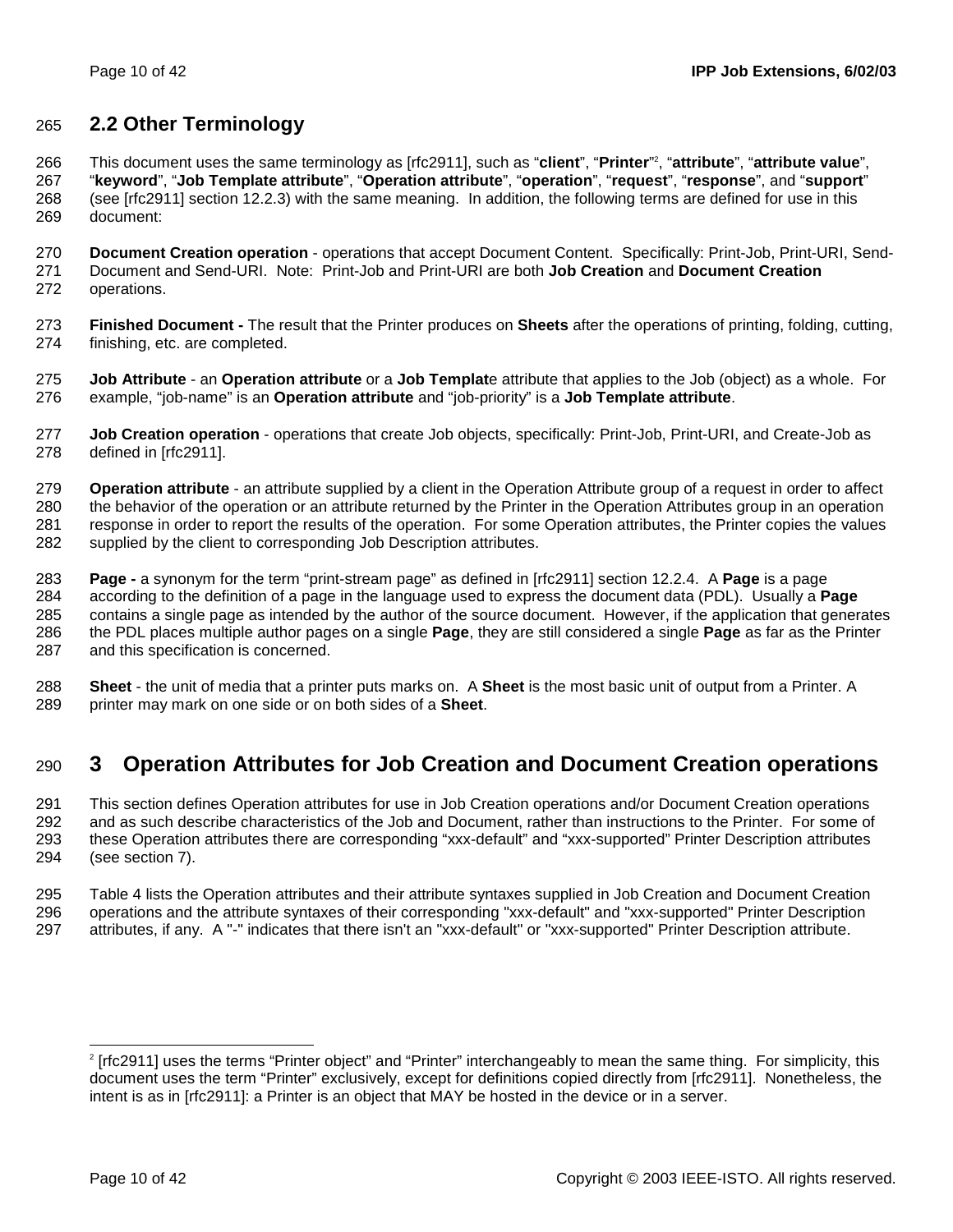| 298 | Table 4 - Operation, Default, and Supported Attributes |
|-----|--------------------------------------------------------|
|     |                                                        |

| <b>Operation attribute:</b>                                                                                                     | Operation<br>attribute syntax | <b>Printer: Default</b><br>Value  | <b>Printer: Supported Values</b><br>attribute syntax |
|---------------------------------------------------------------------------------------------------------------------------------|-------------------------------|-----------------------------------|------------------------------------------------------|
| attribute name "xxx"                                                                                                            |                               | attribute syntax<br>"xxx-default" | "xxx-supported"                                      |
| document-charset                                                                                                                | charset                       | charset                           | 1setOf charset                                       |
| document-digital-signature                                                                                                      | type2 keyword                 | type2 keyword                     | 1setOf type2 keyword                                 |
| document-format                                                                                                                 | mimeMediaType                 | mimeMediaType                     | 1setOf mimeMediaType                                 |
| document-format-details                                                                                                         | 1setOf collection             | 1setOf collection                 | 1setOf type2 keyword <sup>3</sup>                    |
| document-source-application-name                                                                                                | name(MAX)                     | name(MAX)                         |                                                      |
| document-source-application-version                                                                                             | text(127)                     | text(127)                         |                                                      |
| document-source-os-name                                                                                                         | name(40)                      | name(40)                          |                                                      |
| document-source-os-version                                                                                                      | text(40)                      | text(40)                          |                                                      |
| document-format                                                                                                                 | mimeMediaType                 | mimeMediaType                     |                                                      |
| document-format-device-id<br>document-format-version                                                                            | text(127)                     | text(127)                         |                                                      |
| document-natural-language                                                                                                       | text(127)<br>naturalLanguage  | text(127)<br>naturalLanguage      |                                                      |
| document-format-version                                                                                                         | text(127)                     | text(127)                         | 1setOf text(127)                                     |
| document-natural-language                                                                                                       | naturalLanguage               | naturalLanguage                   | 1setOf naturalLanguage                               |
| ipp-attribute-fidelity                                                                                                          | boolean                       |                                   |                                                      |
| job-mandatory-attributes                                                                                                        | 1setOf type2 keyword          |                                   |                                                      |
| output-device-requested                                                                                                         | name(127)                     | name(127)                         | 1setOf name(127) <sup>5</sup>                        |
|                                                                                                                                 |                               |                                   |                                                      |
| Table 5 lists the Operation attributes that clients supply in Job and Document Creation operations and whether the              |                               |                                   |                                                      |
| Printer copies (indicated by "⇒") the supplied value to the corresponding Job Description <sup>6</sup> attribute. The following |                               |                                   |                                                      |
| statements apply to all Operation attributes for Job and Document Creation operations and are not repeated in each              |                               |                                   |                                                      |
| <b>Operation attribute Description:</b>                                                                                         |                               |                                   |                                                      |
|                                                                                                                                 |                               |                                   |                                                      |
| If the Printer doesn't support the "xxx" Operation attribute, the Printer MUST ignore the "xxx" attribute (as                   |                               |                                   |                                                      |
| with any OPTIONAL Operation attribute) and return the "xxx" attribute with the supplied value as                                |                               |                                   |                                                      |

<sup>305</sup> with any OPTIONAL Operation attribute) and return the "xxx" attribute with the supplied value as 306 unsupported in the Unsupported Attributes group as specified in [rfc2911] section 3.1.7.

<sup>307</sup> **If the Printer supports the "xxx" Operation attribute, the Printer MUST also:** 

<sup>308 1.</sup> support the corresponding "xxx-default" and "xxx-supported" Printer Description attributes as well, if 309 defined (see Table 4 and section 7). If the Printer supports either of the "xxx-default" or "xxx-310 **Supported" Printer Description attributes, then the Printer MUST also support the corresponding** 311 Operation attributes.

<sup>312 2.</sup> validate the values supplied by the client in the "xxx" Operation attribute against the values indicated 313 **in the Printer's corresponding "xxx-supported" Printer Description attribute (see section 7). If the** 314 values do not validate, the Printer MUST perform one of the actions indicated for that Operation

l 3 There is also a "document-format-details-implemented" (1setOf collection), see section **Error! Reference source not found.**. 4

The corresponding "xxx-default" attribute is "output-device-default" Printer attribute (see section 7.11) which is the default for both the "output-device-requested" Job Description attribute and the "output-device-assigned" Job Description attribute.

<sup>5</sup> The corresponding "xxx-supported" attribute is "output-device-supported" Printer attribute (see section 7.12) which is the list of supported output devices for both the "output-device-requested" Job Description attribute and the "output-device-assigned" Job Description attribute.

<sup>&</sup>lt;sup>6</sup> The operations defined for Document Creation operations do not have corresponding Document Description attributes defined in this specification, since this specification does not assume that there is a Document object. See [ippdoc] for the corresponding Document Description attributes.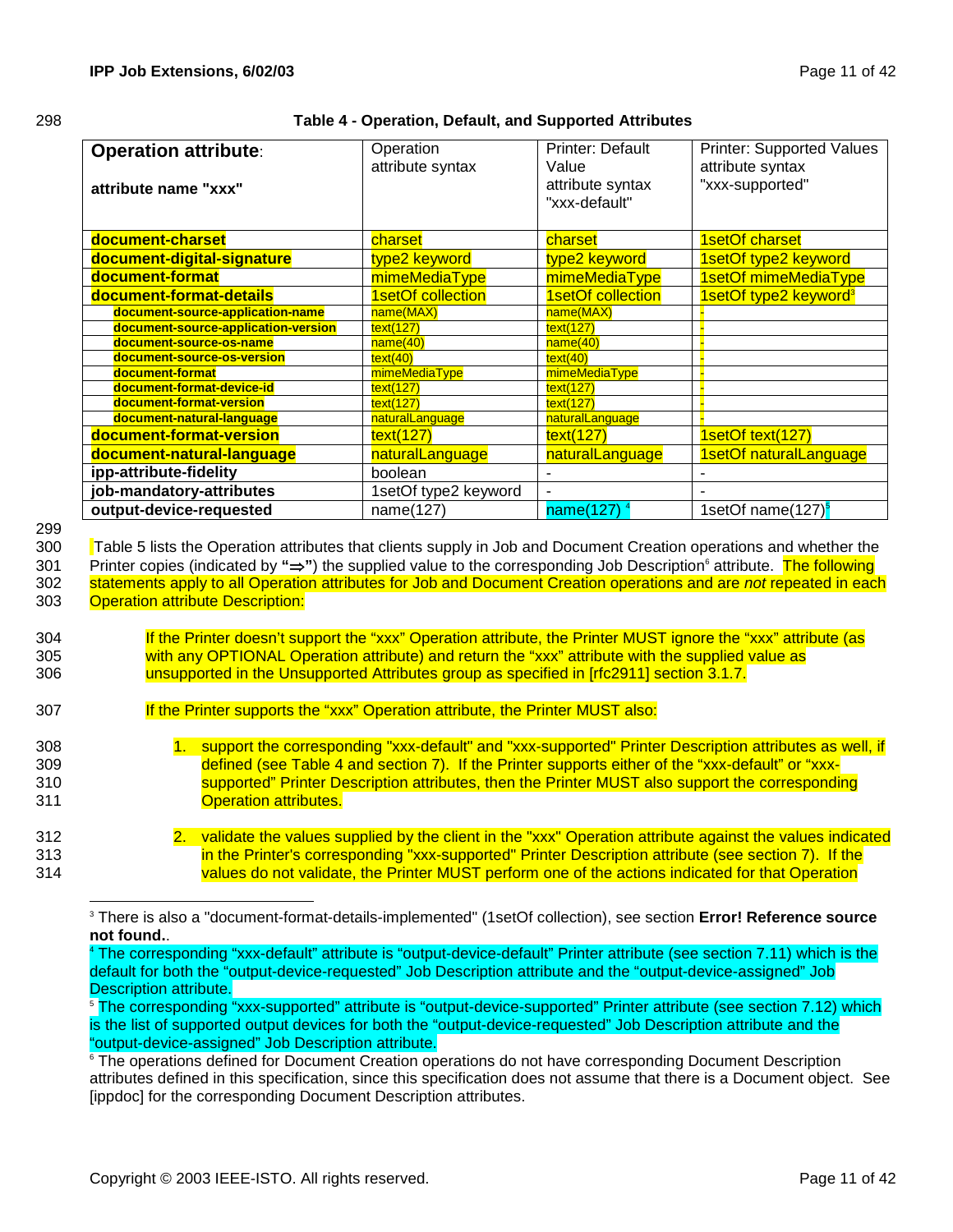| 315 | attribute, unless explicitly specified otherwise in the Description, such as (1) reject the request, (2) |
|-----|----------------------------------------------------------------------------------------------------------|
| 316 | accept the request and either (a) hold the job for operator intervention or (b) print the Job ignoring   |
| 317 | the attribute. In all of these cases, the Printer MUST return the Operation attribute with the           |
| 318 | unsupported value in the Unsupported Attributes group in the response (see [rfc2911] section 3.1.7).     |

| Legend:       |                                                                                                                                                                                                                                                                                                                                                                                                                                                                                         |
|---------------|-----------------------------------------------------------------------------------------------------------------------------------------------------------------------------------------------------------------------------------------------------------------------------------------------------------------------------------------------------------------------------------------------------------------------------------------------------------------------------------------|
| "Creation     | column indicates which operations the Operation attribute can be supplied in: PJ=Print-                                                                                                                                                                                                                                                                                                                                                                                                 |
| operations"   | Job, PU=Print-URI, CJ=Create-Job, SD=Send-Document, and SU=Send-URI.                                                                                                                                                                                                                                                                                                                                                                                                                    |
| "v"           | the Operation attribute is defined for use with the indicated operations.                                                                                                                                                                                                                                                                                                                                                                                                               |
| "y⇒"          | the Operation attribute is defined for use with the indicated operations and has a<br>corresponding Job Description attribute (see section 5)<br>Job Description attributes that describe the Job as a whole<br>This section defines those Job Description attributes that describe the Job as a whole.<br>See section 5.2 below for those Job Description attributes that are defaults for the<br>Document or Documents in the Job.                                                    |
|               | Table 8) defined to which the Printer MUST support and copy this Operation attribute, if<br>it supports the Operation attribute. See Table 4 for whether there are corresponding<br>"xxx-default" and "xxx-supported" Printer Description attributes defined.<br><b>ISSUE 01: OK to make corresponding Job Description attributes that are default</b><br>Document Description attributes as indicated below with $y \Rightarrow$ highlighted in<br>yellow in the CJ and PJ,PU columns? |
| $(1 - 1)$     | the Operation attribute is not defined for the indicated operation.                                                                                                                                                                                                                                                                                                                                                                                                                     |
| "Conformance" | column indicates the conformance requirements for what the client supplies in a<br>request and the Printer supports in a request. For (indented) member attributes, a<br>MUST means if the collection attribute is supplied or supported.                                                                                                                                                                                                                                               |
| "Section"     | column indicates where the Operation attribute is defined in this spec.                                                                                                                                                                                                                                                                                                                                                                                                                 |

# 320 **Table 5 - Operation Attributes supplied in Job and Document Creation Requests**

| <b>Operation</b> attribute name for<br><b>Job and Document Creation</b><br>requests | <b>Attribute Syntax</b> | Creation operations |                 | Conformance             |                  | Section            |           |
|-------------------------------------------------------------------------------------|-------------------------|---------------------|-----------------|-------------------------|------------------|--------------------|-----------|
|                                                                                     |                         | CJ                  | PJ.<br>PU       | SD,<br>SU               | Client<br>supply | Printer<br>support |           |
| document-charset                                                                    | charset                 | y⇒                  | y⇒              | $\mathbf{v}$            | <b>MAY</b>       | <b>MAY</b>         | §3.2.1    |
| document-digital-signature                                                          | type2 keyword           | ⋎⇒                  | y⇒              | $\mathbf v$             | <b>MAY</b>       | <b>MAY</b>         | §3.2.2    |
| document-format                                                                     | mimeMediaType           | y⇒                  | $y \Rightarrow$ | v                       | <b>MAY</b>       | <b>MUST</b>        | §3.2.3    |
| document-format-details                                                             | 1setOf collection       | ⋎⇒                  | ⋎⇒              | v                       | <b>MAY</b>       | <b>MAY</b>         | §3.2.4    |
| document-source-application-name                                                    | name(MAX)               | ⋎⇒                  | $y \Rightarrow$ | $\mathbf{v}$            | <b>MAY</b>       | <b>MAY</b>         | \$3.2.4.1 |
| document-source-application-<br>version                                             | text(127)               | y⇒                  | $y \Rightarrow$ | $\mathbf{v}$            | MAY              | MAY                | \$3.2.4.2 |
| document-source-os-name                                                             | name(40)                | y⇒                  | $y \Rightarrow$ | $\mathbf{v}$            | MAY              | MAY                | \$3.2.4.3 |
| document-source-os-version                                                          | text(40)                | ⋎⇒                  | $y \Rightarrow$ | $\mathbf v$             | MAY              | MAY                | §3.2.4.4  |
| document-format                                                                     | mimeMediaType           | y⇒                  | $y \Rightarrow$ | $\mathbf{v}$            | <b>MUST</b>      | <b>MUST</b>        | §3.2.4.5  |
| document-format-device-id                                                           | text(127)               | y⇒                  | y⇒              | $\mathbf{v}$            | <b>MAY</b>       | MAY                | \$3.2.4.6 |
| document-format-version                                                             | text(127)               | ⋎⇒                  | $y \Rightarrow$ | $\mathbf{v}$            | <b>SHOULD</b>    | <b>MUST</b>        | §3.2.4.7  |
| document-natural-language                                                           | naturalLanguage         | ⋎⇒                  | $y \Rightarrow$ | $\mathbf{v}$            | <b>MAY</b>       | MAY                | §3.2.4.8  |
| document-format-version                                                             | text(127)               | ⋎⇒                  | V⇒              | v                       | <b>MAY</b>       | <b>MAY</b>         | §3.2.5    |
| document-message                                                                    | text(MAX)               | ⋎⇒                  | ⋎⇒              | $\overline{\mathsf{v}}$ | <b>MAY</b>       | <b>MAY</b>         | \$3.2.6   |
| document-name                                                                       | name(MAX)               | y⇒                  | V⇒              | $\overline{\mathbf{v}}$ | <b>MAY</b>       | <b>MUST</b>        | §3.2.7    |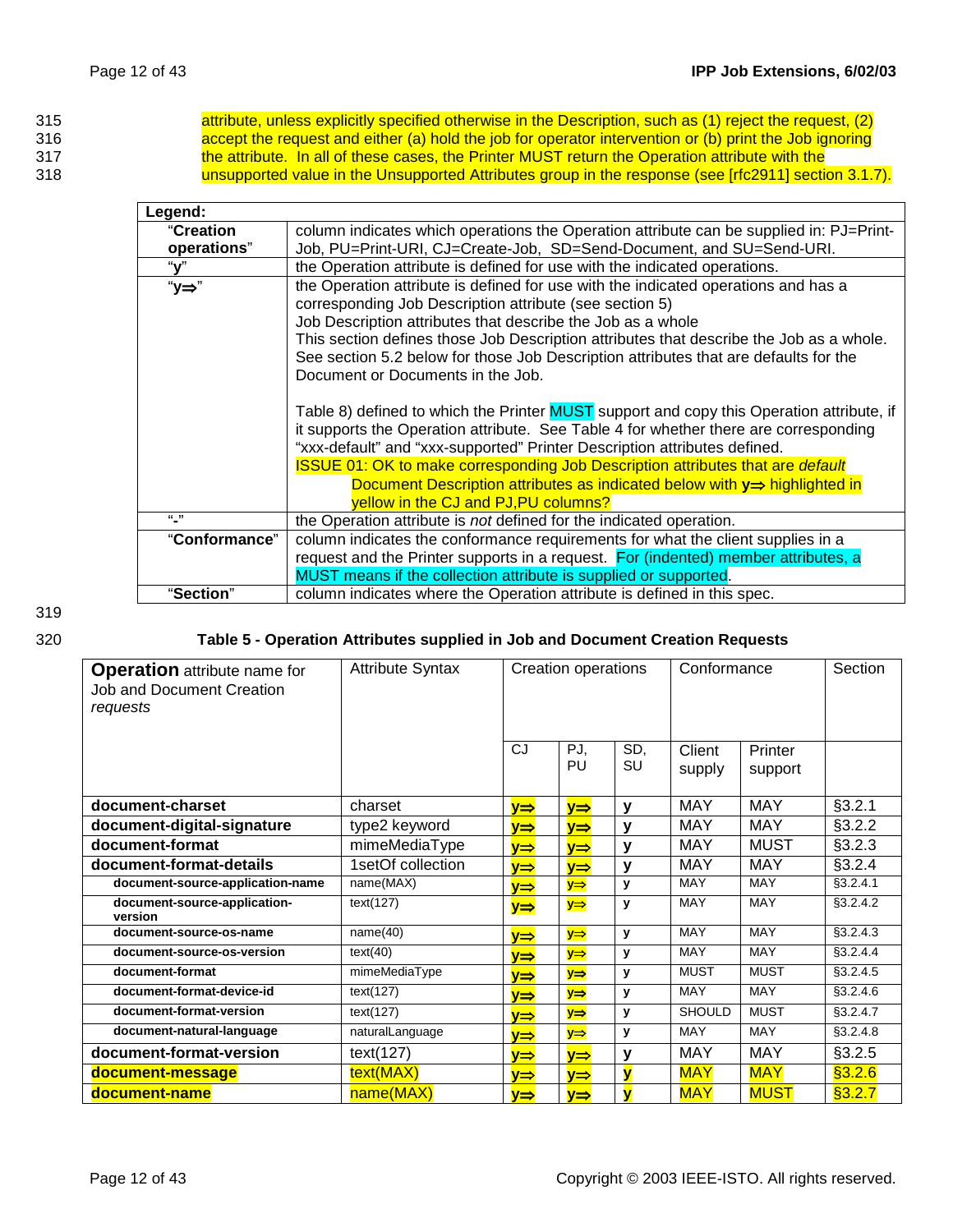| <b>Operation</b> attribute name for<br>Job and Document Creation<br>reguests | <b>Attribute Syntax</b> | Creation operations |                 | Conformance    |                  | Section            |         |
|------------------------------------------------------------------------------|-------------------------|---------------------|-----------------|----------------|------------------|--------------------|---------|
|                                                                              |                         | CJ                  | PJ.<br>PU       | SD.<br>SU      | Client<br>supply | Printer<br>support |         |
| document-natural-language                                                    | naturalLanguage         | V⇒                  | ν⇒              | v              | MAY              | <b>MAY</b>         | \$3.2.8 |
| ipp-attribute-fidelity                                                       | boolean                 | V⇒                  | V⇒              | $\blacksquare$ | MAY              | <b>MUST</b>        | §3.1.1, |
| job-mandatory-attributes                                                     | 1setOf type2<br>keyword | y⇒                  | $y \Rightarrow$ |                | MAY              | MAY                | §3.1.2  |
| output-device-requested                                                      | name(127)               | V⇒                  | V⇒              | $\blacksquare$ | MAY              | MAY                | §3.1.3  |

321

# 322 **3.1 Operation attributes for Job Creation operations only**

323 This section defines additional operation attributes that the client MAY supply in Job Creation operations (Print-Job, 324 Print-URI, and Create-Job) and Validate-Job, but not in Send-Document or Send-URI operations.

# 325 **3.1.1 ipp-attribute-fidelity (boolean) ([rfc2911] section 3.2.1 and 15)**

326 This REQUIRED Operation attribute specifies the policy for the Printer to use (see [rfc2911] §3.2.1.1) when the client 327 supplies unsupported Job Template attributes<sup>7</sup> or values in a Job Creation operation. The value 'true' indicates that 328 total fidelity to client-supplied Job Template attributes and values is required for this Job Creation operation. If the 329 client supplies the value 'false' or omits the attribute, then the Printer MUST accept the Job Creation operation.

330 The Printer MUST copy this attribute to the corresponding (new) Job Description attribute (see section 5.1.2).

### 331 **3.1.1.1 Why there are no "ipp-attribute-fidelity-default" and "ipp-attribute-fidelity-supported" attributes**

332 Because [rfc2911] defines the default value to be 'false' there is no point to define an "ipp-attribute-fidelity-default" 333 Printer Description attribute. Because [rfc2911] REQUIRES a Printer to support the "ipp-attribute-fidelity" Operation 334 attribute there is no need for an "ipp-attribute-fidelity-supported" Printer Description attribute.

# 335 **3.1.2 job-mandatory-attributes (1setOf type2 keyword)**

336 This OPTIONAL Operation attribute permits the client to identify which Job Template attributes the Printer MUST 337 support in this Job Creation request in order to accept the Job. The Printer MUST reject this Job Creation operation 338 if the client supplies an unsupported Job Template attribute or value in the request that is also identified in this list. 339 The client MAY supply the "job-mandatory-attributes" Operation attribute in a Job Creation operation or Validate-Job 340 operation and MUST NOT supply this attribute in any other operation. If the Printer supports the "job-mandatory-341 attributes" Operation attribute, the Printer MUST support this attribute in all Job Creation operations that it supports 342 and in the Validate-Job operation.

- 343 If the client supplies the "job-mandatory-attributes" Operation attribute and the 'ipp-attribute-fidelity" Operation 344 attribute with the 'true' value, the Printer MUST ignore the "job-mandatory-attributes", since the client is requesting 345 that all of the supplied Job Template attributes in the Job Creation request MUST be supported in order for the
- 346 Printer to accept the Job.

l 7 The value of the "ipp-attribute-fidelity" Operation attribute has no effect on other O*peration* attributes supplied by the client, only on Job Template attributes supplied by the client.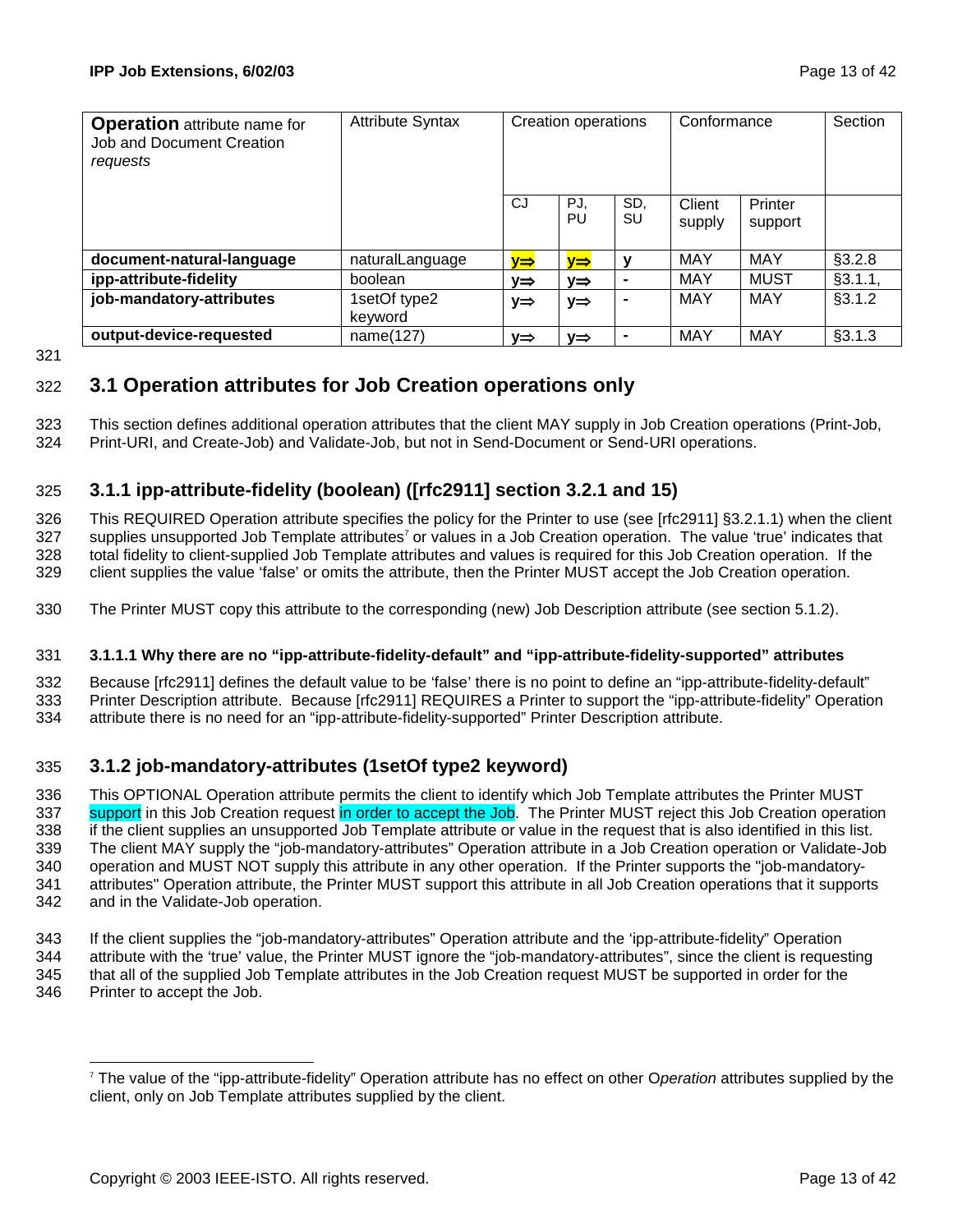347 The Printer MUST copy this attribute to the corresponding "job-mandatory-attributes" Job Description attribute (see  $348$  section 5.1.3) for auditing and trouble-shooting purposes<sup>8</sup>.

349 The values of the "job-mandatory-attributes" attribute are the keyword attribute names that identify Job Template 350 attributes; for example, 'job-hold-until', 'job-finishings' (see section 4.1.4), 'copies' and 'media'. In order to identify a 351 member attribute of a collection attribute, the keyword names of both the collection attribute and the member 352 attribute are given separated by a period (.) character. For example, to make the "media" attribute of the "cover-353 front" collection attribute mandatory, supply the keyword value: 'cover-front.media'.

354 The Printer MUST accept *any* keyword values for the "job-mandatory-attributes" attribute itself whether or not the 355 corresponding Job Template attributes are supported by the Printer and MUST NOT return any unsupported 356 keywords in the Unsupported Attributes Group in the response. If the client supplies this "job-mandatory-attributes" 357 Operation attribute in a Job Creation operation with values that represent Job Template attributes that the Printer 358 doesn't support, the Printer MUST otherwise accept the attribute anyway. The Printer MUST reject this Job Creation 359 only if the client *actually supplies* any of the identified Job Template attributes that the Printer doesn't support. 360 Because the Printer doesn't reject when the "job-mandatory-attributes" Operation attribute has unsupported attribute 361 keyword names, the client MAY supply all of the attribute keyword names that the client supports without having to 362 tailor the list to the particular Printer to which the client is submitting the Job Creation operation, thereby, simplifying 363 client use of this attribute.

364 Note: The "job-mandatory-attributes" has nothing to do with whether the Printer overrides the PDL with the identified 365 Job Template attributes (see [rfc2911] sections 4.4.28 and 15).

### 366 **3.1.2.1 Why there are no "job-mandatory-attributes-default" and "job-mandatory-attributes-supported"**  367 **Printer Description attributes**

368 By definition, omission of the "job-mandatory-attributes" Operation attribute (and the "ipp-attribute-fidelity" Operation 369 attribute with a 'false' value or omitted) means that the client is requesting that none of the supplied Job Template 370 attributes need to be supported in order to accept the Job, i.e., the Printer MUST NOT reject the job because of any 371 unsupported Job Template attributes. So the default is an empty list, so there is no point to have a "job-mandatory-372 attributes-default" Printer attribute.

373 By definition, the client can supply any Job Template attribute in the value list of the "job-mandatory-attributes" 374 Operation attribute, whether or not the Printer actually supports that Job Template attribute. Therefore, it is not 375 possible to have a "job-mandatory-attributes-supported" list, since all possible keywords would have to be expressed.

- 376 Note: the client MAY query the Printer's "job-creation-attributes-supported" (see [ippsave] section 7.1) and
- 377 "document-creation-attributes-supported" (see [ippdoc] section 10.1) to see which Job Template and Document 378 Template attributes the Printer actually supports.

# 379 **3.1.3 output-device-requested (name(127))**

380 This OPTIONAL Operation attribute specifies the name of the target output device for a Printer that fans-out to 381 multiple devices (see [rfc2911] section 2.1). This allows the client to control which output device the Printer selects. 382 If this attribute is omitted, the Printer selects whichever output device seems best for the job in an implementation 383 dependent manner. The client can discover which output devices the Printer supports by querying the Printer's 384 "output-device-requested-supported" Printer attribute (see section 7.12).

385 If the Printer supports this Operation attribute, the Printer MUST support it only on Job Creation operations, not 386 subsequent Document Creation operations for this Job.

l

<sup>&</sup>lt;sup>8</sup> The Printer uses the "job-mandatory-attributes" Job Description attribute for validating subsequent Document Template attributes supplied in Send-Document and Send-URI operations for this job when also supporting [ippdoc] where the client can supply Document Template attributes.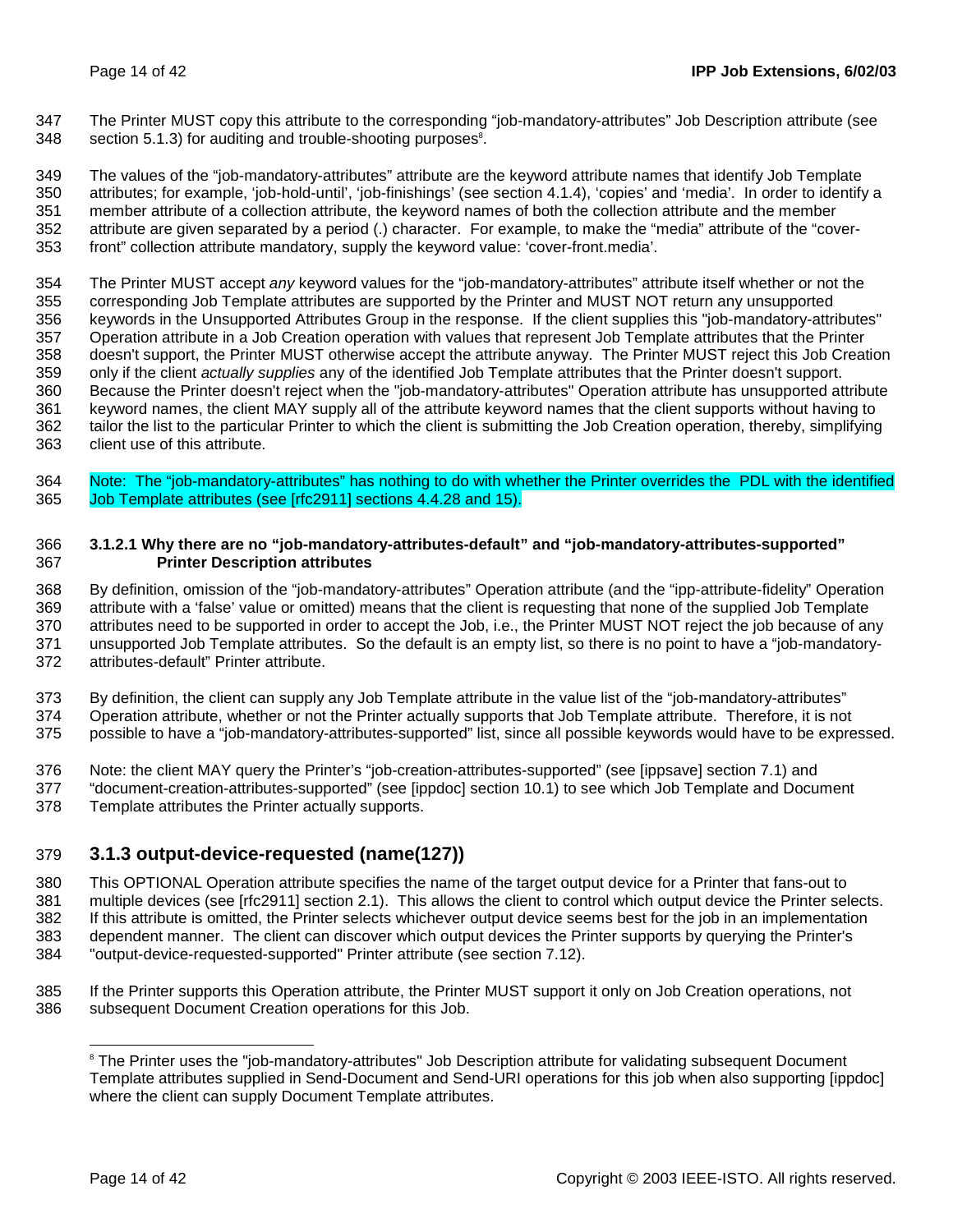- 387 If the Printer supports this Operation attribute, the Printer MUST support the "output-device-assigned" Job
- 388 Description attribute with the same values (see [rfc2911] section 4.3.13).

389 If a client supplies this "output-device-requested" Operation attribute with a value that the Printer doesn't support, the

- 390 Printer MUST perform one of the following actions depending on implementation: (1) reject the request OR (2) 391 accept the request and either (a) put the Job in the 'pending-held' state or (b) process the job ignoring the attribute.
- 392 See section 3 above for more details.

### 393 **3.1.3.1 output-device-default (name(MAX))**

394 This OPTIONAL Printer Description attribute specifies the default value for the Job's "output-device-assigned" Job 395 Description attribute. A Printer MAY have a dynamic scheduling algorithm to assign jobs to output devices, in which 396 case the "output-device-default" Printer attribute is not configured. If the Printer does not have a dynamic scheduling 397 algorithm to assign Jobs to output devices, the Printer copies the value of the "output-device-default" Printer attribute 398 to the Job's "output-device-assigned" attribute when the client omits the "output-device-requested" Operation 399 attribute.

# 400 **3.2 Operation attributes for both Job and Document Creation operations**

401 This section defines the semantics for the Operation attributes that a client MAY supply in a Job Creation operation

402 (Print-Job, Print-URI, Create-Job) or a Document Creation operation (Print-Job, Print-URI, Send-Document and

403 Send-URI). Note: Print-Job and Print-URI are both Job Creation and Document Creation operations.

## 404 **3.2.1 document-charset (charset)**

405 This OPTIONAL Operation attribute identifies the charset of the Document Content. This Operation attribute is 406 intended to be supported by Printers that support a document-format in which the charset may be ambiguous in the 407 Document content, such as 'application/vnd.hp-PCL' where the charset escape sequence MAY be omitted from the 408 data.

409 If a client supplies the "document-charset" Operation attribute in a Document Creation operation with a value that the

410 Printer doesn't support, the Printer MUST reject the job and return the status code: 'client-error-charset-not-

411 supported' (see [rfc2911] section 3.1.4.14), since the interpretation of the content will be mis-understood by the 412 Printer..

413 The standard values for these attributes are Internet Media types (sometimes called MIME types). For further details 414 see the description of the 'mimeMediaType' attribute syntax in [rfc2911] section 4.1.9.

415 The Printer MUST support this attribute if it supports a document format for which the Document Content can be

416 ambiguous with respect to the charset being used to encode the data. For example, the 'application/vnd.hp-PCL'

417 MAY omit the charset escape sequence. Although [rfc2854] strongly RECOMMENDS that 'text/html', include a ";

418 charset=charset' parameter in the MIME type itself (that is, explicitly in the value of the "document-format" attribute),

419 often the charset= parameter is not present in the MIME type and the Printer MUST assume a charset. Thus a

420 Printer that supports the text/html MIME type MUST support the "document-charset" operation attributes. Also many 421 text files use the various 8-bit ISO 8859 charsets in which the lower half is US-ASCII and the upper half is various

422 Latin sets (about 8 or 9), Greek, Cyrillic, Hebrew, and Arabic. Shift JIS is another example where the left half is US-

423 ASCII, but the right half can be one of a number of things. But if the data doesn't contain the charset escape

424 sequences, this attribute can help the Printer know what the charset is in the Document. Such document formats are

425 called "charset-ambiguous" document formats. Finally, even though [rfc2046] REQUIRES the "; charset=" MIME 426 type parameter if the file contains other than US-ASCII, in practice, the "; charset=" MIME type parameter is often

427 omitted, thus making 'text/plain' a charset-ambiguous document format. See the discussion in [rfc2911] section 4.1.9

428 and [rfc2046].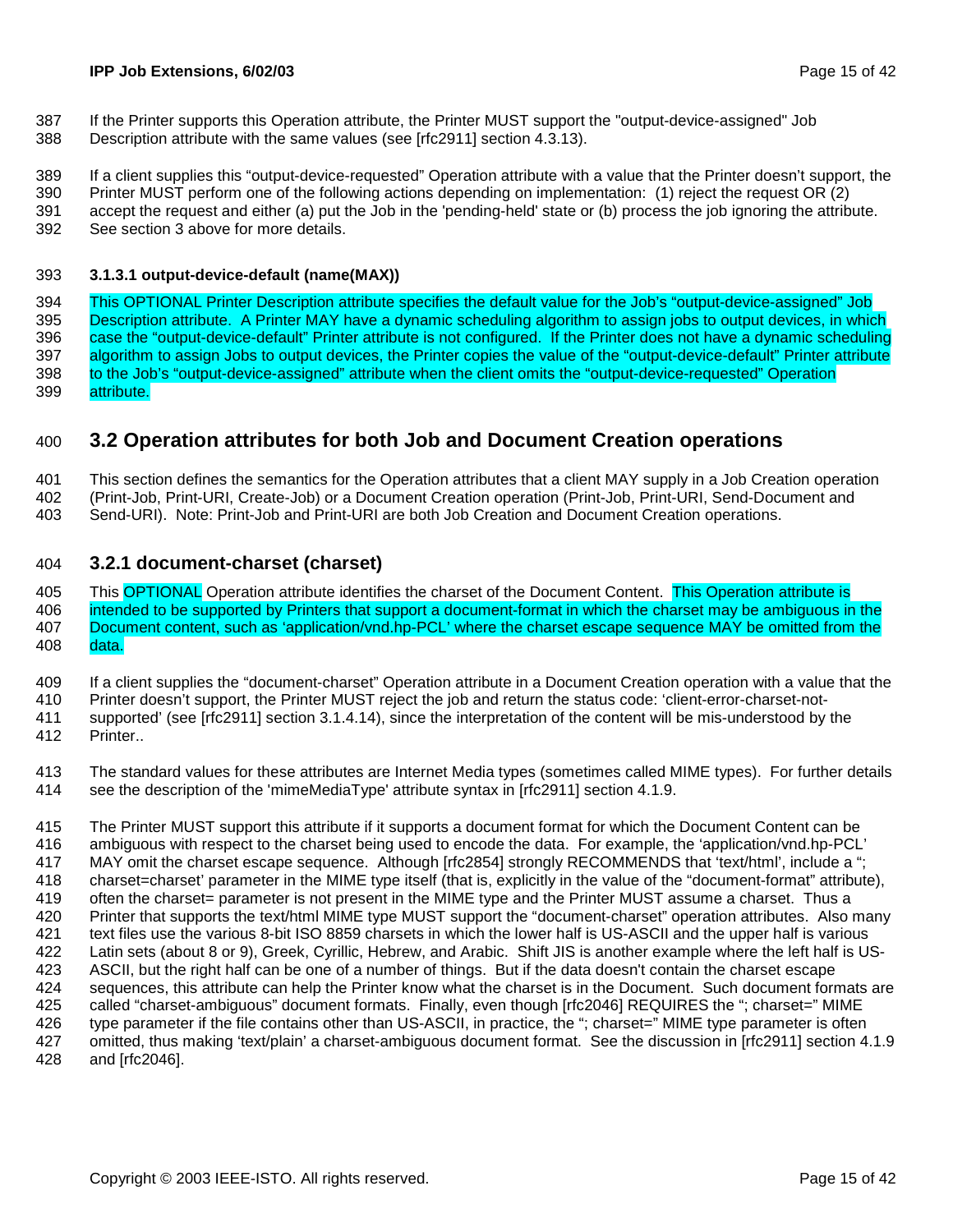- 429 Printer MAY also check the Document content while processing to see that the document data meets the coding
- 430 requirements for the supplied charset. If the data contains something that is outside the charset encoding, the 431 Printer MUST either (1) hold the job or (2) abort, and SHOULD NOT continue printing square boxes for encoded
- 432 characters that are outside the charset supplied by the client.
- 433 Many other document formats, such as 'application/postscript' and 'application/pdf', are *not* charset-ambiguous, so 434 that Printers that support only such formats MAY omit support of the "charset" Operation/ Description attributes.
- 435 If the Printer supports the "document-charset" Operation attribute, it MUST also support the corresponding
- 436 "document-charset-default" and "document-charset-supported" Printer Description attributes as well and vice versa 437 (see sections 7.1 and 7.2).

## 438 **3.2.2 document-digital-signature (type2 keyword)**

- 439 This OPTIONAL Operation attribute identifies the technology of digital signature in the Document content.
- 440 If a client supplies this "document-digital-signature" Operation attribute in a Document Creation operation with a 441 value that the Printer doesn't support, the Printer MUST perform one of the following actions depending on 442 implementation: (1) reject the request OR (2) accept the request, set the Job's "job-state-reasons" attribute to 443 'digital-signature-type-not-supported' (see section 6.1), and either (a) put the Job in the 'pending-held' state or (b) 444 process the job ignoring the attribute. See section 3 above for more details.
- 445 If the Printer supports this attribute and the value supplied by the client, the Printer MAY verify the signature 446 according to the rule for that signature format and "document-format". If the signature does not verify, then the 447 Printer MUST perform one of the following actions depending on implementation (which MAY depend on the 448 "document-format" and a site-established policy):
- 449 1. ignore the signature (and MAY indicate on the printed output some how) and MUST set the Job's "job-state-450 reasons" Job Description attribute to the 'digital-signature-did-not-verify' value (see section 6.1).
- 451 2. put the job on hold and wait for human intervention and MUST set the Job's "job-state-reasons" Job 452 Description attribute to the 'job-digital-signature-wait' and 'digital-signature-did-not-verify' values (see section 453 6.1), OR
- 454 3. abort the job depending on implementation and/or site configuration and MUST set the Job's "job-state-455 reasons" Job Description attribute to the 'job-aborted-by-system' and 'digital-signature-did-not-verify' values 456 (see section 6.1).

457 Different PDLs have different techniques of embedding the signature. If the Printer supports the "document-digital-458 signature" attribute and the supplied "document-format", the Printer MUST accept the document. However, if the 459 Printer either doesn't support the value of the "document-digital-signature' Operation attribute or doesn't support the 460 technique used by the supplied "document-format" attribute, the Printer MUST either (1) ignore the signature or (2) 461 put the job on hold and wait for human intervention, depending on implementation. If the Printer doesn't support the 462 supplied value, the Printer MUST return the "document-digital-signature" attribute with its value as unsupported in the 463 Unsupported attributes group as specified in [rfc2911] section 3.1.7.

- 464 The following standard keyword values are defined:
- 465 'dss': Digital Signature Standard (DSS) [dss].
- 466 'none': There is not a digital signature in the Document content. If this attribute is supported, the 'none' 467 value MUST be implemented but MAY be removed by the administrator.
- 468 'pgp': PGP Message Exchange Formats [rfc1991].
- 469 'smime': Enhanced Security Services for S/MIME [rfc2634].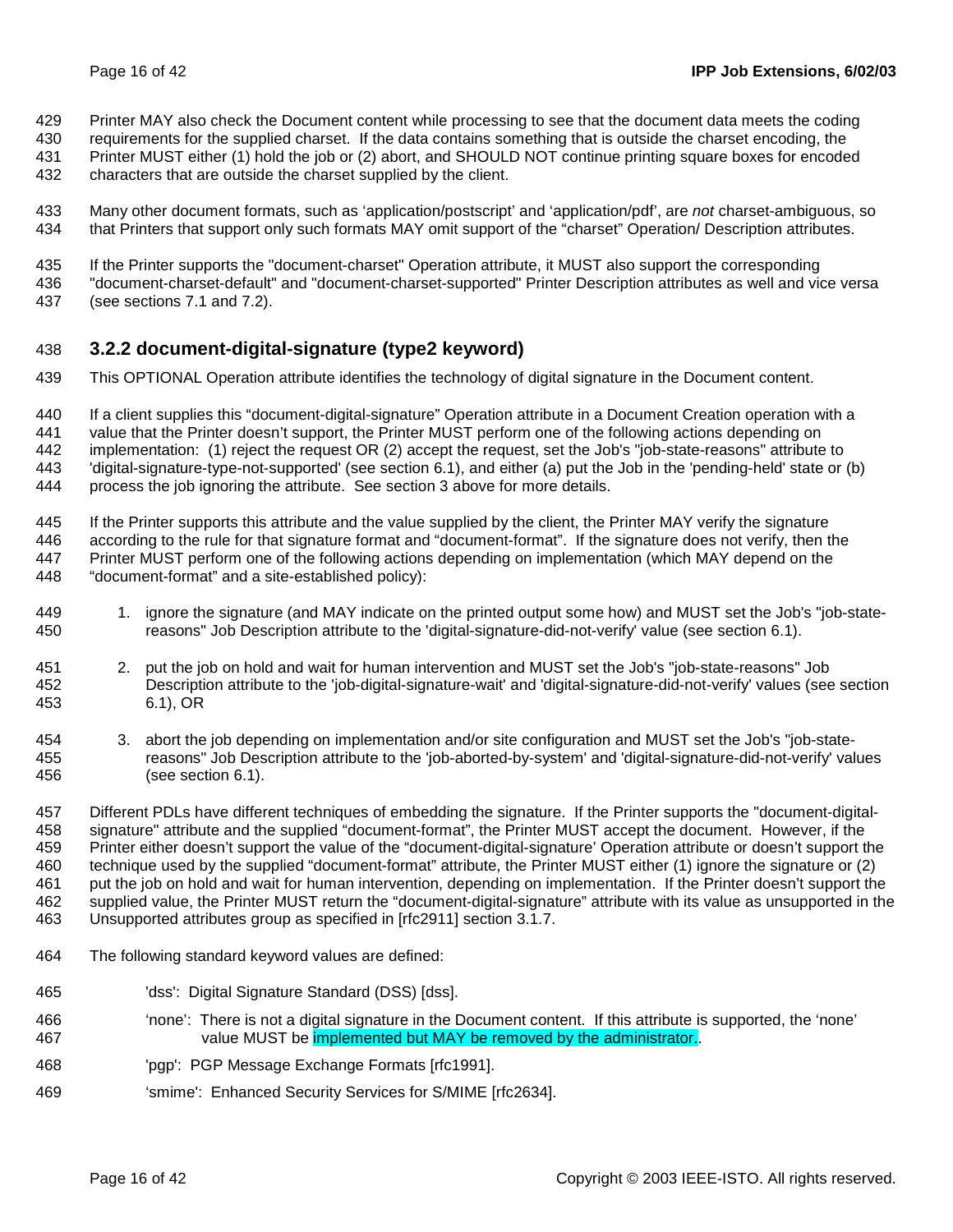470 'xmldsig' XML Digital Signature [xmldsig].

## 471 **3.2.3 document-format (mimeMediaType)**

472 This REQUIRED Operation attribute (see [rfc2911] section 3.2.1.1) indicates the document format of the supplied 473 Document Content. If a client supplies the "document-format" Operation attribute with a value that the Printer doesn't 474 support, the Printer MUST reject the job and return the status code: 'client-error-document-format-not-supported' 475 (see [rfc2911] section 3.1.4.11), since the Printer cannot process the data.

476 The standard values for this attribute are Internet Media types (sometimes called MIME types). For some MIME 477 types, such as 'text/plain' [rfc2046], the "; charset=" parameter is defined which specifies the charset of the Document 478 content. The Printer MUST support the charset MIME parameter as well as the "document-charset" Operation 479 attribute (section 3.2.1) if the Printer supports any text MIME type, such as 'text/plain' or 'text/html'. For further 480 details see the description of the 'mimeMediaType' attribute syntax in [rfc2911] section 4.1.9 and [rfc2046] and the 481 "document-charset" Operation attribute (section 3.2.1).

- 482 Many printer languages in the Printer MIB do not have a MIME type registered with IANA.<sup>9</sup> It is the intent of the PWG 483 to registers all of the Printer MIB v2 XXX Printer Languages as 'application/vnd.PWG-XXX'. If a Printer Language 484 already has a registered MIME Media type or gets a registration in the future, then that MIME Type MUST be used in 485 preference to the 'application/vnd.PWG-XXX' MIME Type. For example, PostScript® has the MIME Media type: 486 'application/postscript' and PCL has the MIME Media Type: 'application/vnd.HP-PCL, so those MIME Media types 487 MUST be used instead of 'application/vnd.PWG-PS' and 'application/vnd.PWG-PCL'. For example, the NEC NPDL 488 printer language from the Printer MIB does not have a MIME type registered with IANA. Therefore, the "document-489 format" = 'application/vnd.PWG-NPDL' MUST be used.
- 490 Note: CIP4 did not agree to register MIME types for other organizations and standards. Instead, CIP4 will just add 491 values to the flat file that aren't MIME types. The values will not start with any of the MIME type roots: application/, 492 audio/, image/, message/, model/, multipart/, test/, or video.
- 493 ACTION ITEM (Tom and Ira): Propose a format for the file.
- 494 See also the "document-format-version" Operation attribute in section 3.2.5 and the "document-format-details" 495 Operation attribute in section 3.2.4.

## 496 **3.2.4 document-format-details (1setOf collection)**

497 This OPTIONAL Operation attribute supplied in Document Creation operations summarizes the details of the

498 Document content, including any files contained in the Document. This Operation attribute is intended to be 499 supported by Printers that support a packaging document format, such as 'application/zip' or 'multipart/related', in

500 order to detail the contents. However, this Operation attribute MAY be used with any document format. See Table 6 501 for a list of the member attributes along with the client and Printer conformance requirements.

### 502 All member attributes, if supplied, MUST have contents. The value MUST NOT be omitted.

503 If a Printer supports a *packaging* MIME type, such as 'multipart/related' or 'application/zip', the Printer MUST support 504 this "document-format-details" Operation attribute. If a Printer does not support a packaging MIME type, it MAY omit 505 support of the "document-format-details" Operation attribute and Description attribute. The purpose of the 506 "document-format-details" Operation attribute is to describe the details of the document format or formats in the 507 supplied Document, including the packaging format itself, so that the Printer knows what to expect.

- 508 If a client supplies the "document-format-details" Operation attribute in a Document Creation request with member 509 attributes and/or values that the Printer doesn't support, the Printer MUST perform one of the following actions
	- l 9 Companies are urged to register there Printer languages with IANA using the 'application/vnd.XX-yyy vendor tree. There has also been a long standing PWG proposal to register all of these as 'application/vnd.pwg-yyy.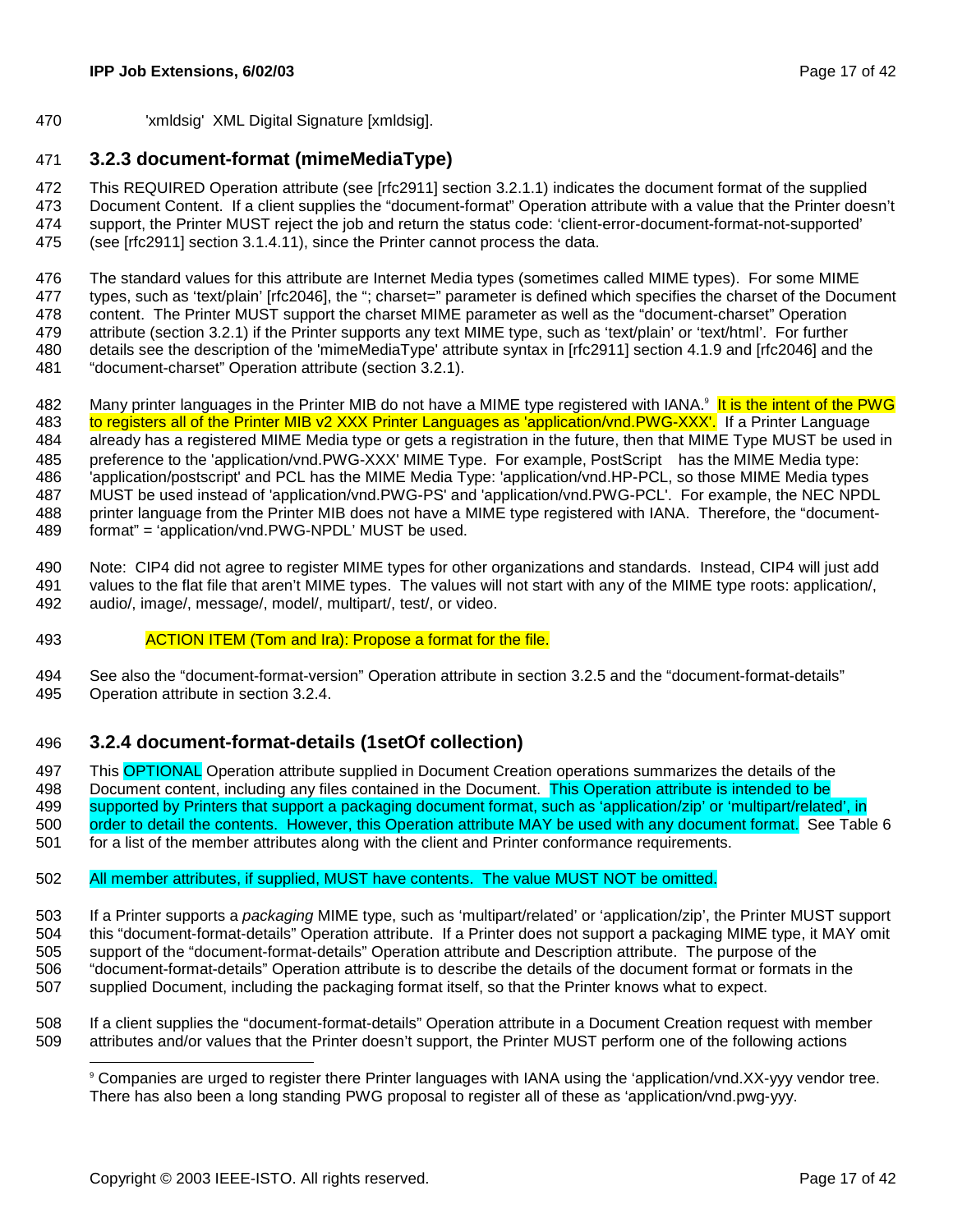510 depending on implementation: (1) reject the request OR (2) accept the request and either (a) put the Job in the

511 'pending-held' state or (b) process the job ignoring the attribute. See section 3.2 above for more details. However, if 512 the "document-charset" or the "document-format" member attributes are the ones in question, the Printer MUST

513 reject the request, same as for the "document-charset" and "document-format" Operation attributes (see sections

514 3.2.1 and 3.2.3) and return the 'client-error-charset-not-supported' (see [rfc2911] section 13.1.4.16) or the 'client-

515 error-document-format-not-supported' (see [rfc2911] section 13.1.4.11), respectively.

516 For a packaging format, the "document-format-details" attribute does not provide means to associate each collection 517 value with particular document in the archive file, so it does not provide a "manifest"<sup>10</sup> of the packaging. One of the 518 packaging collection values MAY describe the packaging format itself, in which case that collection value MUST be 519 the first collection value. The remaining collection values provides the summary of the details of the contained files in 520 any order.

- 521 There MUST NOT be any duplicate collection values, that is, no collection values with all the same member attribute 522 values; it's a set, not a sequence. So 100 PostScript files with the same details in a .zip file:
- 523 (1) MAY have one collection value with the "document-format" member attribute = 'application/zip' MIME type 524 value and MAY have additional member attributes that give details about the .zip file itself and
- 525 (2) MUST have one collection value containing a "document-format" member attribute =
- 526 'application/postscript' and MAY have additional member attributes that give the details about the PostScript 527 files.

528 If a file in a packaging file is itself a packaging file, the single "document-format-details" (1setOf collection) Operation

529 attribute SHOULD contain the flattened distinct collection values for all files at all nested levels. Therefore, the 530 "document-format-details" collection attribute is not recursively defined and MUST NOT contain the "document-

531 format-details" attribute as a member attribute.

532 **Table 6 - "document-format-details" member Operation attributes** 

| <b>Member Attribute Name</b>        | <b>Attribute Syntax</b>   | <b>Client</b><br>supplies | <b>Printer</b><br><b>Support</b> | <b>Member</b><br><b>Attribute</b><br><b>Section</b> | <b>Top Level</b><br><b>Attribute</b><br><b>Section</b> |
|-------------------------------------|---------------------------|---------------------------|----------------------------------|-----------------------------------------------------|--------------------------------------------------------|
| document-source-application-name    | name(MAX)                 | MAY                       | MAY                              | 3.2.4.1                                             | N/A                                                    |
| document-source-application-version | text(127)                 | MAY                       | MAY                              | 3.2.4.2                                             | N/A                                                    |
| document-source-os-name             | name(40)                  | <b>MAY</b>                | MAY                              | 3.2.4.3                                             | N/A                                                    |
| document-source-os-version          | text(40)                  | MAY                       | MAY                              | 3.2.4.4                                             | N/A                                                    |
| document-format                     | mimeMediaType             | <b>MUST</b>               | <b>MUST</b>                      | 3.2.4.5                                             | 3.2.3                                                  |
| document-format-device-id           | text(127)                 | <b>MAY</b>                | <b>MAY</b>                       | 3.2.4.6                                             | N/A                                                    |
| document-format-version             | text(127)                 | <b>SHOULD</b>             | <b>MUST</b>                      | 3.2.4.7                                             | 3.2.5                                                  |
| document-natural-language           | 1setOf<br>naturalLanguage | <b>MAY</b>                | <b>MAY</b>                       | 3.2.4.8                                             | 3.2.8                                                  |

533

l

534 The client can determine which member attributes of the "document-format-details" are supporter by querying the 535 Printer's "document-format-details-supported" (1setOf type2 keyword) Printer Description attribute (see section 7.6).

536 Table 6 shows that three of the member attributes also have comparable top level Operation attributes defined with 537 the same names. See the sections listed in the rightmost column. These three high level attributes have

538 corresponding "xxx-default" and "xxx-supported" Printer Description attributes. These values are also for use with

<sup>10</sup> If the client wants to achieve a "manifest", that is a complete list of each file in a packaging, then the client needs to extract each file from the package and submit each one in a separate Document Creation operation. Note: the client can re-compress each file before sending, so the compression isn't lost when sending each document separately.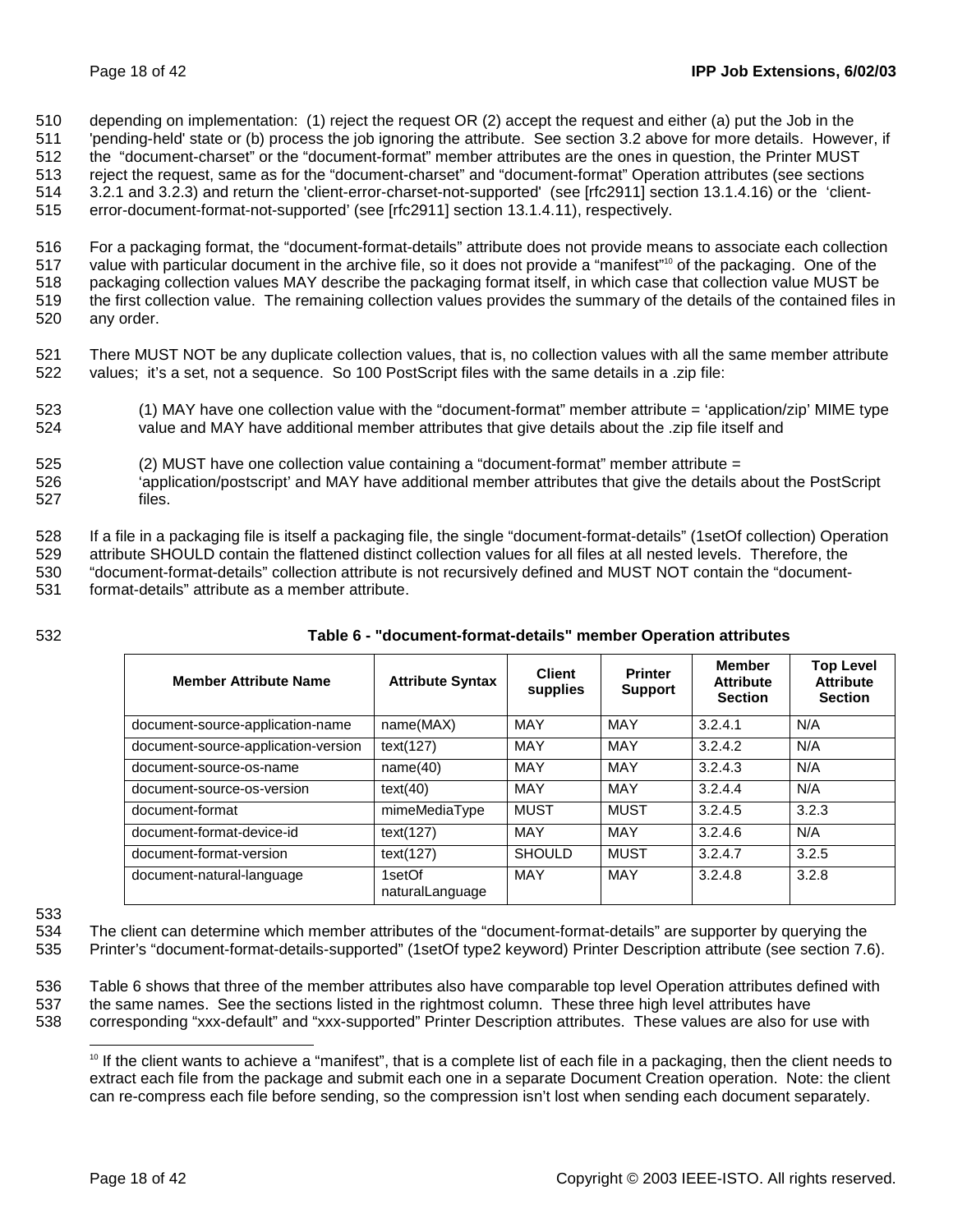539 the corresponding three member attributes. The remaining member attributes do not have any corresponding "xxx-540 default" and "xxx-supported" Printer Description attribute.

541 If a client supplies this "document-format-details" Operation attribute with a member attribute with a value that the 542 Printer doesn't support, the Printer MUST perform one of the following actions: (1) reject the request OR (2) accept 543 the request and either (a) put the Job in the 'pending-held' state or (b) process the job ignoring the attribute. See 544 section 3 above for more details.

### 545 **3.2.4.1 document-source-application-name (name(MAX))**

546 This OPTIONAL member Operation attribute identifies the application that generated the document. The 547 value MUST be all lowercase in order to facilitate matching. The version number MUST NOT be included 548 (see the "document-source-application-version" attribute). Examples: "photoshop", "microsoft word", 549 "unknown".

### 550 **3.2.4.2 document-source-application-version (text(127))**

- 551 This OPTIONAL member Operation attribute identifies the version number of the application that created the 552 document. The value MUST be all lowercase in order to facilitate matching. The intent of this attribute is for 553 purposes of affecting the interpreting by the Printer for any formats for which the source application version 554 might have different semantics. Examples:
- 555 "8.1 (4331)" for Winzip®, "5.0.5 10/26/2001" for Acrobat®, "2000 (9.0.4119 sr-1)" for Microsoft® Word
- 556 If the client omits this member attribute, that matches with any version. Similarly, the Printer's member 557 attribute MAY be omitted or be a zero length string to indicate any.

#### 558 **3.2.4.3 document-source-os-name (name(40))**

559 This OPTIONAL member Operation attribute identifies the name of the operating system on which the 560 document was generated. Valid values are the operating system names defined in the IANA Operating 561 System name registry [os-names] with the version number portion removed (see the "document-source-os-562 version" attribute). IANA Operating System Names consist of up to 40 *uppercase* US-ASCII letters, hyphen 563 ("-"), period ("."), and slash ("/") characters. The value MUST be all lowercase in order to facilitate matching.

- 564 Possible example IANA OS Registry values: 'linux', 'macos', 'sun-os', 'unix', "unknown", 'WINDOWS'.
- 565 ACTION ITEM: Get Sun to register SOLARIS with IANA.

#### 566 **3.2.4.4 document-source-os-version (text(40))**

567 This OPTIONAL member Operation attribute identifies the version of the operating system on which the 568 document was generated. Valid values include the version portion of any of the operating system names 569 defined in the IANA Registry [os-names]. The value MUST be all lowercase in order to facilitate matching. 570 The value MUST NOT include the name portion of the registered OS name (see "document-source-os-571 name" attribute).

- 572 Possible example values for the indicated "document-source-os-name" value are:
- 573 for 'linux': '1.0', '1.2', '2,0', '2.2', '2.4'
- 574 for 'unix': 'bsd', 'v', 'v.1', 'v.2', 'v.3', 'pc'
- 575 for 'windows': '95', '98', 'ce', 'nt', 'nt-2', 'nt-3', 'nt-3.5', 'nt-3.51', 'nt-4', 'nt-5' (windows 2000), 576 **ACTION ITEM: Get Microsoft to register NT-5.1 (maybe NT-5.2) with IANA.**
- 577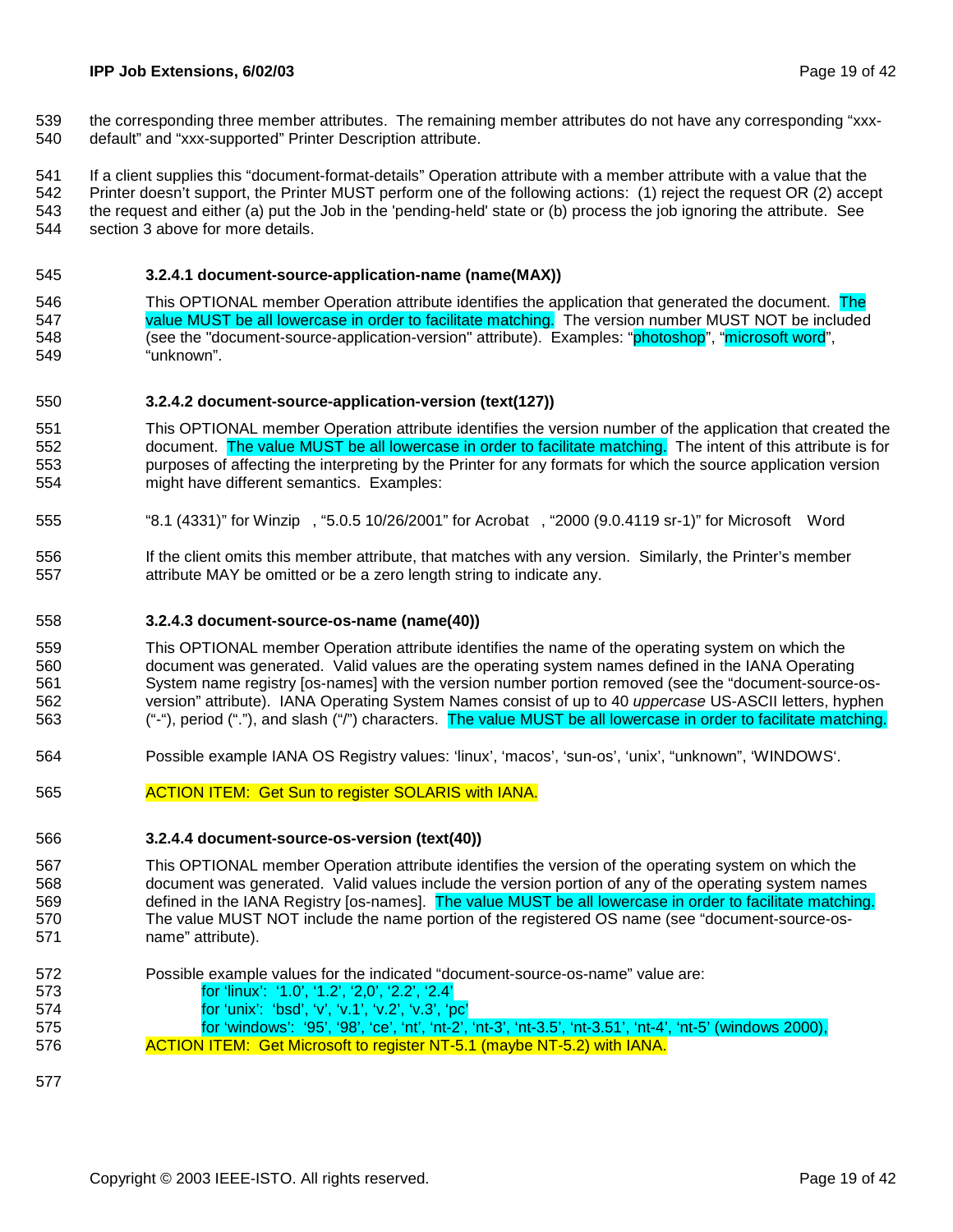### 578 **3.2.4.5 document-format (mimeMediaType)**

579 This REQUIRED member Operation attribute identifies the document format (see [rfc2911] §3.2.1.1) of the 580 collection value of which it is a member. The client MUST supply and the Printer MUST support this member 581 attribute in each collection value. The values for this member attribute are Internet Media types (sometimes 582 called MIME types) and have the same values and semantics as for the top level "document-format" 583 Operation attribute with the same name (see section 3.2.3 for the semantics).

### 584 **3.2.4.6 document-format-device-id (text(127))**

585 This OPTIONAL member Operation attribute identifies the type of device for which the document was 586 formatted, including manufacturer and model. This attribute is intended to identify document formats that are 587 not portable, e.g., PDLs that are device dependent. The value of this variable MUST exactly match the IEEE 588 1284-2000 Device ID string (see [IEEE1284] clause 6), except the length field MUST NOT be specified. See 589 the Microsoft Universal Plug and Play [upnp] section 2.2.6 DeviceId parameter for details and examples. 590 Here is an example showing only the required fields for a PostScript document: 591 MANUFACTURER:ACME Co.; COMMAND SET:PS; MODEL: LaserBeam 9;

### 592 **3.2.4.7 document-format-version (text(127))**

593 This REQUIRED member Operation attribute identifies the level or version of the document format identified 594 by the "document-format" member attribute. The client MAY supply and the Printer MUST support this 595 member attribute if the Printer supports the "document-format-details" Operation attribute. The semantics 596 and supported values of this "document-format-version" member attribute MUST be the same as for the top 597 level "document-format-version" Operation attribute with the same name (see section 3.2.5 for the 598 semantics).

### 599 **3.2.4.8 document-natural-language (1setOf naturalLanguage)**

600 This OPTIONAL member Operation attribute specifies the natural language(s) of the collection value of 601 which it is a member. The values for this attribute are natural language codes (with optional country codes) 602 and have the same values and semantics as for the top level "document-natural-language" 603 (naturalLanguage) operation attribute with the same name (see section 3.2.8 for the semantics). If the 604 document contains multiple natural languages, then the first value MUST be the primary language of the 605 document.

## 606 **3.2.5 document-format-version (text(127))**

607 This OPTIONAL Operation attribute identifies the level or version of the document format of the Document content 608 identified by the "document-format" Operation attribute (section 3.2.3).

609 If the client supplies this "document-format-version" Operation attribute, the client MUST also supply the "document-610 format" Operation attribute (section 3.2.3), so that the Printer does not need to parse the "document-format-version" 611 string in order to determine the document format and version.

612 If a client supplies this "document-format-version" Operation attribute with a value that the Printer doesn't support as

613 indicated by the Printer's "document-format-version-supported" attribute (see section 7.8), the Printer MUST perform

- 614 one of the following actions, depending on implementation: (1) reject the request OR (2) accept the request and 615 either (a) put the Job in the 'pending-held' state or (b) process the job ignoring the attribute. See section 3 above for
- 616 more details.
- 617 The defined values are taken from the Printer MIB [rfc1759] langTC values (after removing the "lang") used in the
- 618 prtInterpreterLangFamily and the prtInterpreterLangLevel attributes (SNMP calls them "objects") separated by the "/"
- 619 character. If there is no version, just the langTC prefix without the "/" is used. Note: the Printer MIB
- 620 prtInterpreterLangVersion attribute is not used, since no standard values are given in the Printer MIB.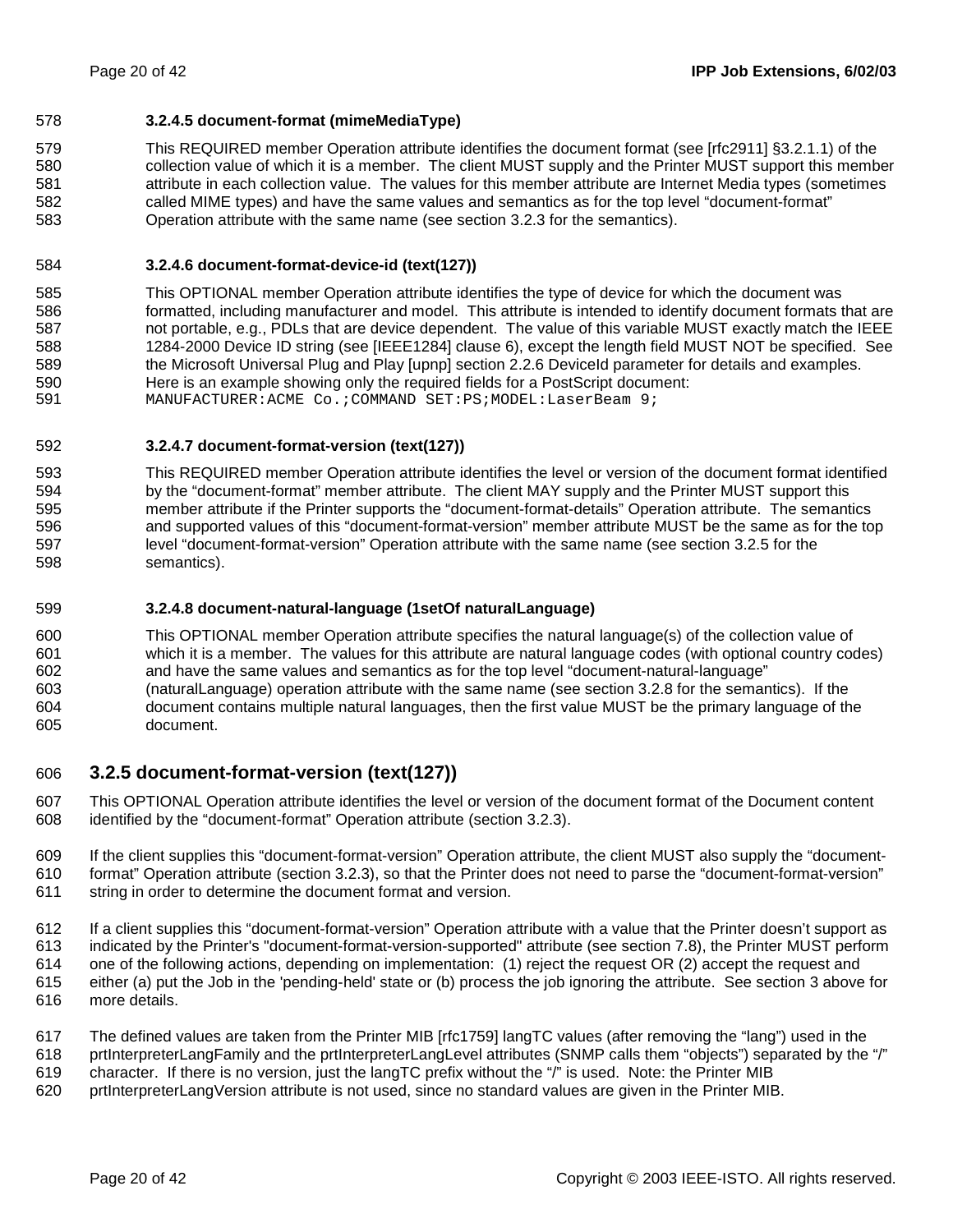621 The short first field before the "/" character are unique, so that the version values are self-identifying so that all the

- 622 versions for all document formats can be combined into a single list for the Printer's "document-format-version-623 supported" Printer attribute. The first field also tends to be the acronym for the document format and often is also the
- 624 file name extension registered with IANA. The Printer MIB shows the first field in uppercase for readability.
- 625 However, the Printer MUST perform case-insensitive matching of supplied values with supported values. If the
- 626 common acronym includes a "/", such as TIFF/IT, the "/" is changed to "-" so that the first field ends with the first "/."
- 627 Example values:
- 628 'PS/3': For Postscript level 3 [rfc1759].
- 629 'PCL/5e': For PCL 5e [rfc1759].
- 630 'PDF/1.4': For PDF version 1.4 [pdf]
- 631 'PDF/X-1a:2001': For PDF/X-1a [iso15930]
- 632 'DCS/2.0' For Document Color Separation (DCS), version 2.0. [dcs2.0]
- 633 'TIFF-IT/FP:1998': TIFF/IT [iso12639] Full Page baseline.
- 634 'TIFF-IT/CT:1998': TIFF/IT [iso12639] Continuous Tone picture data baseline
- 635 'TIFF-IT/FP/P1:1998': TIFF/IT [iso12639] Full Page profile 1
- 636 'TIFF-IT/CT/P1:1998': TIFF/IT [iso12639] Continuous Tone picture data profile 1
- 637 'Automatic': auto sense the format [rfc1759]. Is use in combination with the 'application/octet-stream' (see 638 [rfc2911] section 4.1.9.1) value of the "document-format" attribute (section 3.2.3).
- 639

## 640 **3.2.5.1 Why no "document-format-version-default"**

- 641 There is no "document-format-version-default" since to meaningful, the default would have to depend on the
- 642 "document-format". Currently, there are no "xxx-default" attributes whose values depend on the value of other
- 643 attributes. Thus an implementation is free to supply its own defaults the depend on the "document-format".

## 644 **3.2.6 document-message (text(MAX))**

645 This OPTIONAL Operation attribute contains a message from the user to the operator about the Document.

## 646 **3.2.7 document-name (name(MAX))**

647 The Printer MUST support this Operation attribute in Print-Job, Print-URI, Send-Document, and Send-URI operations

- 648 (see [rfc2911 section 3.2.1.1) and MAY support it in the Create-Job operation. For the Print-Job, Print-URI, and
- 649 Create-Job operations, the Printer MUST copy the value to the corresponding Job Description attribute<sup>11</sup>.

## 650 **3.2.8 document-natural-language (naturalLanguage)**

- 651 This OPTIONAL Operation attribute specifies the primary natural language of the Document content (see [rfc2911] 652 section 3.2.1.1 and section 4.1.8).
- 653 If the client supplies this "document-natural-language" Operation attribute with a value that the Printer doesn't 654 support, the Printer MUST perform one of the following actions: (1) reject the request OR (2) accept the request and 655 either (a) put the Job in the 'pending-held' state or (b) process the job ignoring the attribute. See section 3 above for 656 more details.
- 657 The values MAY include region as well as the language according to [rfc2911 section 4.1.8. If the document 658 contains more than one language, the value is the first or primary language of the document. The Printer MAY use
- 659 this value to select fonts or other Globalization processing. As indicated in [rfc2911] section 4.1.8, example include:

l 11 For the Send-Document and the Send-URI Operation attribute, the Printer copies them to the corresponding Document Description attribute defined in [ippdoc].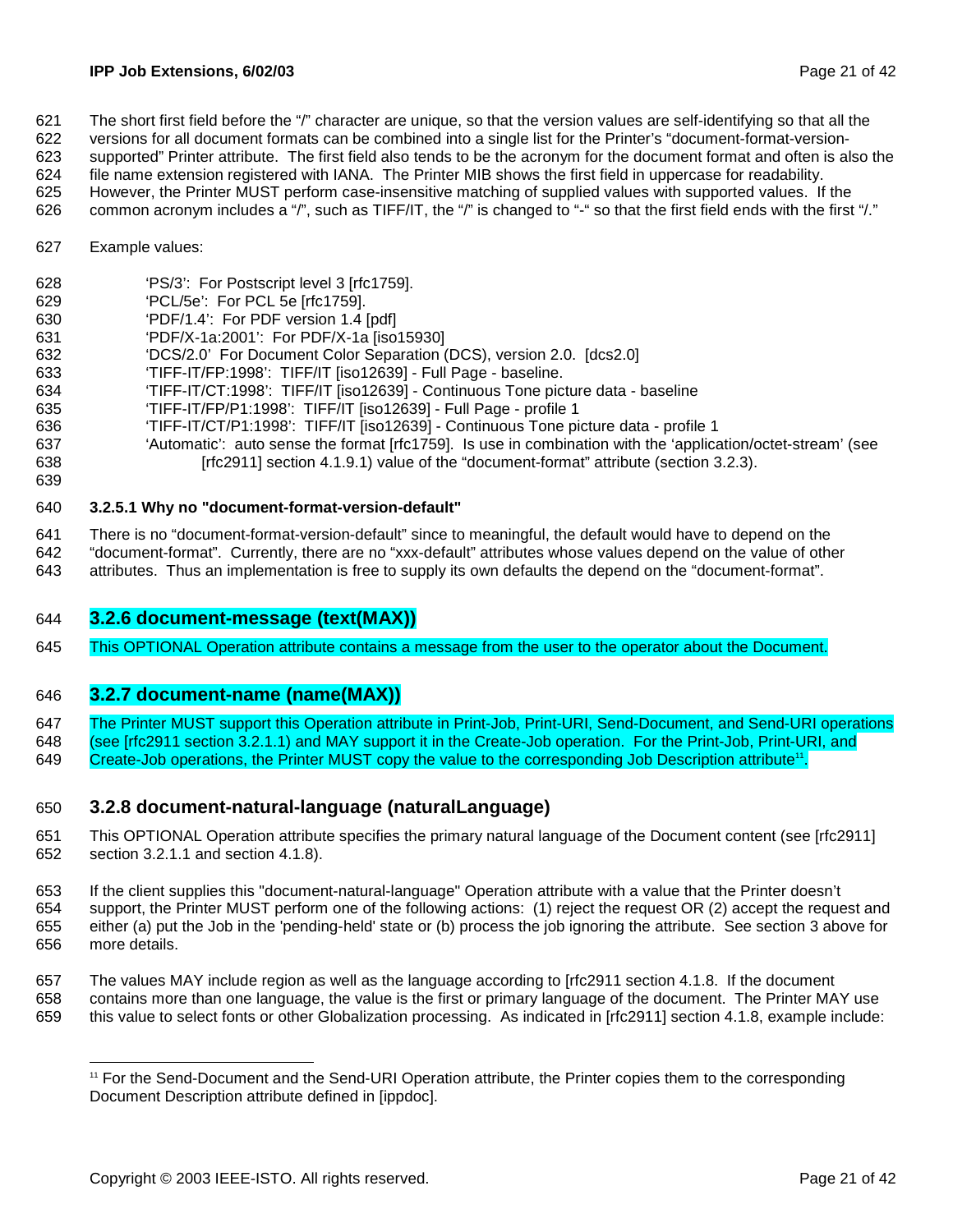660 'en': for English 661 'en-us': for US English 662 'fr': for French

- 663 'de': for German
- 664

# 665 **4 Job Template attributes**

666 Table 7 lists the new Job Template attributes defined in this specification. These Job Template attributes can be 667 supplied in the Job Creation operations: Print-Job, Print-URI, and Create-Job operations and the Validate-Job 668 operation.

669 Job Template attributes are OPTIONAL for a Printer to support and for a client to supply in a Job Creation request. If 670 a Printer supports a Job Template attribute, then the Printer MUST copy the supplied attribute to the Job object, so 671 that a client MAY query the attributes in subsequent Get-Job-Attributes/Get-Jobs operations (see [rfc2911] section 672 4.2). In addition, as in [rfc2911], for each "xxx" Job Template attribute supported, the Printer MUST support the 673 corresponding "xxx-default" and "xxx-supported" Printer attributes, if defined.

| ۰. |  |
|----|--|
|----|--|

| Table 7 - Job Template attributes |
|-----------------------------------|
|                                   |

| <b>Job Template</b><br>attribute name "xxx"   | <b>Attribute Syntax</b>   | <b>Printer: Default Value</b><br>attribute syntax<br>"xxx-default" | <b>Printer: Supported Values</b><br>attribute syntax<br>"xxx-supported" |
|-----------------------------------------------|---------------------------|--------------------------------------------------------------------|-------------------------------------------------------------------------|
|                                               |                           |                                                                    |                                                                         |
| job-copies                                    | integer(1:MAX)            | integer(1:MAX)                                                     | rangeOfInteger(1:MAX)                                                   |
| job-cover-back                                | collection                | collection                                                         | 1setOf type2 keyword                                                    |
| cover-type                                    | type2 keyword             |                                                                    | 1setOf type2 keyword                                                    |
| media                                         | type3 keyword   name(MAX) | $\blacksquare$                                                     | 1setOf (type3 keyword)<br>name(MAX))                                    |
| media-col                                     | collection                | $\overline{\phantom{0}}$                                           | 1setOf type2 keyword                                                    |
| member attributes<br>[pwg5100.3]              | See [pwg5100.3]           | $\overline{\phantom{a}}$                                           |                                                                         |
| job-cover-front                               | collection                | collection                                                         | 1setOf type2 keyword                                                    |
| member attributes -<br>same as job-cover-back | see job-cover-back        |                                                                    |                                                                         |
| job-finishings                                | 1setOf type2 enum         | 1setOf type2 enum <sup>12</sup>                                    | 1setOf type2 enum                                                       |
| job-finishings-col                            | collection                | collection <sup>12</sup>                                           | 1setOf type2 keyword                                                    |
| finishing-template                            | name(MAX)                 |                                                                    | 1setOf name(MAX)                                                        |
| stitching                                     | collection                |                                                                    | 1setOf type2 keyword                                                    |
| stitching-reference-<br>edge                  | type2 keyword             | $\blacksquare$                                                     | 1setOf type2 keyword                                                    |
| stitching-offset                              | integer (0:MAX)           | $\blacksquare$                                                     | 1setOf (integer(0:MAX)<br>rangeOfInteger(0:MAX))                        |
| stitching-locations                           | 1setOf integer(0:MAX)     | $\overline{\phantom{a}}$                                           | 1setOf (integer(0:MAX)<br>rangeOfInteger(0:MAX))                        |
|                                               |                           |                                                                    |                                                                         |

# 675 **4.1 Job Template attributes defined for Job-wide effect in multi-document jobs**

676 This section defines additional Job Template attributes that have Job-wide effect and so are intended for use in the

677 creation of multi-document Jobs. These Job Template attributes have the "job-" prefix to indicate their Job wide 678 scope. When Clients supply these job-wide Job Template attributes, Client MUST supply these attributes in Job

679 Creation and Validate-Job operations only. Clients MUST NOT supply these Job Template attributes as Document

l <sup>12</sup> The "job-finishings" and "job-finishings-col" Job Template attributes also include corresponding "job-finishingsready" (1setOf enum) and "job-finishings-col-ready" (1setOf collection).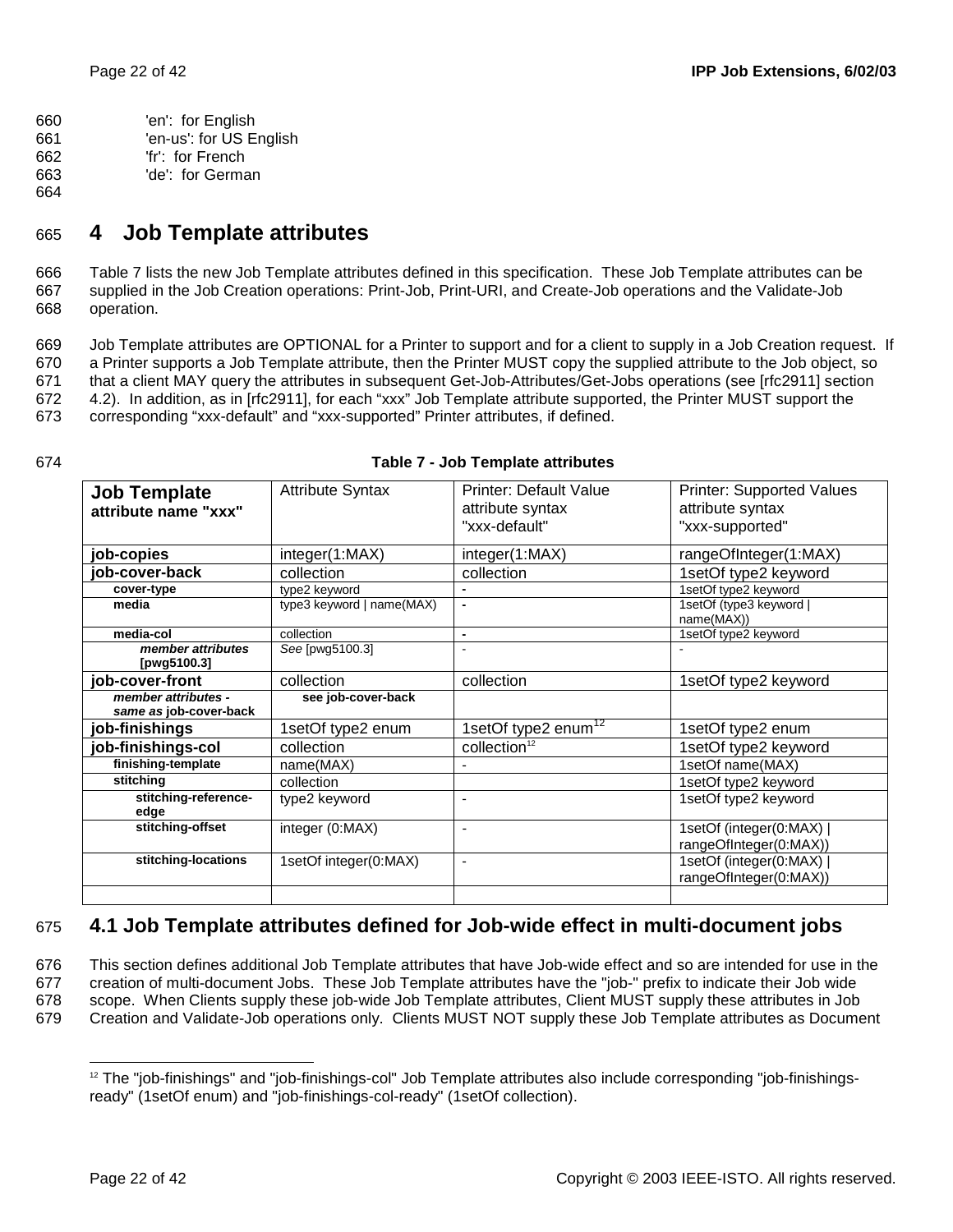680 Template attributes in the Send-Document and Send-URI operations ([ippdoc]) or in any other operations. Clients 681 MUST NOT supply these attributes as member attributes of the "overrides" Job Template attribute [ippOverride].

## 682 **4.1.1 job-copies (integer(1:MAX))**

683 This OPTIONAL Job Template attribute specifies the number of job copies, i.e., with all of the Documents taken 684 together. Its interpretation is independent of the value of the "multiple-document-handling" Job Template attribute. 685 See the "copies" Job Template attribute defined in [rfc2911] section 4.2.5 which switches between job copies and 686 document copies depending on the value of the "multiple-document-handling" Job Template attribute ([rfc2911] 687 section 4.2.4). The "job-copies" Job Template attribute is equivalent to "copies" with "multiple-document-handling" = 688 'single-document-new-sheet'.

### 689 **4.1.1.1 job-copies-default (integer(1:MAX))**

690 This OPTIONAL Job Template Printer attribute specifies the default number of copies for the job as a whole. The 691 Printer MUST support this attribute if it supports the "job-copies" Job Template attribute.

### 692 **4.1.1.2 job-copies-supported (rangeOfInteger(1:MAX))**

693 This OPTIONAL Job Template Printer attribute specified the supported range of the number of copies for the job as a 694 whole. The Printer MUST support this attribute if it supports the "job-copies" Job Template attribute.

## 695 **4.1.2 job-cover-back (collection)**

696 This OPTIONAL Job Template attribute specifies the cover for the back of the job, i.e., with all of the Documents 697 taken together and is independent of the value of the "multiple-document-handling" Job Template attribute. The 698 member attributes are the same as "cover-back" (see [pwg5100.3] section 3.1) and with the same conformance 699 requirements. However, the "cover-back" Job Template attribute switches between a job back cover and a document 700 back cover depending on the value of the "multiple-document-handling" Job Template attribute ([rfc2911] section 701 4.2.4). The "job-cover-back" Job Template attribute is equivalent to "cover-back" with "multiple-document-handling" = 702 'single-document-new-sheet'.

### 703 **4.1.2.1 job-cover-back-default (collection)**

704 This OPTIONAL Job Template Printer attribute specifies the default the cover for the back of the job. The Printer 705 MUST support this attribute if it supports the "job-cover-back" Job Template attribute.

### 706 **4.1.2.2 job-cover-back-supported (1setOf type2 keyword)**

707 This OPTIONAL Job Template Printer attribute specified the supported member attributes of the "job-cover-back" 708 Job Template collection attributes. The Printer MUST support this attribute if it supports the "job-cover-back" Job 709 Template attribute.

## 710 **4.1.3 job-cover-front (collection)**

711 This OPTIONAL Job Template attribute specifies the cover for the front of the job, i.e., with all of the Documents 712 taken together and is independent of the value of the "multiple-document-handling" Job Template attribute. The 713 member attributes are the same as the "cover-front" Job Template attribute (see [pwg5100.3] section 3.2) and with 714 the same conformance requirements. However, the "cover-front" Job Template attribute switches between a job<br>715 front cover and a document front cover depending on the value of the "multiple-document-handling" Job Temp front cover and a document front cover depending on the value of the "multiple-document-handling" Job Template 716 attribute ([rfc2911] section 4.2.4). The "job-cover-front" Job Template attribute is equivalent to "cover-front" with 717 "multiple-document-handling" = 'single-document-new-sheet'.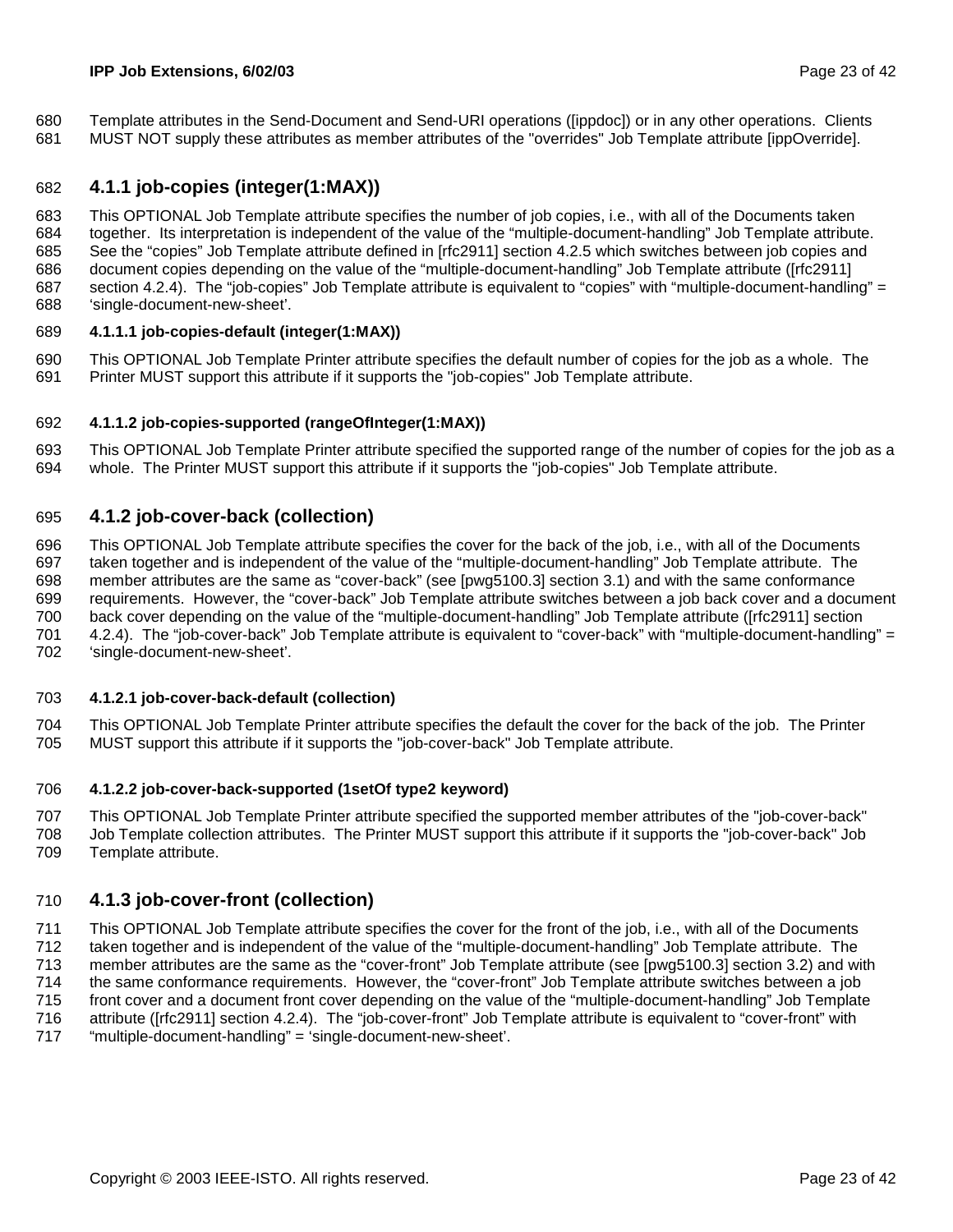### 718 **4.1.3.1 job-cover-front-default (collection)**

- 719 This OPTIONAL Job Template Printer attribute specifies the default the cover for the front of the job. The Printer
- 720 MUST support this attribute if it supports the "job-cover-front" Job Template attribute.

### 721 **4.1.3.2 job-cover-front-supported (1setOf type2 keyword)**

- 722 This OPTIONAL Job Template Printer attribute specified the supported member attributes of the "job-cover-front" Job
- 723 Template attributes. The Printer MUST support this attribute if it supports the "job-cover-front" Job Template
- 724 collection attribute.

## 725 **4.1.4 job-finishings (1setOf type2 enum)**

726 This OPTIONAL Job Template attribute specifies the job finishings, i.e., with all of the Documents taken together. Its 727 interpretation is independent of the value of the "multiple-document-handling" Job Template attribute. See the 728 "finishings" Job Template attribute defined in [rfc2911] section 4.2.6 which switches between job finishings and 729 document finishings depending on the value of the "multiple-document-handling" Job Template attribute ([rfc2911] 730 section 4.2.4). The "job-finishings" Job Template attribute is equivalent to "finishings" with "multiple-document-731 handling" = 'single-document-new-sheet'.

### 732 **4.1.4.1 job-finishings-default (1setOf type2 enum)**

733 This OPTIONAL Job Template Printer attribute specifies the default job finishings. The Printer MUST support this 734 attribute if it supports the "job-finishings" Job Template attribute.

### 735 **4.1.4.2 job-finishings-ready (1setOf type2 enum)**

736 This OPTIONAL Job Template Printer attribute specifies the ready job finishings, that is, the job finishings that maybe 737 used without operation intervention. The Printer MUST support this attribute if it supports the "job-finishings" Job 738 Template attribute.

### 739 **4.1.4.3 job-finishings-supported (1setOf type2 keyword)**

740 This OPTIONAL Job Template Printer attribute specified the supported job finishings values. The Printer MUST 741 support this attribute if it supports the "job-finishings" Job Template attribute.

## 742 **4.1.5 job-finishings-col (1setOf collection)**

743 This OPTIONAL Job Template attribute specifies the job finishings collection, i.e., with all of the Documents taken 744 together. Its interpretation is independent of the value of the "multiple-document-handling" Job Template attribute. 745 See the "finishings-col" Job Template attribute defined in [pwg5100.3] section 3.2 which switches between job 746 finishings collection and document finishings collection depending on the value of the "multiple-document-handling"

- 747 Job Template attribute ([rfc2911] section 4.2.4). The "job-finishings-col" Job Template attribute is equivalent to
- 748 "finishings-col" with "multiple-document-handling" = 'single-document-new-sheet'.

### 749 **4.1.5.1 job-finishings-col-default (collection)**

750 This OPTIONAL Job Template Printer attribute specifies the default job finishings collection. The Printer MUST 751 support this attribute if it supports the "job-finishings-col" Job Template attribute.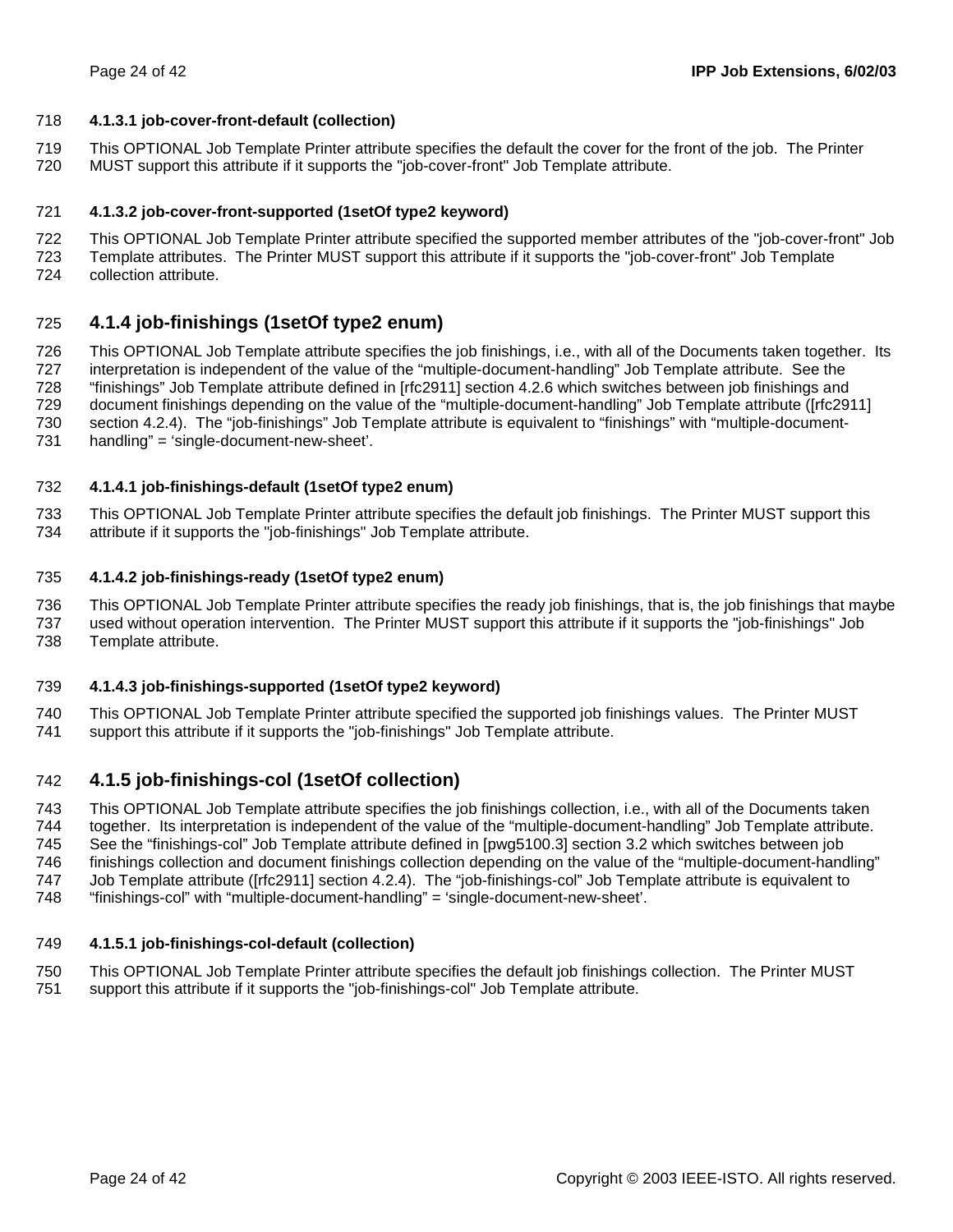### 752 **4.1.5.2 job-finishings-col-ready (collection)**

753 This OPTIONAL Job Template Printer attribute specifies the ready job finishings collection, that is, the job finishings

754 collection that maybe used without operation intervention. The Printer MUST support this attribute if it supports the 755 "job-finishings-col" Job Template attribute.

### 756 **4.1.5.3 job-finishings-col-supported (1setOf type2 keyword)**

757 This OPTIONAL Job Template Printer attribute specified the supported member attributes of the "job-finishings-col" 758 Job Template collection attribute. The Printer MUST support this attribute if it supports the "job-finishings-col" Job

759 Template attribute.

# 760 **5 Job Description attributes**

761 This section defines the new Job Description defined in this IPP specification. Job Description attributes are Job 762 object attributes that are filled in by the Printer. Some Job Description attribute values are supplied by the client in 763 the Job operation using corresponding Operation attributes as indicated with "⇒**y**". The Printer MUST NOT support 764 modification of any of these Job Description attributes using the Set-Job-Attributes operation ([rfc3380]).

765 This section divides Job Descriptions into two subsections: Section 5.1 contains Job Description attributes that 766 describe the Job as a whole and Section 5.2 contains Job Description attributes that are defaults for the Document(s) 767 **in the Job<sup>13</sup>**. The following legend is used in the tables in both sections:

| Legend:                     |                                                                                                                                                                                                                                                                                                                                                                                                                                                         |
|-----------------------------|---------------------------------------------------------------------------------------------------------------------------------------------------------------------------------------------------------------------------------------------------------------------------------------------------------------------------------------------------------------------------------------------------------------------------------------------------------|
| <b>IPP attribute syntax</b> | the attribute syntax (see [rfc2911] section 4.1).                                                                                                                                                                                                                                                                                                                                                                                                       |
| Set by                      | indicates whether the value is set by the client or Printer in the Job Creation operation:<br>client - means that the Printer MUST populate this Job Description attribute by<br>copying from the corresponding Operation attribute that the client MAY supply<br>in the Job Creation operation. See Table 5 for the corresponding Operation<br>attribute.<br><b>Printer</b> - means that the Printer sets the value based on the state of the Printer. |
| <b>Printer conformance</b>  | indicates MUST or MAY for Printer conformance.                                                                                                                                                                                                                                                                                                                                                                                                          |
| Reference                   | references to the sub-section in this document if there is significant information there.<br>Those subsections that are only references to other specifications contain only that<br>reference in the Reference column.                                                                                                                                                                                                                                 |

768

# 769 **5.1 Job Description attributes that describe the Job as a whole**

770 This section defines those Job Description attributes that describe the Job as a whole. See section 5.2 below for

771 those Job Description attributes that are defaults for the Document or Documents in the Job.

l

### 772 **Table 8 - Job Description attributes that describe the Job as a whole**

| <b>Job Description</b><br>attribute name | <b>IPP Attribute Syntax</b> | Set by  | Printer<br>conformance | Reference             |
|------------------------------------------|-----------------------------|---------|------------------------|-----------------------|
| errors-count                             | integer(0:MAX)              | Printer | MAY                    | [this spec] $\S5.1.1$ |
| ipp-attribute-fidelity                   | boolean                     | client  | MAY                    | [this spec] $\S5.1.2$ |
| job-mandatory-attributes                 | 1setOf type2 keyword        | client  | MAY                    | [this spec] $\S5.1.3$ |
| output-device-requested                  | name(127)                   | client  | MAY                    | [this spec] $\S5.1.4$ |

<sup>&</sup>lt;sup>13</sup> The [jobx] specification does not define any Document Description attributes. See the [ippdoc] specification.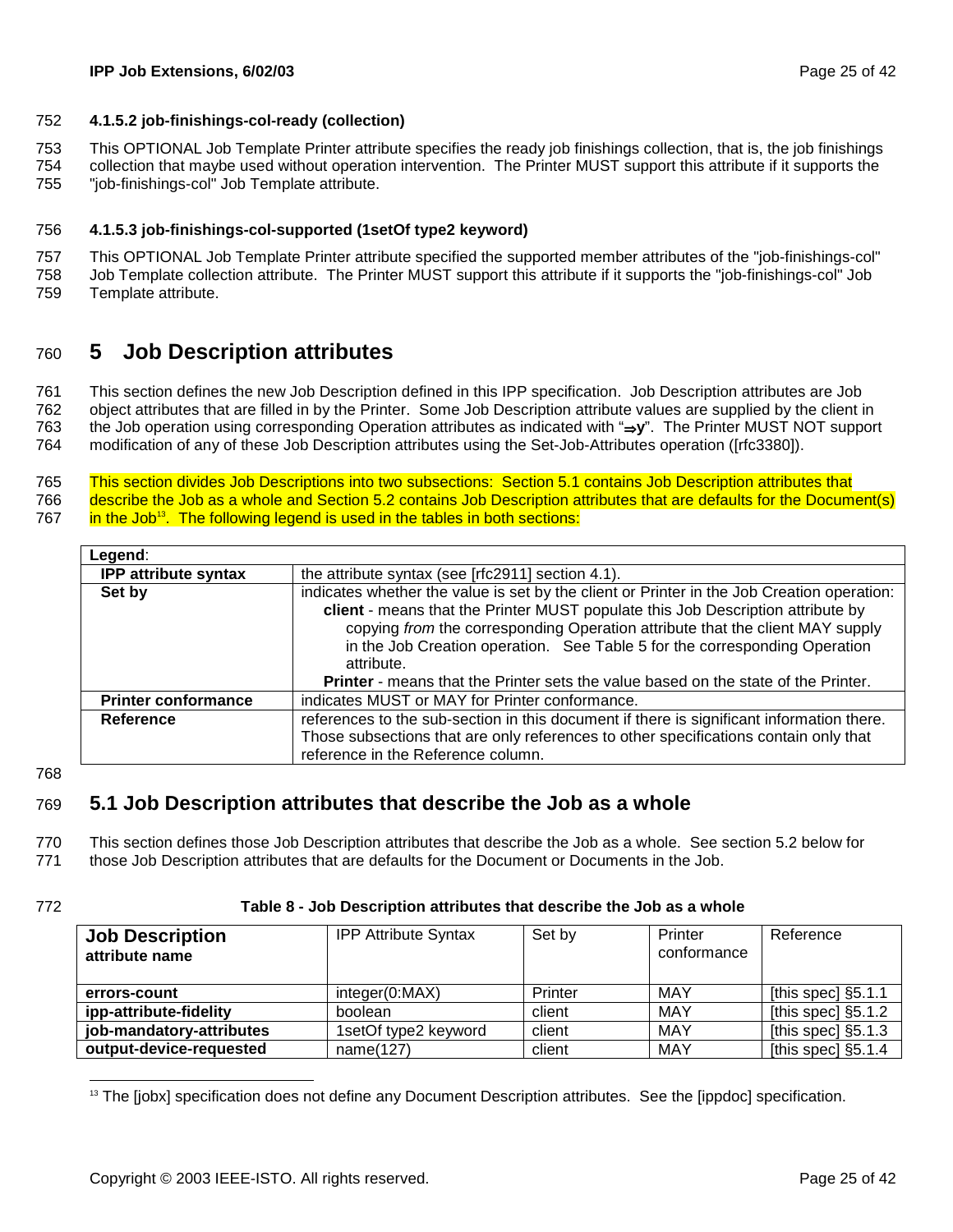| <b>Job Description</b><br>attribute name | <b>IPP Attribute Syntax</b> | Set by  | Printer<br>conformance | Reference             |
|------------------------------------------|-----------------------------|---------|------------------------|-----------------------|
| output-device-assigned                   | name(127)                   | Printer | MAY                    | [rfc2911] §4.3.7.2    |
| warnings-count                           | integer(0:MAX)              | Printer | MAY                    | [this spec] $\S5.1.5$ |

773

774 Most of the existing "job-state" and "job-state-reasons" Job Description attribute values apply equally well to 775 individual documents in a multi-document job (with removal of the 'job-' prefix for those that apply to both Job and 776 Document). Furthermore, the job states are completely service-type neutral, so they can apply to scanning. faxing, 777 formatting processes as well. The job state reasons have a number of reasons that are print service specific, but 778 most can apply to other types of service as well. The reason for separating state from reasons, is so that the states 779 can be the fundamental states that most implementations have, while the state reasons can vary depending on the 780 sophistication of the system. The states are the ones that clients are most likely to base actions upon, and the state 781 reasons are more information, both for programs and people.

## 782 **5.1.1 errors-count (integer(0:MAX))**

783 This OPTIONAL Job Description attribute counts the number of errors encountered processing the job as a whole. 784 An error where some portion of the printed output is not present, such as a glyph encountered which isn't in the

785 Printer's font or an image in a page was in a format that the Printer didn't support, though the Printer did support the

786 overall document format.

# 787 **5.1.2 ipp-attribute-fidelity (boolean)**

788 This OPTIONAL Job Description attribute indicates the value of the corresponding "ipp-attribute-fidelity" Operation 789 attribute ( $[rfc2911]$  section 3.2.1.1)<sup>14</sup> that the client supplied in the Job Creation operation. This Job Description 790 attribute has no effect on the processing of the job once the Job Creation operation has been accepted<sup>15</sup>. However, 791 this attribute does provide an audit capability to the user and service desk for comparing unexpected printed results 792 with what was submitted.

# 793 **5.1.3 job-mandatory-attributes (1setOf type2 keyword)**

794 This OPTIONAL Job Description attribute indicates which Job Template attributes that the client required that the 795 Printer Support in order to accept the Job Creation request. The Printer populates this attribute with the value of the 796 corresponding "job-mandatory-attributes" Operation attribute (see section 3.1.2) supplied by the client in the Job 797 Creation operation. This Job Description attribute has no effect on the processing of the job once the Job Creation 798 operation has been accepted<sup>15</sup>. However, this Job Description attribute does provide an audit capability of the Job 799 object in the Job History (see [rfc2911] section 4.3.7.2) to the user and service desk for comparing unexpected 800 printed results with what was submitted. See section 3.1.2 for additional details of the semantics of this "job-801 mandatory-attributes" Operation attribute that are not repeated here.

# 802 **5.1.4 output-device-requested (name(127))**

803 This OPTIONAL Job Description attribute indicates the name of the output device that the client has supplied in the 804 "output-device-requested" Operation attribute (see section 3.1.3), if any, in the Job Creation operation. The Printer 805 sets the Job's "output-device-assigned" Job Description attribute (see [rfc2911] section ) to the name of the actual 806 device assigned.

l

<sup>&</sup>lt;sup>14</sup> The "ipp-attribute-fidelity" attribute is defined only as an Operation attribute in [rfc2911]. This specification is defining it as a Job Description attribute as well which the Printer MAY support.

<sup>&</sup>lt;sup>15</sup> The "ipp-attribute-fidelity" and "job-mandatory-attributes" Operation attributes do have effect after the Job Creation operation when the Document Object is supported [ippdoc].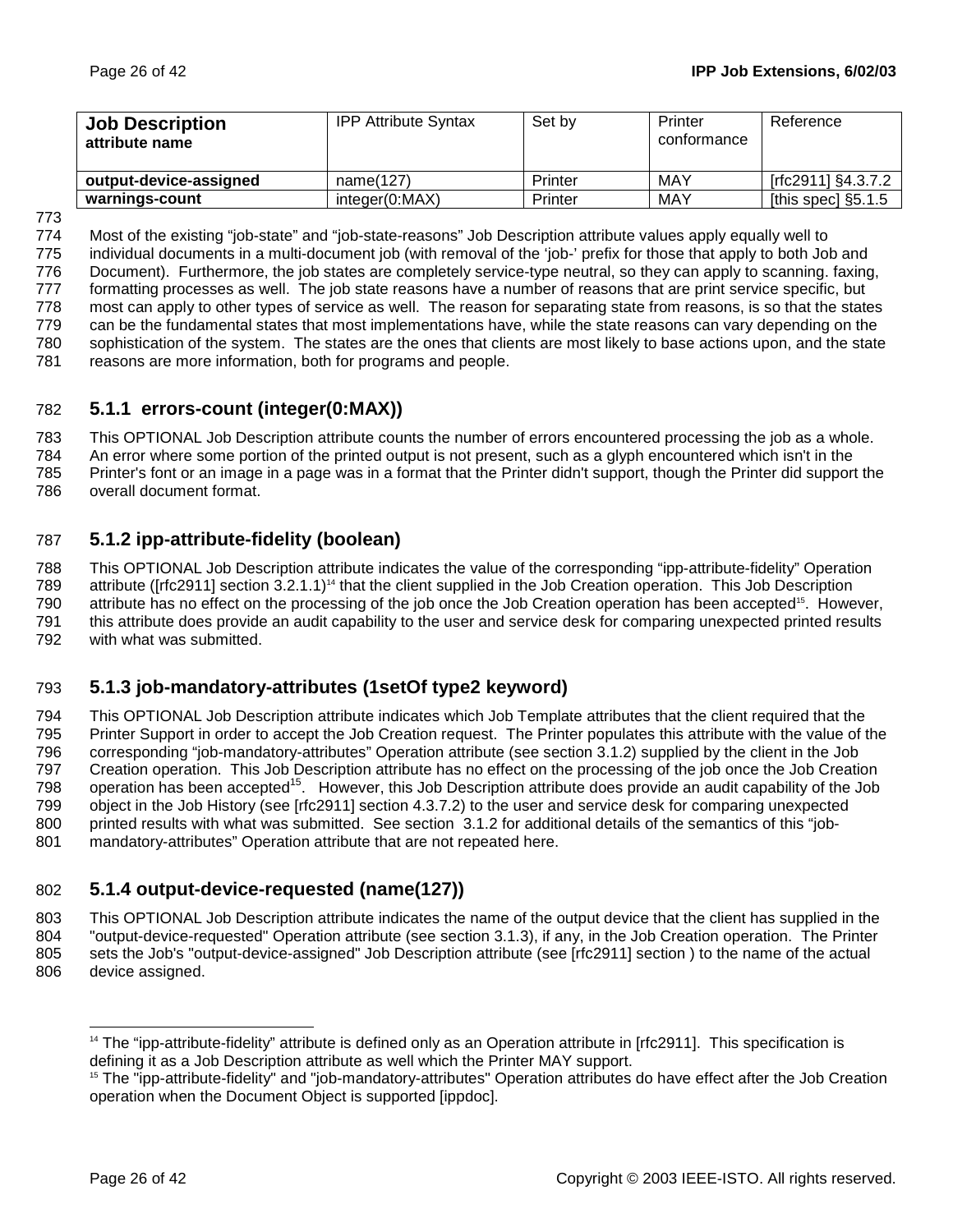## 807 **5.1.5 warnings-count (integer(0:MAX))**

808 This OPTIONAL Job Description attribute counts the number of warnings encountered processing the job as a whole. 809 A warning is where no information is lost, but the appearance of the printed output MAY not be as expected.

## 810 **5.2 Job Description attributes that are defaults for the Document(s) in the Job**

- 811 This section defines those Job Description attributes that provide defaults for the Document Or Documents in the
- 812 Job. See section 5.1 above for those Job Description attributes that describe the Job as a whole.

### 813 **5.2.1 compression (type3 keyword)**

- 814 This REQUIRED Job Description attribute specifies the *default* compression used to represent the document(s) in
- 815 the Job. The Printer sets this Job Description attribute from the corresponding Operation attribute (see [rfc2911]<br>816 S3.2.1.1) supplied by the client in the Job Creation operation. §3.2.1.1) supplied by the client in the Job Creation operation.
- 817 **5.2.2 document-charset (charset)**
- 818 This OPTIONAL Job Description attribute specifies the *default* charset used to represent this document (see section
- 819 3.2.1). The Printer sets this Job Description attribute from the corresponding Operation attribute supplied by the 820 client in the Job Creation operation.
- 

### 821 **5.2.3 document-digital-signature (type2 keyword)**

822 This OPTIONAL Job attribute specifies the *default* digital signature technology used in the Document content. The 823 Printer sets this Job Description attribute from the corresponding "document-digital-signature" Operation attribute 824 (see section 3.2.2 for the semantics), if supplied by the client in the Job Creation operation. If a Printer supports the 825 "document-digital-signature" Operation attribute, the Printer MUST support this "document-digital-signature" Job 826 Description attribute.

## 827 **5.2.4 document-format (mimeMediaType)**

828 This REQUIRED<sup>16</sup> Job Description attribute specified the *default* document format of the Document Object content. 829 The Printer sets this Job Description attribute from the corresponding "document-format" Operation attribute (see 830 [rfc2911] section 3.2.1.1 and [this spec] section 3.2.3 for the semantics), if supplied by the client in the Job Creation 831 operation.

### 832 **5.2.5 document-format-details (1setOf collection)**

833 This OPTIONAL Job Description attribute specifies the *default* details of the document format(s) of the Document 834 Object content. The Printer sets this Job Description attribute from the corresponding "document-format-details" 835 Operation attribute (see section 3.2.4 for the semantics), if supplied by the client in the Job Creation operation. If a 836 Printer supports the "document-format-details" Operation attribute, the Printer MUST support this "document-format-

837 details" Job Description attribute.

l

## 838 **5.2.6 document-format-version (text(127))**

839 This OPTIONAL Job Description attribute specifies the *default* version of the document format of the Document

840 Object content. The Printer sets this Job Description attribute from the corresponding "document-format-version"

841 Operation attribute (see section 3.2.5 for the semantics), if supplied by the client in the Job Creation operation (see

<sup>16 [</sup>rfc2911] did not define a "document-format" Document Description attribute; it is a new attribute defined in this specification.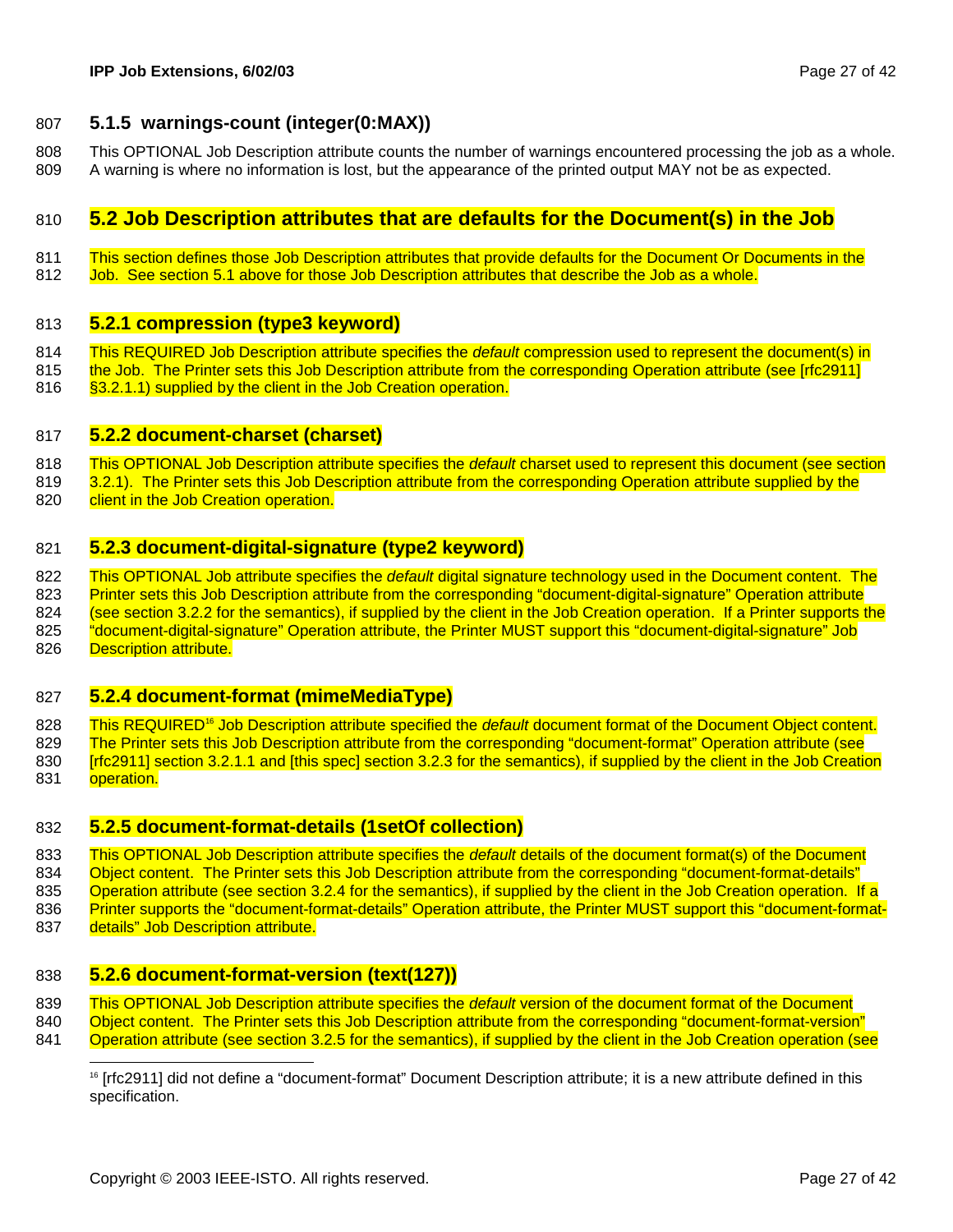- 842 section ). If a Printer supports the "document-format-version" Operation attribute, the Printer MUST support this 843 "document-format-version" Job Description attribute.
- 
- 844 **5.2.7 document-message (text(MAX))**
- 845 This OPTIONAL Job Description contains either (1) the *default* message from the user to the operator about the 846 Document(s) or (2) a message from the operator, system administrator, or "intelligent" process to indicate to the end
- 847 user the reasons for modification or other management action taken on the Document. The Printer populates this
- 848 Job Description attribute from the "document-message" (text(MAX) Operation attribute value (see section 3.2.6)
- 849 supplied by the client in the Job Creation operation.
- 850 In addition, the user and the operator can set the value of this Job Description attribute explicitly using the Set-Job-851 Attributes operation (see [rfc3380]).

### 852 **5.2.8 document-name (name(MAX))**

- 853 This REQUIRED Job Description attribute specifies the *default* name of the document (see [rfc2911] §3.2.1.1). The
- 854 Printer sets this Job Description attribute from the corresponding Operation attribute (see section 3.2.7) supplied by 855 the client in the Job Creation operation.

### 856 **5.2.9 document-natural-language (naturalLanguage)**

857 This OPTIONAL Job Description attribute specifies the *default* primary natural language of the Document content 858 (see [rfc2911] section 3.2.1.1). The Printer sets this Job Description attribute from the corresponding Operation 859 attribute (see section 3.2.8) supplied by the client in the Job Creation operation.

# 860 **6 New values to existing attributes**

861 This section defines new values for existing attributes.

## 862 6.1 **New job-state-reasons(1setOf type2 keyword) Values**

863 The REQUIRED "job-state-reasons" Job Description attributes ([rfc2911] section 4.3.8) provide additional information 864 about the job's current state, i.e., information that augments the value of the job's "job-state" attribute.

865 These new values MAY be used with any job state for which the reason makes sense. When implemented, the 866 Printer MUST return these values when the reason applies and MUST NOT return them when the reason no longer 867 applies whether the value of the Job's "job-state" attribute changed or not. When the Job does not have any reasons 868 for being in its current state, the value of the Job's "job-state-reasons" attribute MUST be 'none'.

869 Note: While values cannot be added to the "job-state" attributes without impacting deployed clients that take actions 870 upon receiving "job-state" values, it is the intent that additional "job-state-reasons" values can be defined and 871 registered without impacting such deployed clients. In other words, the "job-state-reasons" attribute are intended to 872 be extensible.

- 873 Table 9 lists the new keyword values for the "job-state-reasons" attribute defined in this specification as indicated in
- 874 the References column. In Table 9 the keywords are listed in alphabetic order, while in their descriptions following
- 875 Table 9, they are listed in the most likely order of occurrence to help understanding.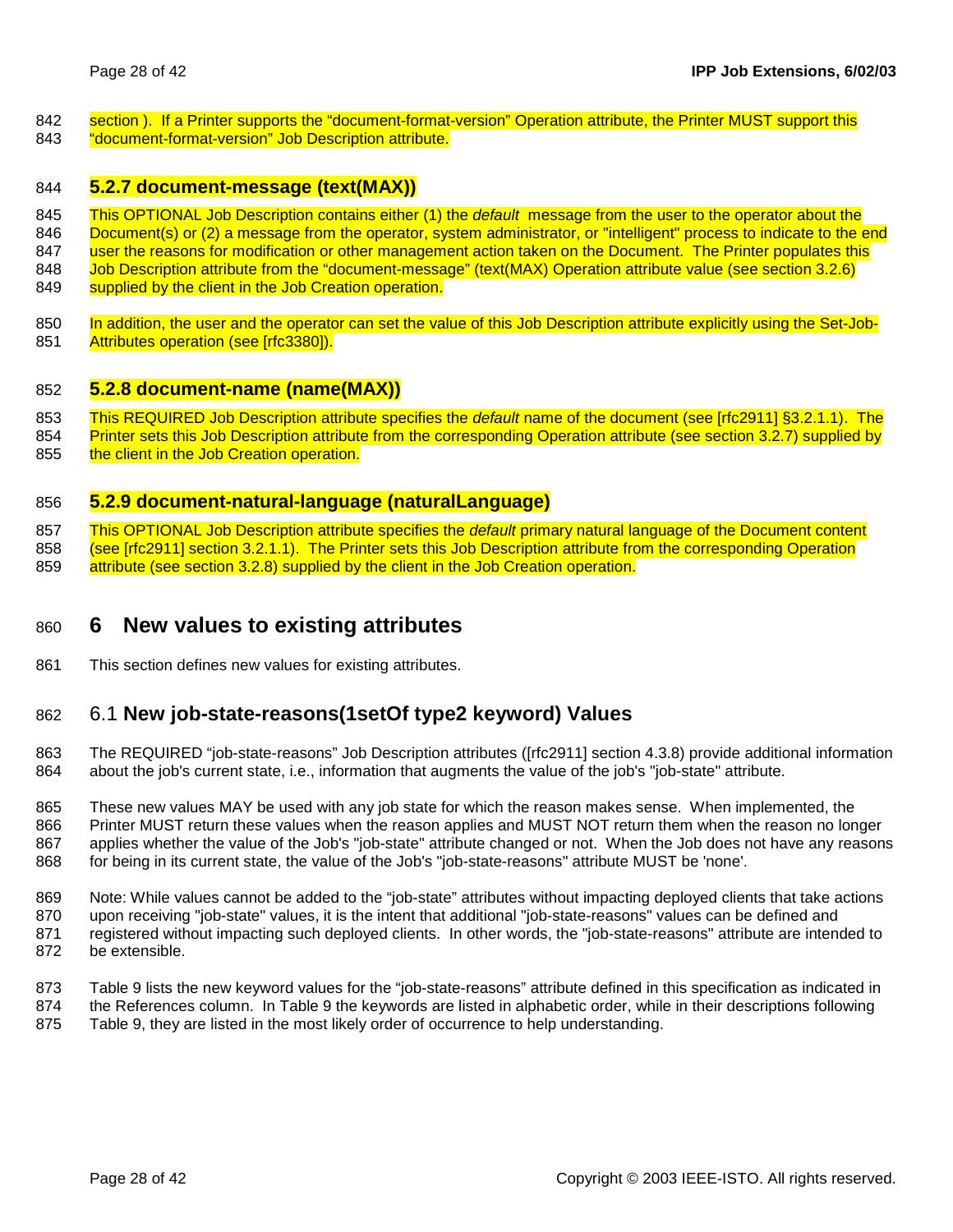### 876 **Table 9 - New "job-state-reasons" attribute values**

| <b>IPP Job Description</b><br>attribute name | <b>IPP Attribute Syntax</b><br>plus<br>Values | Printer<br>conformance | Reference        |
|----------------------------------------------|-----------------------------------------------|------------------------|------------------|
| job-state-reasons                            | 1setOf type2 keyword                          | <b>MUST</b>            | [rfc2911] §4.3.8 |
|                                              | digital-signature-did-not-verify              | <b>MAY</b>             | [this spec] §6.1 |
|                                              | digital-signature-type-not-<br>supported      | <b>MAY</b>             | [this spec] §6.1 |
|                                              | errors-detected                               | <b>MAY</b>             | [this spec] §6.1 |
|                                              | job-digital-signature-wait                    | <b>MAY</b>             | [this spec] §6.1 |
|                                              | warnings-detected                             | <b>MAY</b>             | [this spec] §6.1 |

877

878 For ease of understanding, the following value descriptions are presented in the order in which the reasons are likely 879 to occur (if implemented):

- 880 **'digital-signature-type-not-supported**: One or more documents in the Job contain a digital signature type 881 that is not supported. Implementation or site policy determines the state of the Job once this 882 condition is detected.
- 883 **'job-digital-signature-wait'**: The Job is currently being held because the Job was submitted with a 884 "document-digital-signature" attribute value that is not supported.
- 885 **'digital-signature-did-not-verify'**: One or more documents in the Job contains a digital signature type that is 886 supported (see section 3.2.2), but the signature did not verify when the Printer attempted to verify the 887 signature.
- 888 **'errors-detected'** : If the Printer supports this value, the Printer MUST add this value to "job-state-reasons" 889 when the Printer generates the first error message. That is, a single occurrence of this value is 890 **present in the "job-state-reasons"** Job Description attribute if the Printer has generated one or more 891 errors. An error indicates loss of information, such as a page not imaged. See also the 'warnings-892 detected' value.
- 893 **'warnings-detected'** : If the Printer supports this value, the Printer MUST add this value to "job-state-894 reasons" when the Printer generates the first warning message. That is, a single occurrence of this 895 value is present in the "job-state-reasons" Job Description attribute if the Printer has generated one 896 or more warnings. A warning indicates something did not go as expected, but there was no loss of 897 information. For example, a font substitution. See also the 'errors-detected' value.

# 898 **6.2 New media (type 3 keyword | name(MAX)) Values**

- 899 This section specifies one new value for the "media" Job Template attribute:
- 900 **'choice\_iso\_a4\_210x297mm\_na\_letter\_8.5x11in'**: The client has explicitly allowed a choice of media for 901 the Job. The Printer MUST choose physical media of size na letter 8.5x11in (215.9 x 279.4 mm) or 902 iso\_a4\_210x297mm. The Printer MUST NOT choose physical media of any other size. The Printer 903 MAY scale the image to fit, but any scaling MUST be isomorphic scaling and without image content 904 **Ioss, or overflow to additional sheets (so-called tiling), or truncate (and MUST notify the sending user** 905 and receiving user by implementation means if truncation is performed, since that is loss of 906 **information**).
- 907 **Rationale:** If printing by reference, the size of the document isn't known by the submitter.

908 See Annex A (section 17) for additional requirements for a revision of the PWG IEEE/ISTO 5101.1 Candidate 909 Standard [pwg5101.1] to include the new **'choice\_iso\_a4\_210x297mm\_na\_letter\_8.5x11in'** and other choice 910 values.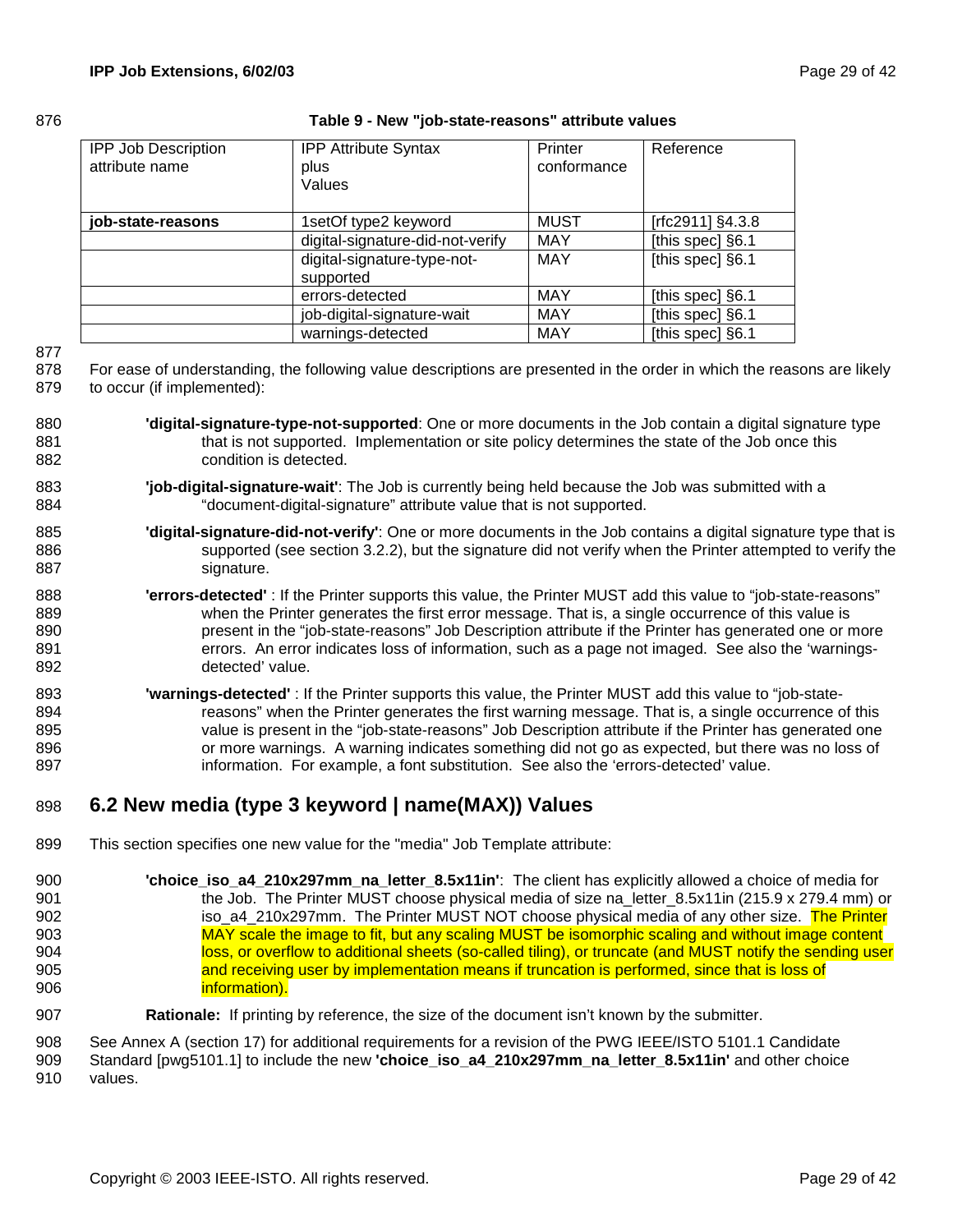# 911 **7 New Printer Description attributes**

912 This section lists *the new* Printer Description attributes defined in this document. These Printer attributes are "xxx-913 supported" and "xxx-default" Printer attributes which indicate the default and supported values that the Printer

914 supports.. The Printer MUST support these Printers attributes if the Printer supports the corresponding "xxx"

915 Operation attributes (see section 3) that the client can supply in a Job Creation or Document Creation request.

916

917 The column labels are:

| <b>Column Heading</b> |                                                                                                                                                                                                                                                                                                                                                                                                                                                                                          |
|-----------------------|------------------------------------------------------------------------------------------------------------------------------------------------------------------------------------------------------------------------------------------------------------------------------------------------------------------------------------------------------------------------------------------------------------------------------------------------------------------------------------------|
| "Attribute Syntax"    | the attribute syntax (see [rfc2911] section 4.1). Many "xxx-default" and "xxx-<br>supported" attributes have the 'collection' syntax which consists of a number of<br>member attributes. These member attributes are not listed in this table when they are<br>the same as the corresponding "xxx" attribute in Table 7. Only those few Printer<br>attribute collection attributes that do not have a corresponding Job Template attributes<br>show the member attributes in this table. |
|                       |                                                                                                                                                                                                                                                                                                                                                                                                                                                                                          |
| "Reference"           | the section which defines the semantics of the attribute.                                                                                                                                                                                                                                                                                                                                                                                                                                |

#### 918

#### 919 **Table 10 - New Printer Description attributes**

| Printer Description attribute name   | <b>Attribute Syntax</b> | Reference           |
|--------------------------------------|-------------------------|---------------------|
|                                      |                         |                     |
| document-charset-default             | charset                 | [this-spec] §7.1    |
| document-charset-supported           | 1setOf charset          | [this-spec] §7.2    |
| document-digital-signature-default   | type2 keyword           | [this-spec] $§7.3$  |
| document-digital-signature-supported | 1setOf type2 keyword    | [this-spec] §7.4    |
| document-format-details-default      | collection              | [this-spec] $§7.5$  |
| document-format-details-supported    | 1setOf type2 keyword    | [this-spec] $§7.6$  |
|                                      |                         |                     |
| document-format-version-default      | text(127)               | [this-spec] §7.7    |
| document-format-version-supported    | 1setOf text(127)        | [this-spec] $§7.8$  |
| document-natural-language-default    | naturalLanguage         | [this-spec] §7.9    |
| document-natural-language-supported  | 1setOf naturalLanguage  | [this-spec] $§7.10$ |
| output-device-requested-supported    | 1setOf name(127)        | [this spec] §7.12   |

### 920

## 921 **7.1 document-charset-default (charset)**

922 This OPTIONAL Printer Description attribute indicates the default charset that the Printer will assume for charset-923 ambiguous document formats when the client omits the "document-charset" Operation attribute (section 3.2.1). The 924 Printer MUST support this attribute if it supports the corresponding "document-charset" Operation attribute (see 925 section 3.2.1)

# 926 **7.2 document-charset-supported (1setOf charset)**

927 This OPTIONAL Printer Description attribute indicates the charsets that the Printer supports in Document Content,

928 that is, supports as values of the "document-charset" Operation attribute (section 3.2.1). The Printer MUST support

929 this attribute if it supports the corresponding "document-charset" Operation attribute (see section 3.2.1).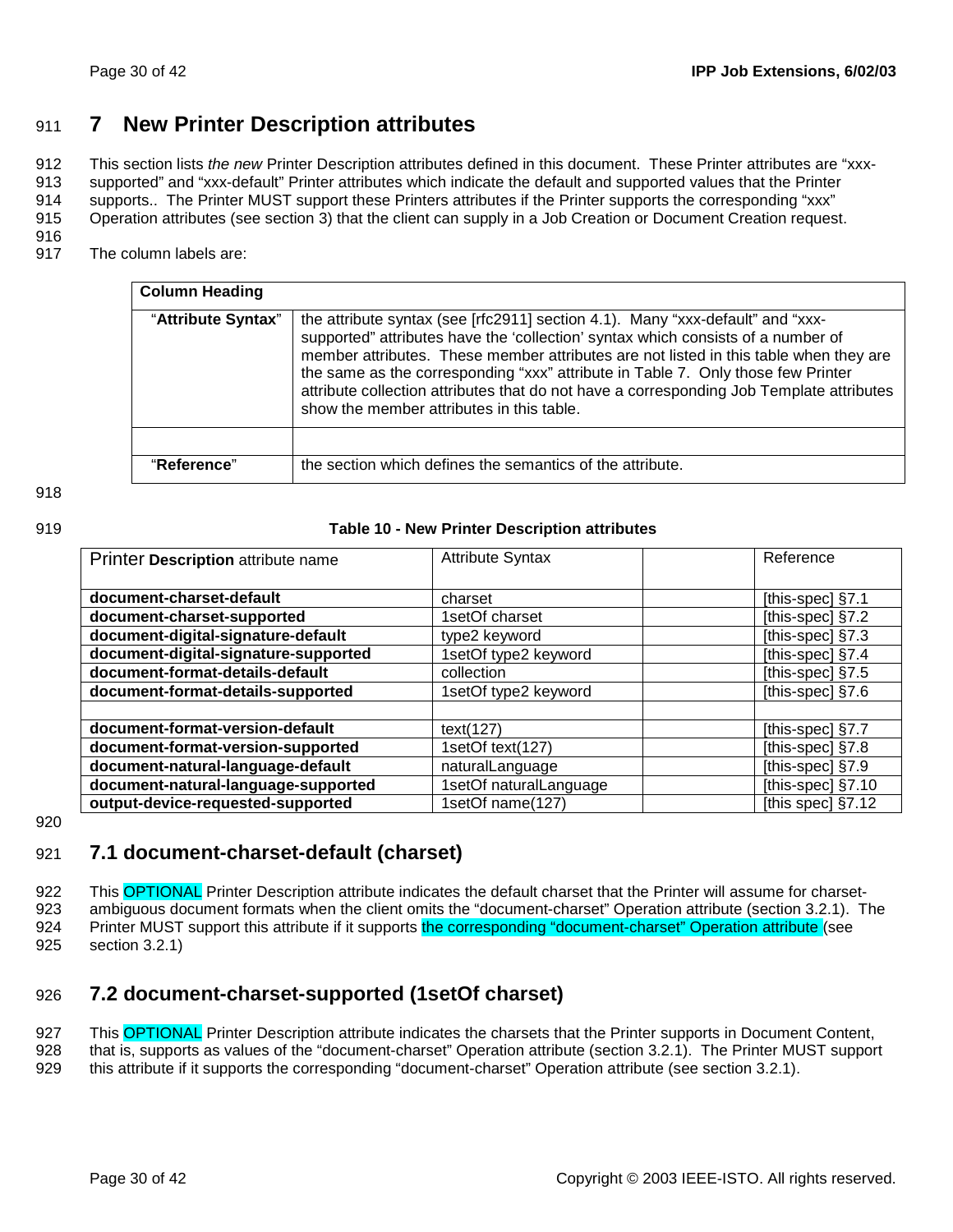# 930 **7.3 document-digital-signature-default (type2 keyword)**

931 This OPTIONAL Printer Description attribute indicates the default digital signature, if any, that the Printer will assume 932 when the client omits the "document-digital-signature" Operation attribute (section 3.2.2). The Printer MUST support 933 this attribute if it supports the "document-digital-signature" Operation attribute.

# 934 **7.4 document-digital-signature-supported (1setOf type2 keyword)**

935 This OPTIONAL Printer Description attribute indicates the digital signature technologies that the Printer supports in

936 Document Contents, that is, supports as values of the "document-digital-signature" Operation attribute (section

937 3.2.2). The Printer MUST support this attribute if it supports the "document-digital-signature" Operation attribute.

# 938 **7.5 document-format-details-default (collection)**

939 This OPTIONAL Printer Description attribute indicates the default document format details that the Printer will 940 assume when the client omits the "document-format-details" Operation attribute (section §3.2.4). The member 941 attributes are the same as "document-format-details" (see section 3.2.4). The Printer MUST support this attribute, if it

942 supports the "document-format-details" Operation attribute (see section 3.2.4).

# 943 **7.6 document-format-details-supported (1setOf type2 keyword)**

944 This OPTIONAL Printer Description attribute lists the type2 keyword names of the member attributes of "document-945 format-details" that the Printer supports. The Printer MUST support this "document-format-details" (1setOf type2 946 keyword) Printer Description attribute, if the Printer supports the "document-format-details" (1setOf collection) 947 Operation attribute (see section 3.2.4). Table 11 lists the type2 keywords defined for use in the "document-format-948 details-supported" Printer attribute.

### 949 **Table 11 - Keyword values of "document-format-details-supported Printer attribute**

| Type2 keyword values                | Printer conformance |
|-------------------------------------|---------------------|
|                                     |                     |
| document-source-application-name    | <b>MAY</b>          |
| document-source-application-version | <b>MAY</b>          |
| document-source-os-name             | <b>MAY</b>          |
| document-source-os-version          | <b>MAY</b>          |
| document-format                     | <b>MUST</b>         |
| document-format-device-id           | MAY                 |
| document-format-version             | <b>MUST</b>         |
| document-natural-language           | MAY                 |

950

# 951 **7.7 document-format-version-default (text(127))**

952 This OPTIONAL Printer Description attribute indicates the default document format version that the Printer will 953 assume when the client omits the "document-format-version" Operation attribute (section 3.2.5). The Printer MUST

954 support this attribute if it supports the "document-format-version" Operation attribute.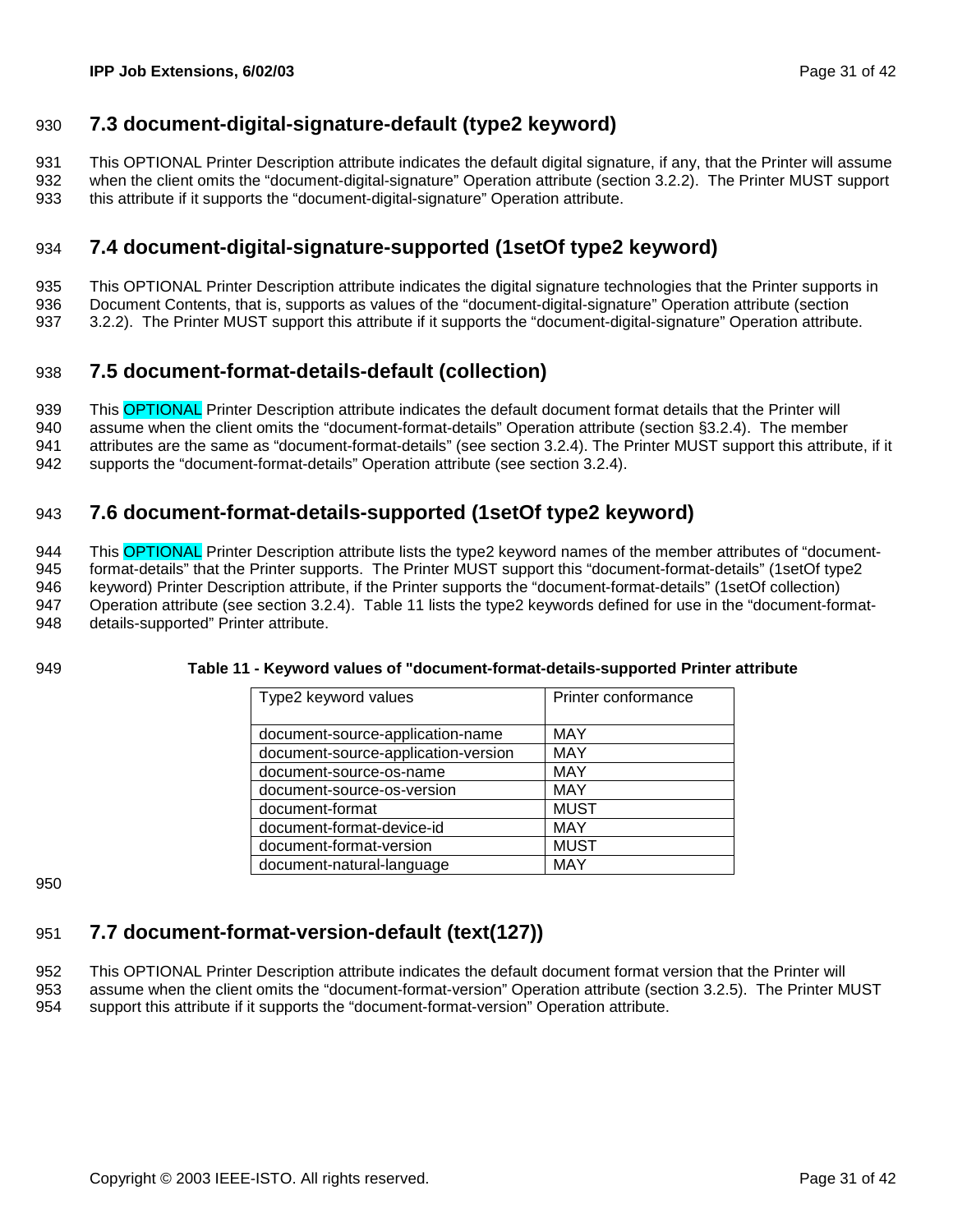## 955 **7.8 document-format-version-supported (1setOf text(127))**

956 This OPTIONAL Printer Description attribute indicates the document format versions that the Printer supports for

957 Document Contents, that is, supports as values of the "document-format-version" Operation attribute (section 3.2.5). 958 The Printer MUST support this attribute if it supports the "document-format-version" Operation attribute.

# 959 **7.9 document-natural-language-default (naturalLanguage)**

960 This OPTIONAL Printer Description attribute indicates the default document natural language that the Printer will 961 assume for Document Content when the client omits the "document-natural-language" Operation attribute ([rfc2911] 962 section 3.2.1.1). The Printer MUST support this attribute if it supports the "document-natural-language" Operation 963 attribute.

## 964 **7.10 document-natural-language-supported (1setOf naturalLanguage)**

965 This OPTIONAL Printer Description attribute lists the natural languages supported in any of the supported document

966 formats, that is, it is the union of the natural languages. The Printer MUST support this attribute if it supports the

967 "document-natural-language" Operation attribute ([rfc2911] section 3.2.1.1).

# 968 **7.11 output-device-default (name(127))**

969 This OPTIONAL Printer Description attribute is the default for both the "output-device-requested" Job Description and 970 the "output-device-assigned" Job Description attribute. A Printer MAY support the "output-device-default" Printer 971 attribute if the Printer's scheduling algorithm has a default output device. On the other hand, a Printer MAY have a 972 dynamic scheduling algorithm in which case this attribute is not supported.

# 973 **7.12 output-device-supported (1setOf name(127))**

974 This OPTIONAL Printer Description attributes lists the names of output devices that the Printer supports. The Printer 975 MUST support this attribute if it supports the "output-device-requested" Operation attribute (see section 3.1.3).

# 976 **8 Conformance Requirements**

977 This specification contains a number of independent OPTIONAL attributes. This section summarizes the 978 conformance requirements for Printers and clients.

## 979 **8.1 Printer conformance requirements**

980 In order to claim conformance to this specification, a Vendor MUST explicitly identify the attributes and values 981 supported by the Printer implementation in any such claim of conformance. In addition, the Vendor's Printer 982 implementation:

- 983 1. MUST meet the conformance requirements for Printers specified in [rfc2911].
- 984 2. MAY support any OPTIONAL Operation attribute according to section 3 and the corresponding Job 985 Description attributes in section 5 and corresponding Printer attributes in section 7.
- 986 3. MAY support any Job Template attribute according to section 4.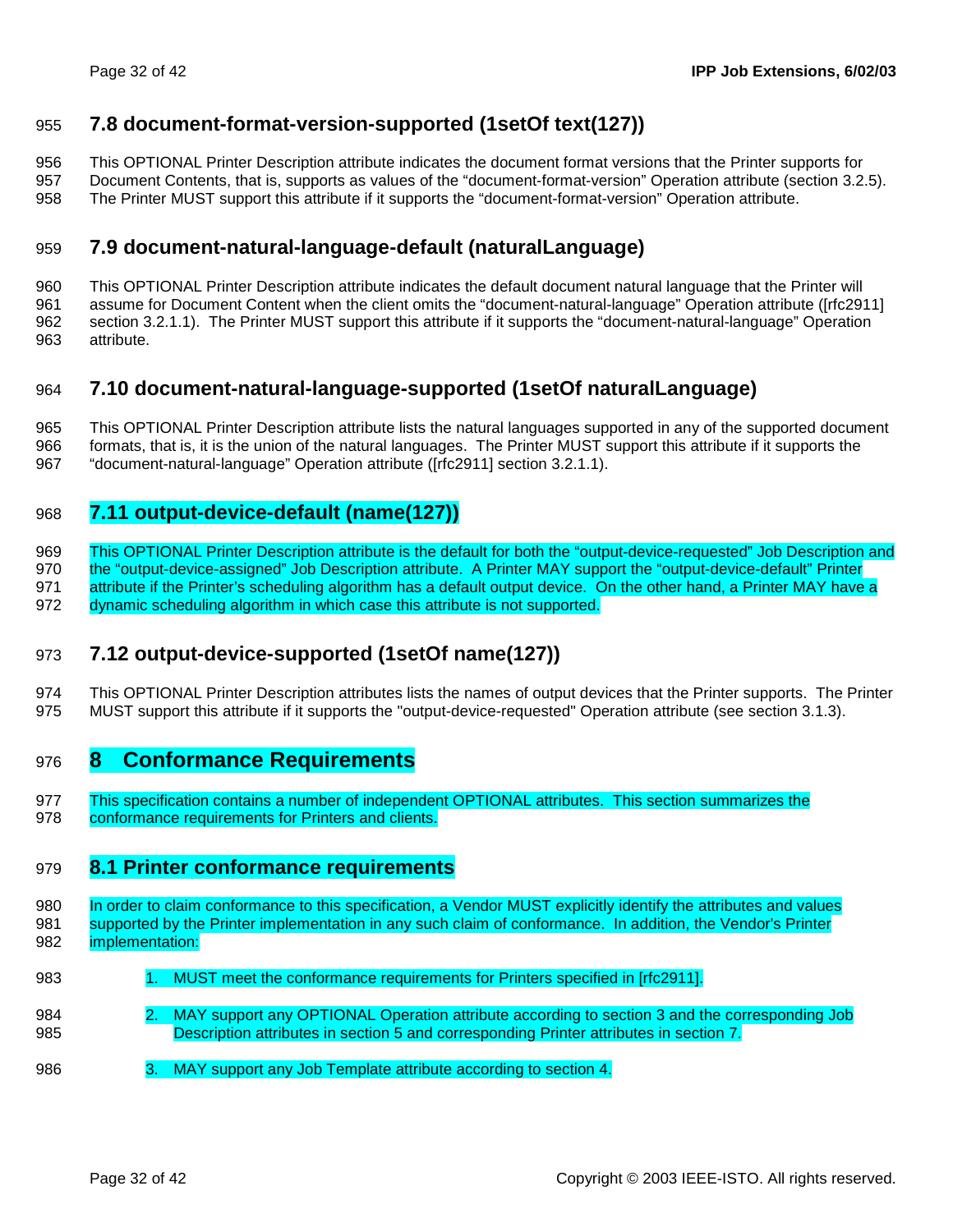987 4. MAY support any of the "job-state-reasons" values according to section 6.

## 988 **8.2 Client conformance requirements**

- 989 In order to claim conformance to this specification, a Vendor MUST explicitly identify the attributes and values 990 supported by the client implementation in any such claim of conformance. In addition, the Vendor's client:
- 991 1. MUST meet the conformance requirements for clients specified in [rfc2911]
- 992 2. MAY support any Operation attribute according to section 3 and the corresponding Job Description attributes 993 in section 5 and corresponding Printer attributes in section 7.
- 994 3. MAY support any Job Template attribute according to section 4.

# 995 **9 Normative References**

| 996<br>997<br>998    | [ $dcs2.0$ ]  | Document Color Separation (DCS), version 2.0. Available at:<br>http://www.npes.org/standards/Tools/DCS20Spec.pdf                                                                                                                                   |
|----------------------|---------------|----------------------------------------------------------------------------------------------------------------------------------------------------------------------------------------------------------------------------------------------------|
| 999<br>1000<br>1001  | [dss]         | U.S. Department of Commerce, "Digital Signature Standard (DDS)", Federal Information Processing<br>Standards Publication 186-1 (FIPS PUB 186-1), December 15, 1998.                                                                                |
| 1002<br>1003<br>1004 | [ippdoc]      | Hastings, T., and P. Zehler, "Internet Printing Protocol (IPP): Document Object", October 14, 2002,<br>ftp://ftp.pwg.org/pub/pwg/ipp/new_DOC/wd-ippdoc10-20030519.doc, .pdf, .rtf <work in="" progress=""></work>                                  |
| 1005<br>1006<br>1007 | [ippOverride] | Zehler, P., Herriot, R., and K. Ocke, "Internet Printing Protocol (IPP): Page Overrides", May 27, 2003,<br>ftp://ftp.pwg.org/pub/pwg/ipp/new_EXC/wd-ippOverride10-20030527.doc, .pdf, .rtf, <work in="" progress=""></work>                        |
| 1008<br>1009<br>1010 |               | [ippjobx] - this specification<br>Hastings, T., and P. Zehler, "Internet Printing Protocol (IPP): Job Extensions", May 30, 2003,<br>ftp://ftp.pwg.org/pub/pwg/ipp/new_JOBX/wd-ippjobx10-20030530.doc, .pdf, .rtf, <work in="" progress="">.</work> |
| 1011<br>1012<br>1013 | [iso12639]    | ISO 12639:1998 Graphic technology -- Prepress digital data exchange -- Tag image file format for image<br>technology (TIFF/IT), 1998.                                                                                                              |
| 1014<br>1015<br>1016 | [iso15930]    | ISO 15930-1:2001 Graphic technology -- Prepress digital data exchange -- Use of PDF -- Part 1: Complete<br>exchange using CMYK data (PDF/X-1 and PDF/X-1a), 2001.                                                                                  |
| 1017<br>1018<br>1019 | [pdf]         | "Adobe Portable Document Format", Version 1.4, PDF Reference, Third Edition, Adobe Systems<br>Incorporated, http://www.adobe.com, December 2001.                                                                                                   |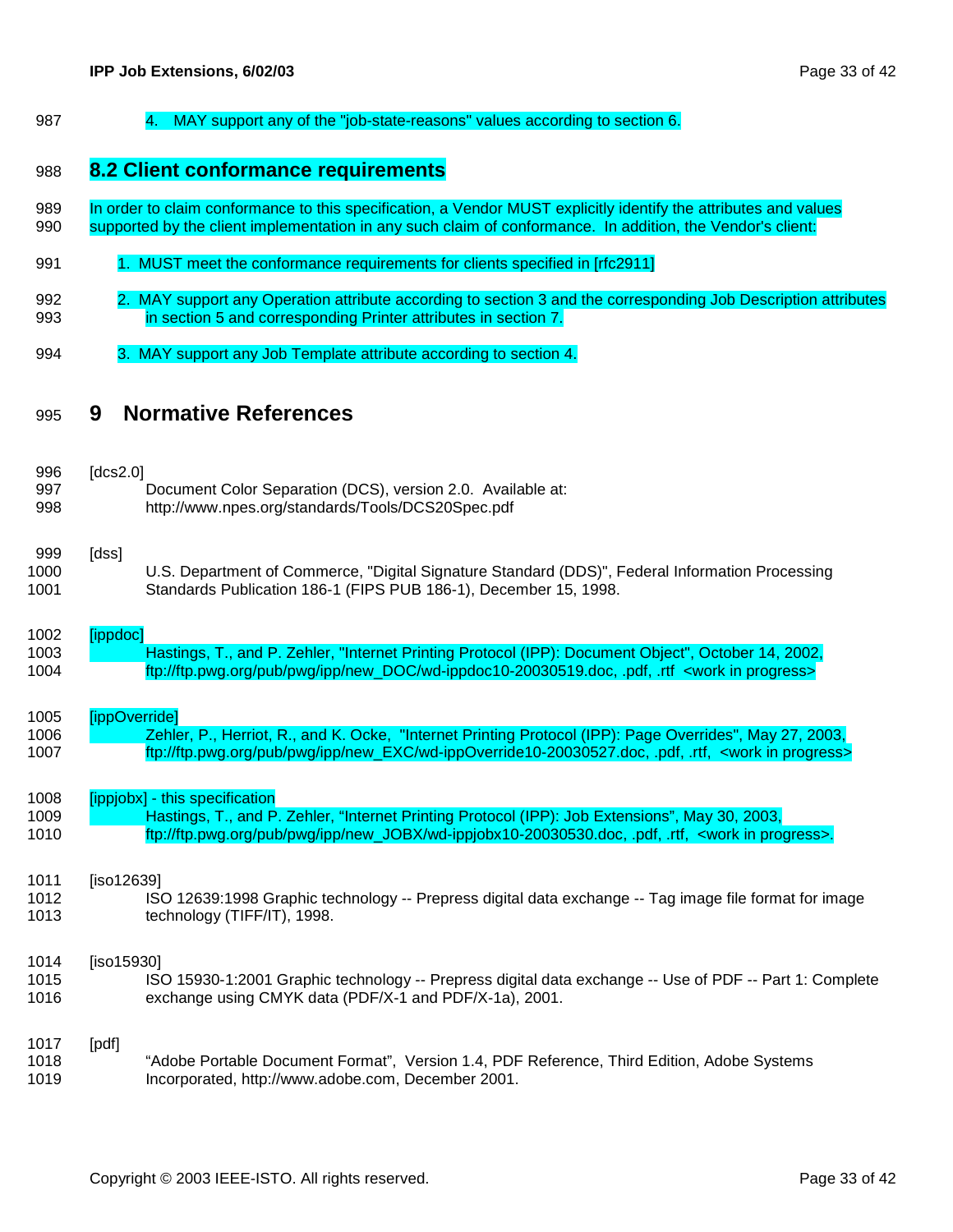| 1020<br>1021 | [ $pvg5100.4$ ]<br>Herriot, R., Ocke, K., "Internet Printing Protocol (IPP): Override Attributes for Documents and Pages", IEEE-                                |
|--------------|-----------------------------------------------------------------------------------------------------------------------------------------------------------------|
| 1022         | ISTO 5100.4:2001, February 7, 2001, ftp://ftp.pwg.org/pub/pwg/standards/pwg5100.4.pdf. - being obsoleted                                                        |
| 1023         | by (1) a new Page Overrides specification which removes the "document-overrides" Job Template attribute                                                         |
| 1024         | and Operation attribute in favor of using the Document Object [ippdoc] and (2) a clarified definition of                                                        |
| 1025         | "pages-per-subset" Job Template attribute [ippfutures].                                                                                                         |
| 1026         | [pwg5100.3]                                                                                                                                                     |
| 1027         | Ocke, K., Hastings, T., "Internet Printing Protocol (IPP): Production Printing Attributes - Set1", IEEE-ISTO                                                    |
| 1028         | 5100.3-2001, February 12, 2001, ftp://ftp.pwg.org/pub/pwg/standards/pwg5100.3.pdf.                                                                              |
| 1029         | [ $rfc1991$ ]                                                                                                                                                   |
| 1030         | D. Atkins, W. Stallings, P. Zimmermann, "PGP Message Exchange Formats", RFC 1991, August, 1996.                                                                 |
| 1031         | [ $rfc2046$ ]                                                                                                                                                   |
| 1032         | Freed, N., and N. Borenstein, "Multipurpose Internet Mail Extensions (MIME) Part Two: Media Types", RFC                                                         |
| 1033         | 2046, November 1996.                                                                                                                                            |
| 1034         | [ $rfc2634$ ]                                                                                                                                                   |
| 1035         | P. Hoffman, "Enhanced Security Services for S/MIME", RFC 2634, June 1999.                                                                                       |
| 1036         | [rfc2854]                                                                                                                                                       |
| 1037         | Connolly, D., and L. Masinter, "The 'text/html' Media Type", RFC 2854, June 2000.                                                                               |
| 1038         | [ $rfc2911$ ]                                                                                                                                                   |
| 1039         | R. deBry, T. Hastings, R. Herriot, S. Isaacson, P. Powell, "Internet Printing Protocol/1.1: Model and                                                           |
| 1040         | Semantics", RFC 2911, September 2000.                                                                                                                           |
| 1041         | [ $rfc3380$ ]                                                                                                                                                   |
| 1042         | Hastings, T., Herriot, R., Kugler, C., and H. Lewis, "Internet Printing Protocol (IPP): Job and Printer Set                                                     |
| 1043         | Operations", RFC 3380, September 2002.                                                                                                                          |
| 1044         | [ $rfc3382$ ]                                                                                                                                                   |
| 1045         | deBry, R., Hastings, T., Herriot, R., Ocke, K., and P. Zehler, "Internet Printing Protocol (IPP): The 'collection'                                              |
| 1046         | attribute syntax", RFC 3382, September 2002.                                                                                                                    |
| 1047         | [upnp]                                                                                                                                                          |
| 1048         | Microsoft, "Basic PrintBasic: 1.0 Service Template Version 1.01 For Universal Plug and Play Version 1.0"                                                        |
| 1049         | [xmldsig]                                                                                                                                                       |
| 1050<br>1051 | D. Eastlake, J. Reagle, D. Solo "XML-Signature Syntax and Processing", <draft-ietf-xmldsig-core-11.txt>,<br/>October 31, 2000.</draft-ietf-xmldsig-core-11.txt> |
|              |                                                                                                                                                                 |
| 1052         | <b>10 Informative References</b>                                                                                                                                |
| 1052         | $If$ c $\sim$ $\sim$ $\sim$ $\sim$ $\sim$ $\sim$                                                                                                                |

1053 [fsg-jt] 1054 Free Software Group, Open Printing Job Ticket API, Visit: http://www.freestandards.org/openprinting/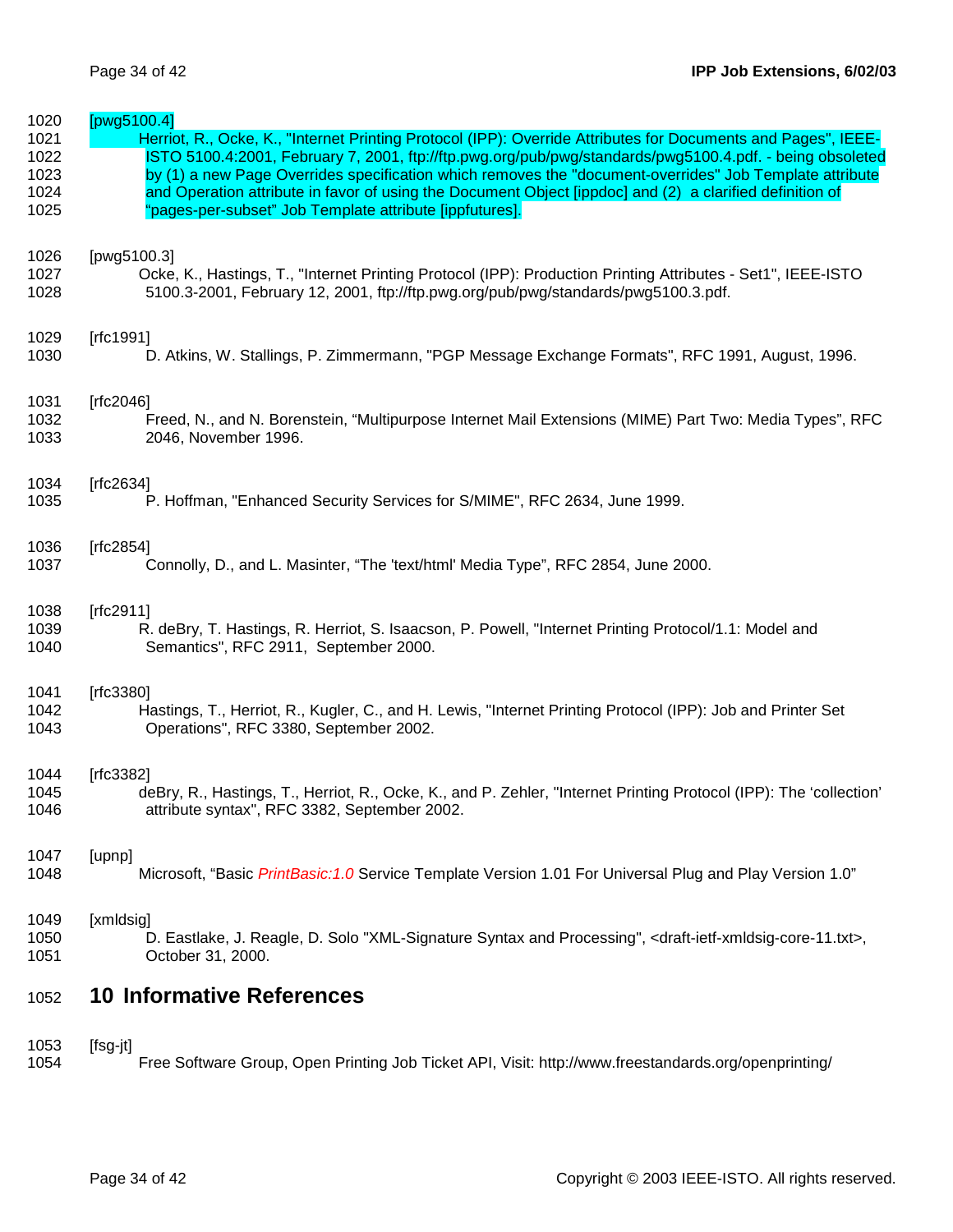| 1055 | [ippact]                                                                                                        |
|------|-----------------------------------------------------------------------------------------------------------------|
| 1056 | Carney, D., and H. Lewis, "Internet Printing Protocol (IPP), "-actual" attributes extension", work in progress, |
| 1057 | January 31, 2003, ftp://ftp.pwg.org/pub/pwg/ipp/new_ACT/pwg-ipp-actual-attrs-v04-030131.pdf                     |
| 1058 | [ippfax]                                                                                                        |
| 1059 | Moore, P., Songer, G., Hastings, T., McDonald, Pulera, and M. Joel, "IPP FAX Protocol", July 26, 2001,          |
| 1060 | ftp://ftp.pwg.org/pub/pwg/QUALDOCS/pwg-ifx-ippfax-P16-030423.pdf.                                               |
| 1061 | [ippfutures]                                                                                                    |
| 1062 | Work in progress to contain attributes not needed immediately. No draft is currently available.                 |
| 1063 | [pwg-psi]                                                                                                       |
| 1064 | "Print Service Interface (PSI)", work in progress to become a PWG IEEE-ISTO standard. Visit                     |
| 1065 | http://www.pwg.org/.                                                                                            |
| 1066 | [pwg-sm]                                                                                                        |
| 1067 | Zehler, P., and S. Albright, "PWG Semantic Model", work in progress to become a PWG IEEE-ISTO standard,         |
| 1068 | version 0.11, September 27, 2002. ftp://ftp.pwg.org/pub/pwg/Semantic-Model/PWG-Semantic-Model.pdf               |
| 1069 | [ $rfc2565$ ]                                                                                                   |
| 1070 | Herriot, R., Butler, S., Moore, P., and R. Turner, "Internet Printing Protocol/1.0: Encoding and Transport",    |
| 1071 | RFC 2565, April 1999.                                                                                           |
| 1072 | [ $rfc2566$ ]                                                                                                   |
| 1073 | R. deBry, T. Hastings, R. Herriot, S. Isaacson, and P. Powell, "Internet Printing Protocol/1.0: Model and       |
| 1074 | Semantics", RFC 2566, April 1999.                                                                               |
| 1075 | [ $rfc2567$ ]                                                                                                   |
| 1076 | Wright, D., "Design Goals for an Internet Printing Protocol", RFC 2567, April 1999.                             |
| 1077 | [rfc2568]                                                                                                       |
| 1078 | Zilles, S., "Rationale for the Structure and Model and Protocol for the Internet Printing Protocol", RFC 2568,  |
| 1079 | April 1999.                                                                                                     |
| 1080 | [ $rfc2569$ ]                                                                                                   |
| 1081 | Herriot, R., Hastings, T., Jacobs, N., Martin, J., "Mapping between LPD and IPP Protocols", RFC 2569, April     |
| 1082 | 1999.                                                                                                           |
| 1083 | [ $rfc3196$ ]                                                                                                   |
| 1084 | Hastings, T., Manros, C., Zehler, P., Kugler, C., and H. Holst, "Internet Printing Protocol/1.1: Implementer's  |
| 1085 | Guide", RFC 3196, November 2001.                                                                                |
| 1086 | [ $rfc3239$ ]                                                                                                   |
| 1087 | Kugler, C., Lewis, H. and T. Hastings, "Internet Printing Protocol (IPP): Requirements for Job, Printer, and    |
| 1088 | Device Administrative Operations", RFC 3239, February 2002.                                                     |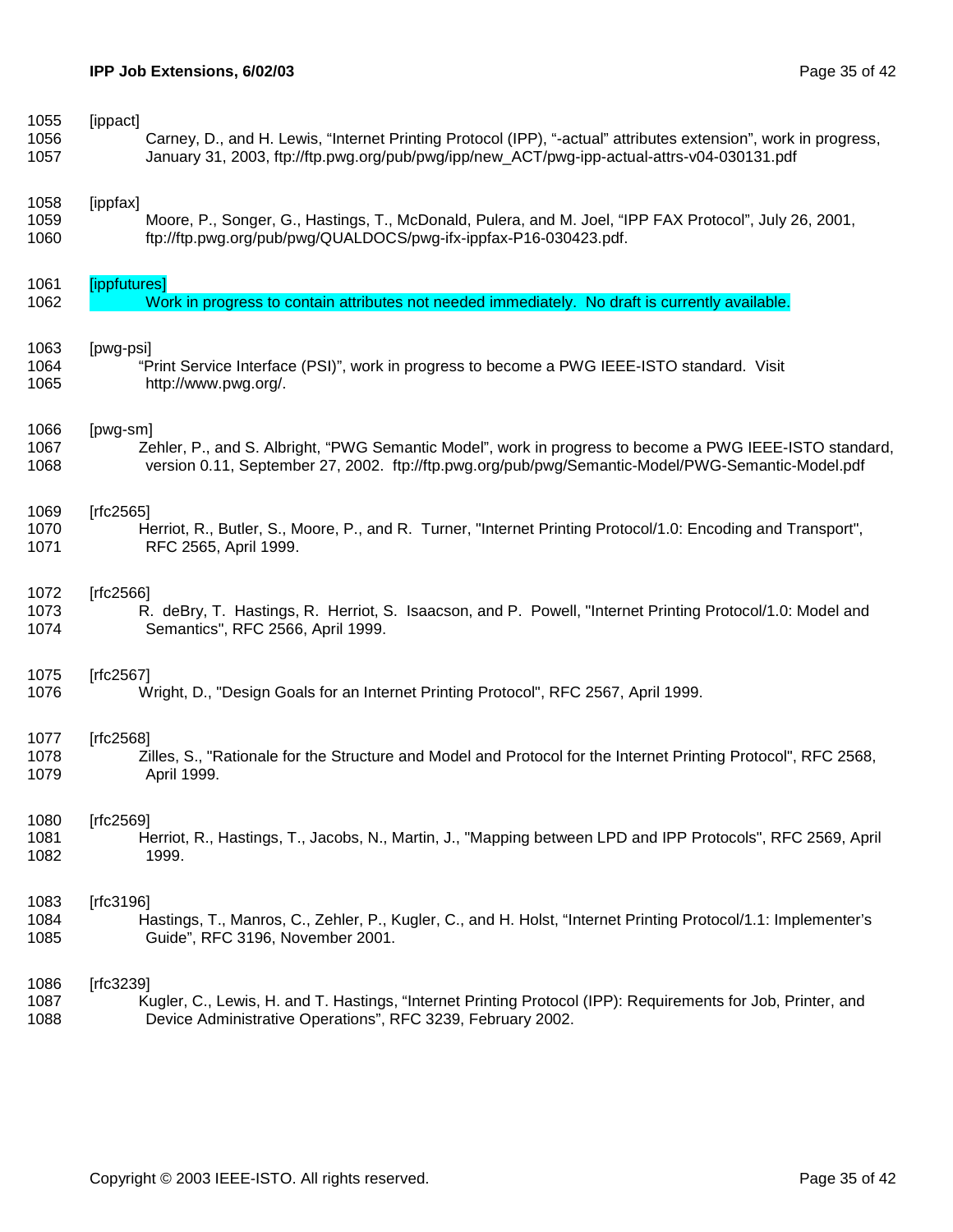# **11 IANA Considerations**

1090 This section contains the registration information for IANA to add to the various IPP Registries according to the 1091 procedures defined in RFC 2911 [rfc2911] section 6 to cover the definitions in this document. The resulting

1092 registrations will be published in the http://www.iana.org/assignments/ipp-registrations registry.

## **11.1 Attribute Registrations**

1096 The following table lists all the attributes defined in this specification. These are to be registered according to the 1097 procedures in RFC 2911 [rfc2911] section 6.2. If the attribute has a separate sub-section definition in this 1098 specification, that sub-section is listed as the Reference. This table contains the reference to another specification 1099 that completely defines each attribute.

| 1101         | Attribute Name (attribute syntax)                              | Reference             | Section |
|--------------|----------------------------------------------------------------|-----------------------|---------|
| 1102         |                                                                |                       |         |
| 1103<br>1104 | Job Description attributes:                                    |                       |         |
| 1105         | compression (type3 keyword)                                    | [this spec]           | 5.2.1   |
| 1106         | document-charset (charset)                                     | [this spec]           | 5.2.2   |
| 1107         | document-digital-signature (type2 keyword)                     | [this spec]           | 5.2.3   |
| 1108         | document-format (mimeMediaType)                                | [this spec]           | 5.2.4   |
| 1109         | document-format-details (1setOf collection)                    | [this spec]           | 5.2.5   |
| 1110         | document-source-application-name (name(MAX)) [this spec] 5.2.5 |                       |         |
| 1111         | document-source-application-version (text(127))                |                       |         |
| 1112         |                                                                | [this spec]           | 5.2.5   |
| 1113         | document-source-os-name (name(40))                             | [this spec]           | 5.2.5   |
| 1114         | document-source-os-version (text(40))                          | [this spec]           | 5.2.5   |
| 1115         | document-format (mimeMediaType)                                | $[this spec]$ 5.2.5   |         |
| 1116         | document-format-device-id (text(127))                          | [this spec] 5.2.5     |         |
| 1117         | document-format-version (text(127)                             | [this spec]           | 5.2.5   |
| 1118         | document-natural-language (1setOf naturalLanguage)             |                       |         |
| 1119         |                                                                | [this spec] 5.2.5     |         |
| 1120         | document-format-version (text(127))                            | [this spec]           | 5.2.6   |
| 1121         | document-message (text(MAX))                                   | [this spec]           | 5.2.7   |
| 1122         | document-name (name(MAX))                                      | [this spec]           | 5.2.8   |
| 1123         | document-natural-language (naturalLanguage)                    | [this spec]           | 5.2.9   |
| 1124         | errors-count (integer(0:MAX))                                  | [this spec]           | 5.1.1   |
| 1125         | job-attribute-fidelity (boolean)                               | [this spec]           | 5.1.2   |
| 1126         | job-mandatory-attributes (1setOf type2 keyword)                | [this spec]           | 5.1.3   |
| 1127         | output-device-requested(name(127))                             | [this spec]           | 5.1.4   |
| 1128         | $warnings-count (integer(0:MAX))$                              | [this spec]           | 5.1.5   |
| 1129         |                                                                |                       |         |
| 1130         | Job Template attributes:                                       |                       |         |
| 1131         | job-copies (integer(1:MAX))                                    | [this spec] 4.1.1     |         |
| 1132         | job-copies-default (integer(1:MAX))                            | [this spec] $4.1.1.1$ |         |
|              |                                                                |                       |         |

*Note to the PWG Editor: Replace the References below to [this spec] with the IEEE-ISTO standard number for the appropriate document, so that it accurately reflects the content of the information for the IANA Registry.*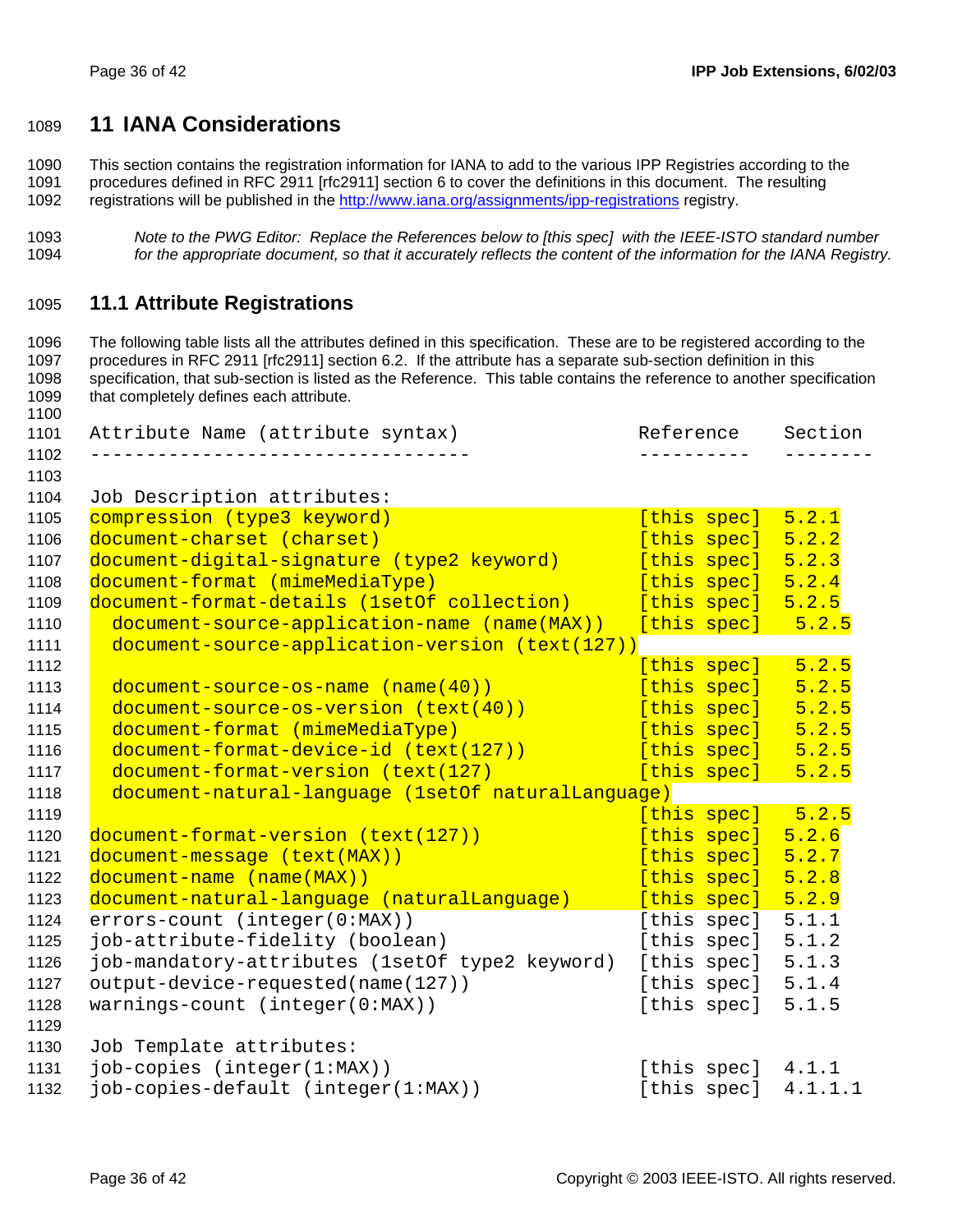```
1133 job-copies-supported (rangeOfInteger(1:MAX)) [this spec] 4.1.1.2 
1134 job-cover-back (collection) [this spec] 4.1.2 
1135 <member attributes are the same as "cover-back"[pwg5100.3] 3.1> 
1136 job-cover-back-default (collection) [this spec] 4.1.2.1 
1137 <member attributes are the same as "cover-back"[pwg5100.3] 3.1> 
1138 job-cover-back-supported (1setOf type2 keyword) [this spec] 4.1.2.2 
1139 job-cover-front (collection) [this spec] 4.1.3 
1140 <member attributes are the same as "cover-front"[pwg5100.3] 3.1> 
1141 job-cover-front-default (collection) [this spec] 4.1.3.1 
1142 <member attributes are the same as "cover-front"[pwg5100.3] 3.1> 
1143 job-cover-front-supported (1setOf type2 keyword) [this spec] 4.1.3.2 
1144 job-finishings (1setOf type2 enum) [this spec] 4.1.4
1145 job-finishings-default (1setOf type2 enum) [this spec] 4.1.4.1 
1146 job-finishings-ready (1setOf type2 enum) [this spec] 4.1.4.2 
1147 job-finishings-supported (1setOf type2 keyword) [this spec] 4.1.4.3 
1148 job-finishings-col (1setOf collection) [this spec] 4.1.5 
1149 <member attributes are the same as "finishings-col"[pwg5100.3] 3.2> 
1150 job-finishings-col-default (1setOf type2 enum) [this spec] 4.1.5.1 
1151 job-finishings-col-ready (1setOf type2 enum) [this spec] 4.1.5.2 
1152 job-finishings-col-supported (1setOf type2 keyword) 
1153 [this \text{ spec}] 4.1.5.3
1154 
1155 Printer Description attributes: 
1156 document-charset-default (charset) [this spec] 7.1
1157 document-charset-supported (1setOf charset) [this spec] 7.2 
1158 document-digital-signature-default (type2 keyword) [this spec] 7.3 
1159 document-digital-signature-supported (1setOf type2 keyword) 
1160 Intervention Contract Contract Contract Contract Contract Contract Contract Contract Contract Contract Contract Contract Contract Contract Contract Contract Contract Contract Contract Contract Contract Contract Contr
1161 document-format-details-default (collection) [this spec] 7.5 
1162 <member attributes are the same as "document-format-details" 
1163 Intervention Contract Contract Contract Contract Contract Contract Contract Contract Contract Contract Contract Contract Contract Contract Contract Contract Contract Contract Contract Contract Contract Contract Contr
1164 document-format-details-supported (1setOf type2 keyword) 
1165 1165 1165 1165
1166 document-format-version-default (text(127)) [this spec] 7.7
1167 document-format-version-supported (1setOf text(127)) [this spec] 7.8 
1168 document-natural-language-default (naturalLanguage) [this spec] 7.9 
1169 document-natural-language-supported (1setOf naturalLanguage) 
1170 Intervention Contract Contract Contract Contract Contract Contract Contract Contract Contract Contract Contract Contract Contract Contract Contract Contract Contract Contract Contract Contract Contract Contract Contr
1171 output-device-requested-supported (1setOf name(127)) [this spec] 7.12 
1172 
1173 
1174 Operation attributes: 
1175 document-charset (charset) [this spec] 3.2.1
1176 document-digital-signature (type2 keyword) [this spec] 3.2.2 
1177 document-format-details (1setOf collection) [this spec] 3.2.4
1178 document-source-application-name (name(MAX)) [this spec] 3.2.4.1
```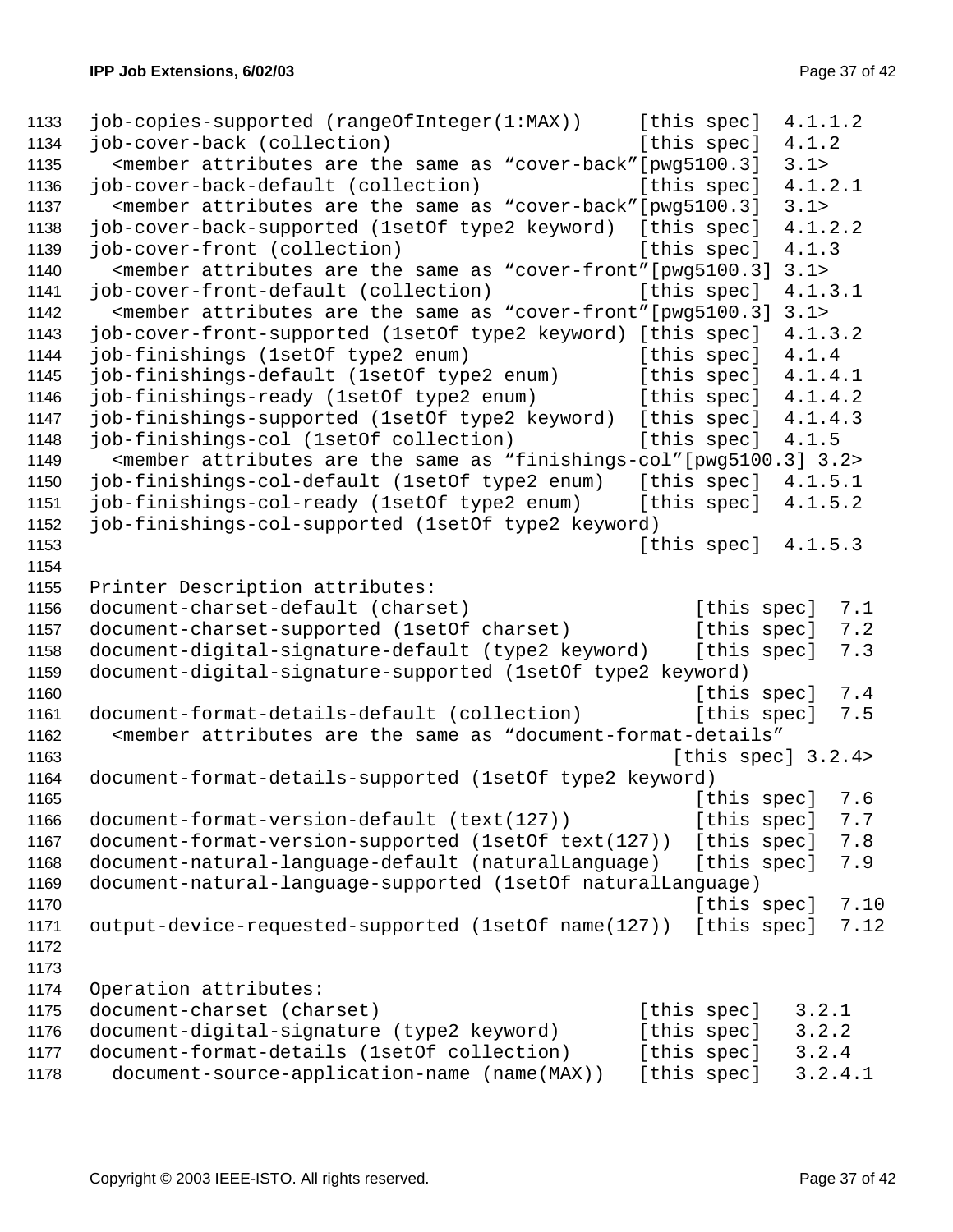| 1179 | document-source-application-version (text(127))                                         |             |         |
|------|-----------------------------------------------------------------------------------------|-------------|---------|
| 1180 |                                                                                         | [this spec] | 3.2.4.2 |
| 1181 | document-source-os-name (name(40))                                                      | [this spec] | 3.2.4.3 |
| 1182 | document-source-os-version (text(40))                                                   | [this spec] | 3.2.4.4 |
| 1183 | document-format (mimeMediaType)                                                         | [this spec] | 3.2.4.5 |
| 1184 | document-format-device-id (text(127))                                                   | [this spec] | 3.2.4.6 |
| 1185 | document-format-version (text(127)                                                      | [this spec] | 3.2.4.7 |
| 1186 | document-natural-language (1setOf naturalLanguage)                                      |             |         |
| 1187 |                                                                                         | [this spec] | 3.2.4.8 |
| 1188 | document-format-version (text(127))                                                     | [this spec] | 3.2.5   |
| 1189 | document-natural-language (naturalLanguage)                                             | [this spec] | 3.2.8   |
| 1190 | job-mandatory-attributes (1setOf type2 keyword)                                         | [this spec] | 3.1.2   |
| 1191 | output-device-requested (name(127))                                                     | [this spec] | 3.1.3   |
| 1192 | 11.2 Keyword attribute values                                                           |             |         |
| 1193 | document-digital-signature (type2 keyword)                                              | [this spec] | 3.2.2   |
| 1194 | document-digital-signature-default (type2 keyword)                                      |             |         |
| 1195 |                                                                                         | [this spec] | 7.3     |
| 1196 | document-digital-signature-supported (1setOf type2 keyword)                             |             |         |
| 1197 |                                                                                         | [this spec] | 7.4     |
| 1198 | dss                                                                                     | [this spec] | 3.2.2   |
| 1199 | none                                                                                    | [this spec] | 3.2.2   |
| 1200 | pgp                                                                                     | [this spec] | 3.2.2   |
| 1201 | smime                                                                                   | [this spec] | 3.2.2   |
| 1202 | xmldsig                                                                                 | [this spec] | 3.2.2   |
| 1203 |                                                                                         |             |         |
| 1204 | document-format-details-supported (1setOf type2 keyword)                                |             |         |
| 1205 |                                                                                         | [this spec] | 7.6     |
| 1206 | document-source-application-name                                                        | [this spec] | 7.6     |
| 1207 | document-source-application-version                                                     | [this spec] | 7.6     |
| 1208 | document-source-os-name                                                                 | [this spec] | 7.6     |
| 1209 | document-source-os-version                                                              | [this spec] | 7.6     |
| 1210 | document-format                                                                         | [this spec] | 7.6     |
| 1211 | document-format-device-id                                                               | [this spec] | 7.6     |
| 1212 | document-format-version                                                                 | [this spec] | 7.6     |
| 1213 | document-natural-language                                                               | [this spec] | 7.6     |
| 1214 |                                                                                         |             |         |
| 1215 | job-cover-back-supported (1setOf type2 keyword)                                         | [this spec] | 4.1.2.2 |
| 1216 | <same "cover-back-supported"<="" as="" td=""><td>[pwg5100.3]</td><td>3.1.4</td></same>  | [pwg5100.3] | 3.1.4   |
| 1217 | job-cover-front-supported (1setOf type2 keyword)                                        | [this spec] | 4.1.2.2 |
| 1218 | <same "cover-front-supported"<="" as="" td=""><td>[pwg5100.3]</td><td>3.1.4</td></same> | [pwg5100.3] | 3.1.4   |
| 1219 | job-mandatory-attributes (1setOf type2 keyword)                                         | [this spec] | 3.1.2   |
| 1220 | <any attribute="" job="" keyword="" template=""></any>                                  |             |         |
| 1221 |                                                                                         |             |         |
| 1222 | job-state-reasons (1setOf type2 keyword)                                                | [rfc2911]   | 4.3.8   |
| 1223 | digital-signature-did-not-verify                                                        | [this spec] | 6.1     |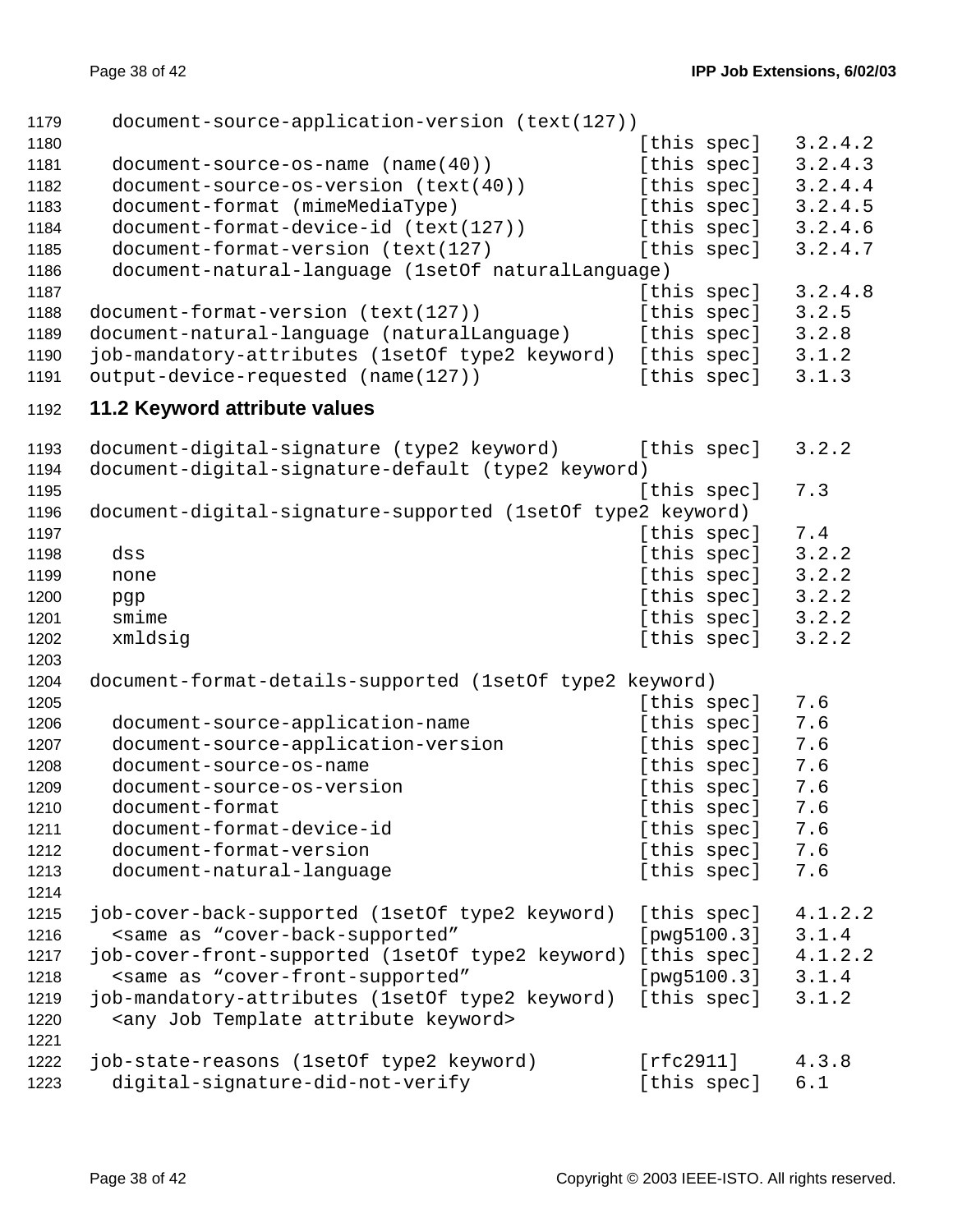| digital-signature-type-not-supported       | [this spec] | 6.1    |
|--------------------------------------------|-------------|--------|
| errors-detected                            | [this spec] | 6.1    |
| job-digital-signature-wait                 | [this spec] | 6.1    |
| warnings-detected                          | [this spec] | 6.1    |
|                                            |             |        |
| media (type2 keyword   name(MAX))          | [rfc2911]   | 4.2.11 |
| choice_iso_a4_210x297mm_na_letter_8.5x11in | [this spec] | 6.2    |
|                                            |             |        |

# **11.3 Enum Attribute Values**

1233 The following table lists all the new enum attribute values defined in this document as additional type2 enum values. 1234 These are to be registered according to the procedures in RFC 2911 [rfc2911] section 6.1.

| 1236 | job-finishings (1setOf type2 enum)                                                                | [this spec] $4.1.4$   |  |
|------|---------------------------------------------------------------------------------------------------|-----------------------|--|
| 1237 | job-finishings-default (1setOf type2 enum)                                                        | [this spec] $4.1.4.1$ |  |
| 1238 | job-finishings-ready (1setOf type2 enum)                                                          | [this spec] $4.1.4.2$ |  |
| 1239 | job-finishings-supported (1setOf type2 enum)                                                      | [this spec] $4.1.4.3$ |  |
| 1240 | <enum "finishings"="" are="" as="" same="" the="" values=""></enum>                               |                       |  |
| 1241 |                                                                                                   |                       |  |
| 1242 | job-finishings-col-supported (1setOf type2 keyword)                                               |                       |  |
| 1243 |                                                                                                   | [this spec] $4.1.5.3$ |  |
| 1244 | <same "finishing-col-supported"<="" as="" for="" td=""><td>[pwg5100.3] 3.2.5</td><td></td></same> | [pwg5100.3] 3.2.5     |  |

# **12 Internationalization Considerations**

1246 The internationalization considerations for the extensions defined in this specification are the same as for handling 1247 the Job object in Irfc29111. the Job object in [rfc2911].

# **13 Security Considerations**

1249 This specification adds no more security burden on Printer implementations than does [rfc2911].

## **14 Contributors**

- 1251 Don Fullman, Xerox
- 1252 Ira McDonald, High North
- 1253 Dennis Carney, IBM

# **15 Acknowledgments**

## **16 Author's Address**

1256 Tom Hastings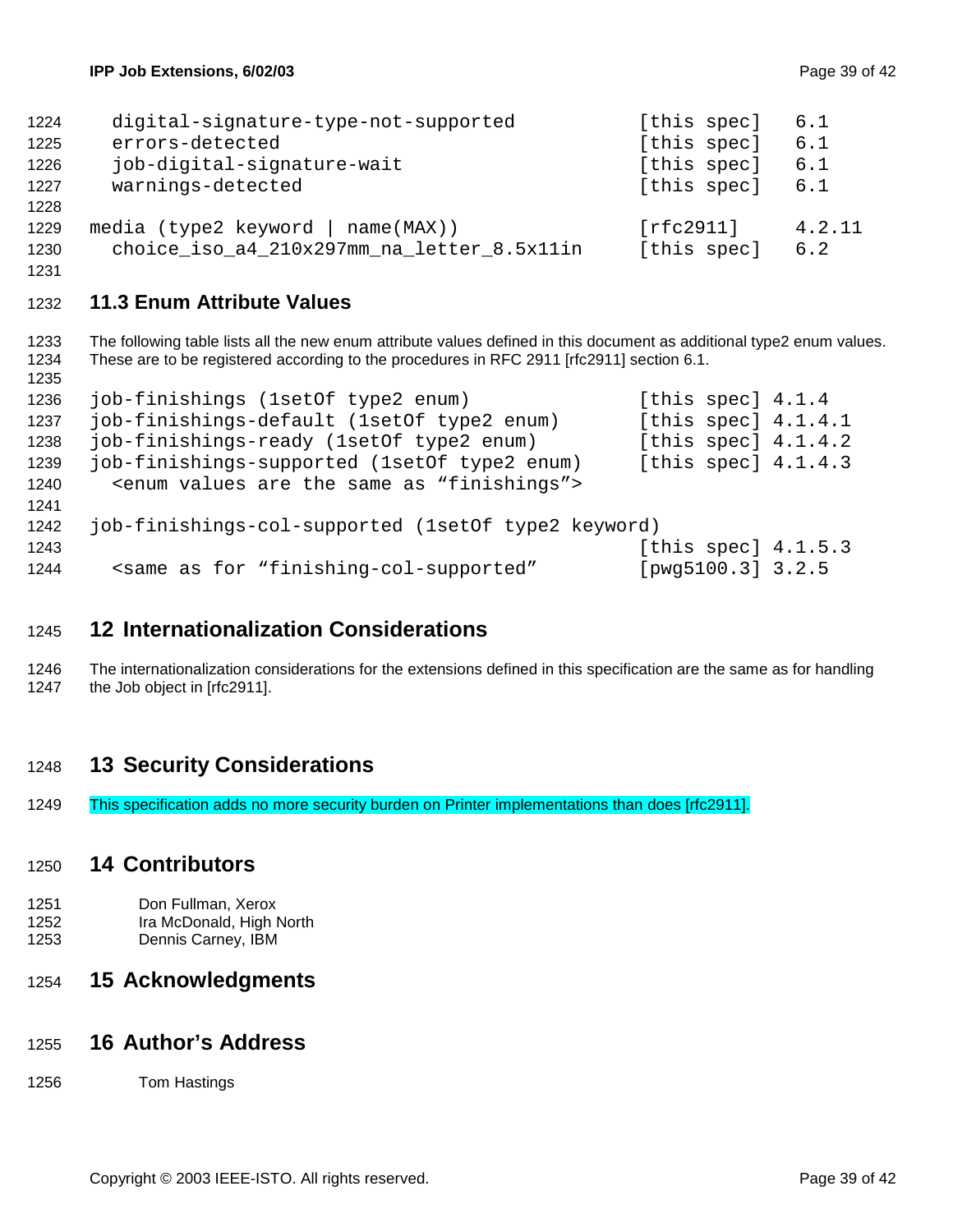| 1257 | <b>Xerox Corporation</b>                                                   |
|------|----------------------------------------------------------------------------|
| 1258 | 737 Hawaii St.                                                             |
| 1259 | El Segundo, CA 90245                                                       |
| 1260 |                                                                            |
| 1261 | Phone: 310 333-6413                                                        |
| 1262 | Fax: 310 333-5514                                                          |
| 1263 | e-mail: hastings@cp10.es.xerox.com                                         |
| 1264 |                                                                            |
| 1265 | Peter Zehler                                                               |
| 1266 | Xerox Corporation                                                          |
| 1267 | MS: 0128-30E                                                               |
| 1268 | 800 Phillips Road                                                          |
| 1269 | Webster, NY 14580-9701                                                     |
| 1270 |                                                                            |
| 1271 | Phone: 1+585+2658755                                                       |
| 1272 | Fax:                                                                       |
| 1273 | e-mail: PZehler@crt.xerox.com                                              |
| 1274 |                                                                            |
|      |                                                                            |
| 1275 | Annex A: Additional requirements for a revision of the PWG IEEE/ISTO<br>17 |

1276 **5101.1 Candidate Standard [pwg5101.1] to add the new 'choice\_xxx'** 

| 1277   | This section also generalizes the choice mechanism for inclusion in a revision to the PWG IEEE/ISTO 5101.1       |
|--------|------------------------------------------------------------------------------------------------------------------|
| 1278   | Candidate Standard [pwg5101.1]. This specification gives the outline of the proposed addition to [pwg5101.1] for |
| 1070 L | information only in order to garge to the one nouvealite defined for use with IDDEAV, nomely                     |

# 1279 information only, in order to agree to the one new value defined for use with IPPFAX, namely,

| 1280 | "choice iso a4 210x297mm na letter 8.5x11in". |  |
|------|-----------------------------------------------|--|
|      |                                               |  |

- 1281 The proposed extension to [pwg5101.1] will have the following requirements:
- 1282 1. The ABNF will be extended to define the **'choice\_'** prefix to introduce a list of choices of self describing 1283 names.
- 1284 2. Following the **'choice'** prefix will be two or more fully self describing names, including all three fields.
- 1285 3. The order of the list of fully self describing names MUST be in alphabetic order, so that there is only one 1286 canonical order for each list of choices.
- 1287 4. Printer MAY support dynamic combinations of supported values or MAY support the entire choice value as a 1288 conventional keyword which it simply matches for validation purposes.
- 1289 5. Printer MUST map the choice value to a particular supported value when selecting the actual media for 1290 marking.
- 1291 6. If the Printer supports a **'choice\_xxx'** "media" attribute value and the "media-ready" Printer attribute, the 1292 Printer MUST include the **'choice\_xxx'** value in its "media-ready" Printer attribute as well as the currently 1293 loaded value(s) when at least one of the members of a choice value is ready. For example, if 1294 **'iso\_a4\_210x297mm'** is loaded, then the "media-ready" Printer attribute MUST include the 1295 **'iso\_a4\_210x297mm'** and the **'choice\_iso\_a4\_210x297mm\_na\_letter\_8.5x11in'** values.

# 1296 **18 Annex B: Change Log (informative - to be removed before publication)**

1297 The following summaries of the changes in chronological order: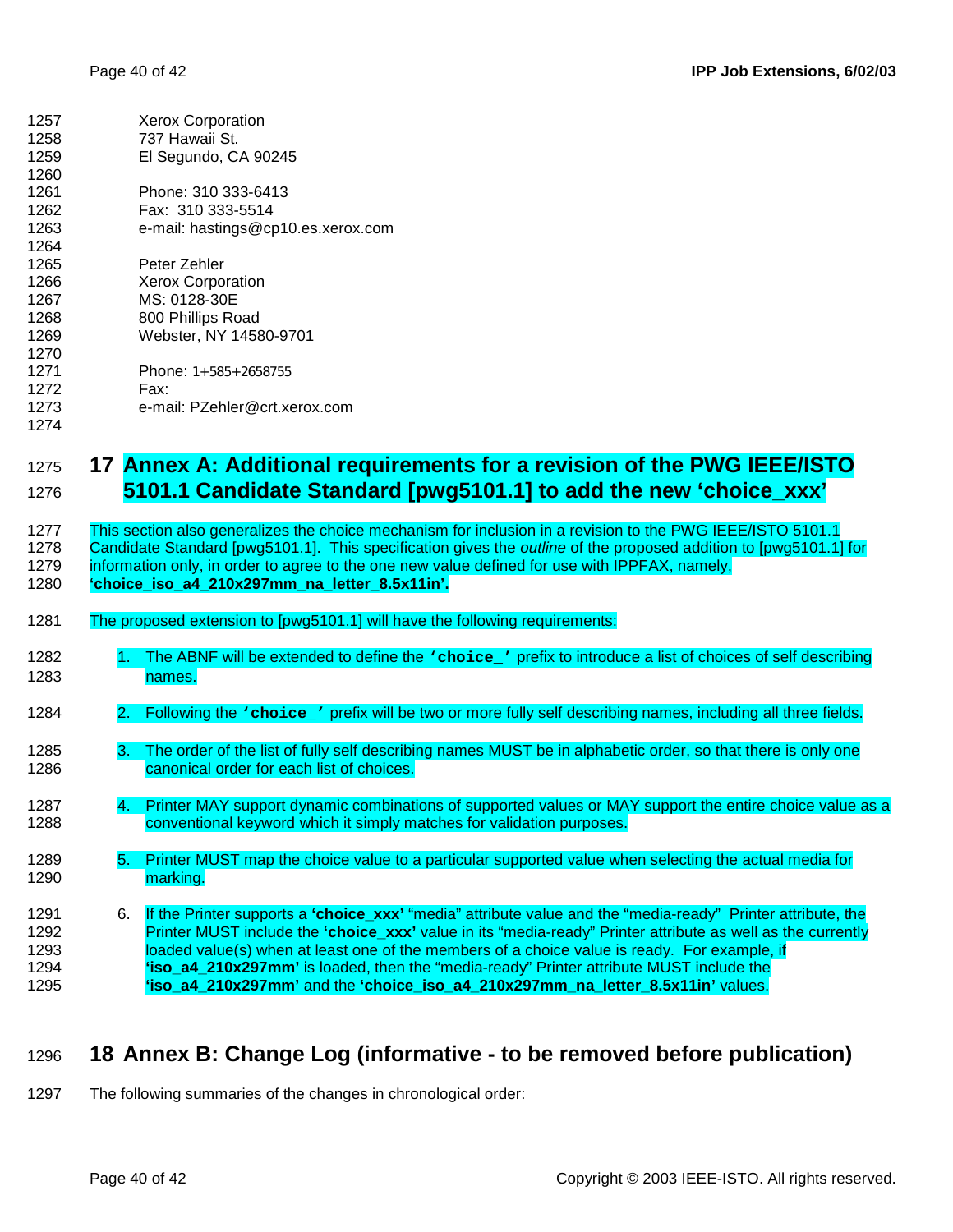- 1298 Version 0.1, 18 May 2003:
- 1299 1. Split document out of Document Object specification.
- 1300 2. Moved "document-format-target" and "document-format-version-target" from the Job Template section to the 1301 Operation Attributes section so that it can be supplied with Document Creation operations and so that it 1302 MUST be honored, even if "job-attribute-fidelity" is 'false' or omitted.
- 1303 3. Removed all Document Description attributes and the concept of Job Level and Document Level. That 1304 terminology is introduced in the Document Object spec [ippdoc]. Now [ippdoc] is only an Informative 1305 Reference, not a Normative Reference.
- 1307 Version 0.2, 19 May 2003:

1306

1312

1331

- 1308 1. Did *not* include the document-format-target and document-format-version-target attributes. PSI has their own 1309 definitions and we can avoid the discussion as to whether they should be Document Template attributes or 1310 Operation attributes on Document Creation operations and whether there should be a "document-format-1311 target-default" and a "document-format-version-target-default".
- 1313 Version 0.3, 28 May 2003:
- 1314 Agreements reaches at the May 28, 2003 telecon:
- 1315 1. Moved the Close-Job operation to the futures specification.
- 1316 2. Added the "pages-per-subset" Job Template from [pwg5100.4]. See Appendix B section **Error! Reference**  1317 **source not found.** for the minor differences.
- 1318 3. Added the terms: "Best Effort, Finished Document, Page, Page Subset, and Sheet.
- 1319 4. Clarified the conformance relationships between "xxx" Operation attributes and their corresponding "xxx-1320 default" and "xxx-supported" Printer attributes.
- 1321 5. Added rationale for each missing "xxx-default" and "xxx-supported" attribute.
- 1322 6. Added 'errors-detected' and 'warnings-detected' "job-state-reasons" values.
- 1323 7. Added the new **'choice\_iso\_a4\_210x297mm\_na\_letter\_8.5x11in'** "media" attribute value which is a choice 1324 of two approximately equal media.
- 1325 8. Added the requirements for choice media keyword values for inclusion in a revision of the PWG IEEE-ISTO 1326 5101.1.
- 1327 9. Changed the "document-format-implemented" member attribute from 1setOf mimeMediaType to 1328 mimeMediaType since it is the key attribute value.
- 1329 10. Added another "document-format-implemented" example.
- 1330 11. Updated the IANA section to agree with the additions.

1332 Version 0.4, June 4, 2003:

- 1333 1. Moved "document-format-details-implemented" Printer Description attribute to Futures.
- 1334 2. Moved "pages-per-subset" (1setOf integer(1:MAX)) Job Template attribute to Futures.
- 1335 3. Removed all CONDITIONALLY REQUIRED and CMUST statements and made them OPTIONAL and MAY. 1336 Added a statement of the intent for these attributes, so avoid the conformance statement problems for this 1337 specification which is just a list of OPTIONAL attributes.
- 1338 4. Removed the new terms "Honor" and "Best Effort", since they are synonym for "Support" and the opposite. It 1339 is confusing to have synonyms.
- 1340 5. Added all of the new Operation/Job Description attributes that describe Documents to be supplied in Job 1341 Creation operations and copied to the corresponding Job Description attributes as *default* values for the 1342 Document(s) of the Job.
- 1343 6. Added "output-device-default" and "output-device-supported" Printer attribute to provide the default for both 1344 the "output-device-requested" Operation attribute and the "output-device-assigned" Job Description attribute.
- 1345 7. Added "document-message" and "document-name" as Operation/Job Description default Document 1346 attributes for the Job.
- 1347 8. Clarified that the 'none' value of the "document-digital-signature" must be implemented, but the administrator 1348 MAY remove the 'none' value in order to require signatures to be used.
- 1349 9. Sated that all supplied member attributes of the "document-format-details" Operation attribute MUST have a 1350 value, i.e., MUST NOT be empty.
- 1351 10. Normalized all of the Application Names and versions and Operating System Name values from the IANA 1352 Registry to lower case, as is done with most other IPP attributes, in order to facilitate matching.